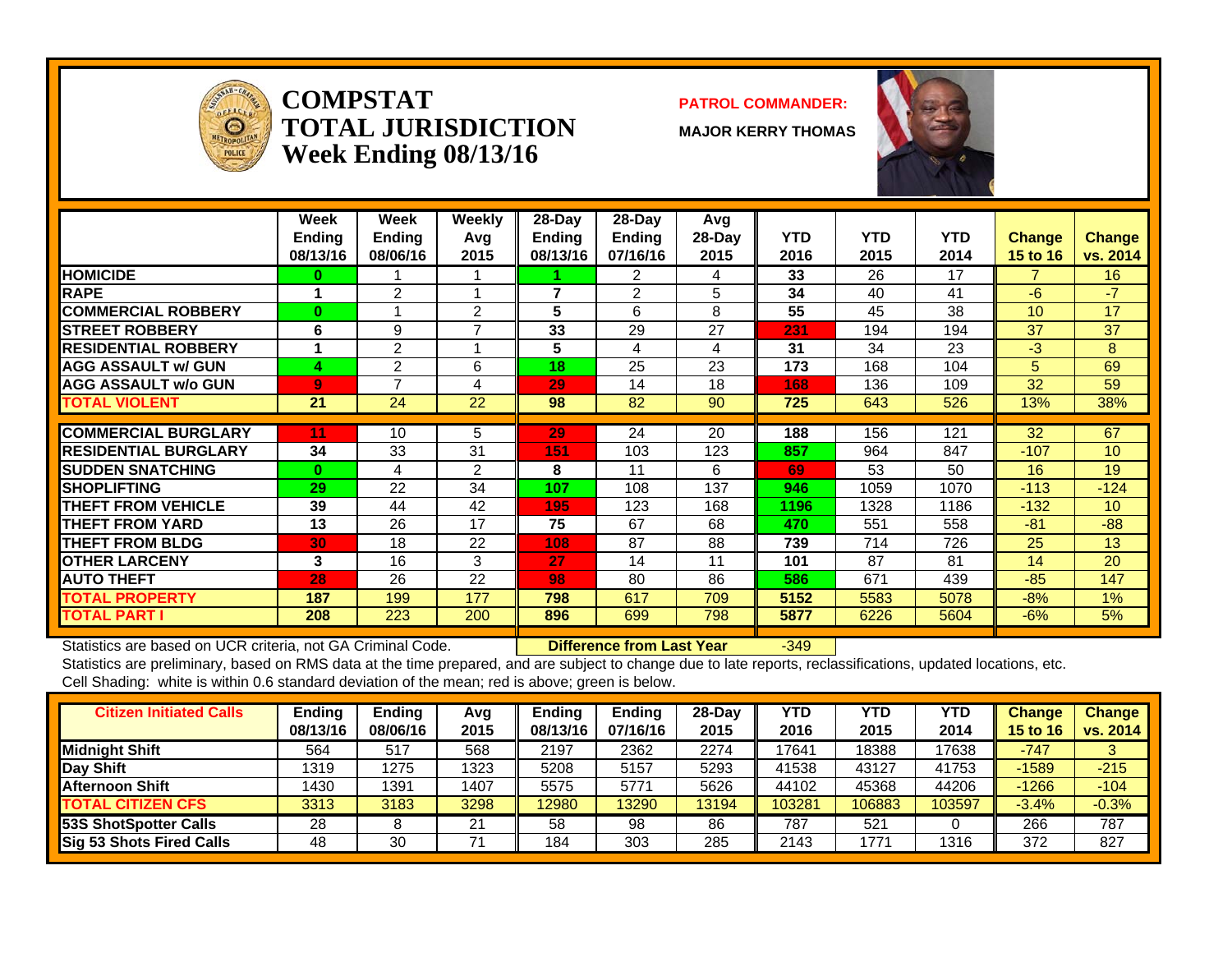

### **Unincorporated Chatham County PRECINCT COMMANDER: within West Chatham PrecinctWeek Ending 08/13/16**

**CAPT. JOHN BEST**



|                             | Week<br><b>Ending</b><br>08/13/16 | Week<br><b>Ending</b><br>08/06/16 | <b>Weekly</b><br>Avg<br>2015 | 28-Day<br><b>Ending</b><br>08/13/16 | 28-Day<br>Ending<br>07/16/16 | Avg<br>28-Day<br>2015 | <b>YTD</b><br>2016 | <b>YTD</b><br>2015 | <b>YTD</b><br>2014 | Change<br>15 to 16 | <b>Change</b><br>vs. 2014 |
|-----------------------------|-----------------------------------|-----------------------------------|------------------------------|-------------------------------------|------------------------------|-----------------------|--------------------|--------------------|--------------------|--------------------|---------------------------|
| <b>HOMICIDE</b>             | 0                                 |                                   | 0.0                          | 1.                                  | $\Omega$                     | 0.1                   | 4                  | 0                  | $\Omega$           | 4                  | 4                         |
| <b>RAPE</b>                 | 0                                 | 0                                 | 0.2                          | 0                                   | $\Omega$                     | 0.6                   | $\mathbf{2}$       | 6                  | 8                  | $-4$               | $-6$                      |
| <b>COMMERCIAL ROBBERY</b>   | 0                                 | $\Omega$                          | 0.1                          | 0                                   | $\overline{2}$               | 0.4                   | 8                  | 3                  | 4                  | 5                  | 4                         |
| <b>ISTREET ROBBERY</b>      | 0                                 | $\Omega$                          | 0.2                          |                                     |                              | 0.9                   | 14                 | 8                  | 5                  | 6                  | 9                         |
| <b>RESIDENTIAL ROBBERY</b>  | 4                                 | $\bf{0}$                          | 0.1                          | 1                                   | 2                            | 0.2                   | 7                  | 1                  | 0                  | 6                  | $\overline{7}$            |
| <b>AGG ASSAULT w/ GUN</b>   | 0                                 |                                   | 0.2                          | $\overline{2}$                      | 5                            | 0.6                   | 13                 | 5                  | 0                  | 8                  | 13                        |
| <b>AGG ASSAULT w/o GUN</b>  | $\bf{0}$                          |                                   | 0.3                          | 3                                   | 2                            | 1.4                   | 17                 | 14                 | 6                  | 3 <sup>1</sup>     | 11                        |
| <b>TOTAL VIOLENT</b>        | 1                                 | 3                                 | 1.1                          | 8                                   | 12                           | 4.2                   | 65                 | 37                 | 23                 | 76%                | 183%                      |
| <b>COMMERCIAL BURGLARY</b>  | 0                                 |                                   | 0.2                          |                                     | 4                            | 1.0                   | 15                 | 4                  | 7                  | 11                 | 8                         |
| <b>RESIDENTIAL BURGLARY</b> | 6                                 | $\bf{0}$                          | 3.9                          | 7                                   | 12                           | 15.7                  | 117                | 104                | 73                 | 13                 | 44                        |
| <b>SUDDEN SNATCHING</b>     | 0                                 | 0                                 | 0.0                          | 0                                   | $\Omega$                     | 0.0                   | 3                  | $\Omega$           |                    | 3                  | $\overline{2}$            |
| <b>SHOPLIFTING</b>          | $\mathbf{2}$                      |                                   | 3.3                          | 12                                  | 6                            | 13.2                  | 73                 | 118                | 5                  | $-45$              | 68                        |
| <b>THEFT FROM VEHICLE</b>   | 3                                 | 4                                 | 3.4                          | 20                                  | 14                           | 13.7                  | 127                | 90                 | 74                 | 37                 | 53                        |
| <b>THEFT FROM YARD</b>      | 1                                 |                                   | 1.4                          | 4                                   | 5                            | 5.4                   | 34                 | 45                 | 25                 | $-11$              | 9                         |
| <b>THEFT FROM BLDG</b>      | 3                                 | $\bf{0}$                          | 1.6                          | 6                                   | 6                            | 6.3                   | 51                 | 51                 | 56                 | $\overline{0}$     | $-5$                      |
| <b>OTHER LARCENY</b>        | 1                                 |                                   | 0.3                          | 3                                   | $\Omega$                     | 1.2                   | 7                  | 10                 | 6                  | $-3$               |                           |
| <b>AUTO THEFT</b>           | $\mathbf{2}$                      | 3                                 | 2.0                          | 9                                   | 13                           | 8.0                   | 65                 | 50                 | 35                 | 15 <sub>2</sub>    | 30                        |
| <b>TOTAL PROPERTY</b>       | 18                                | 11                                | 16.1                         | 62                                  | 60                           | 64.4                  | 492                | 472                | 282                | 4%                 | 74%                       |
| <b>TOTAL PART I</b>         | 19                                | 14                                | 17.2                         | 70                                  | 72                           | 68.7                  | 557                | 509                | 305                | 9%                 | 83%                       |

Statistics are based on UCR criteria, not GA Criminal Code. **Difference from Last Year** 48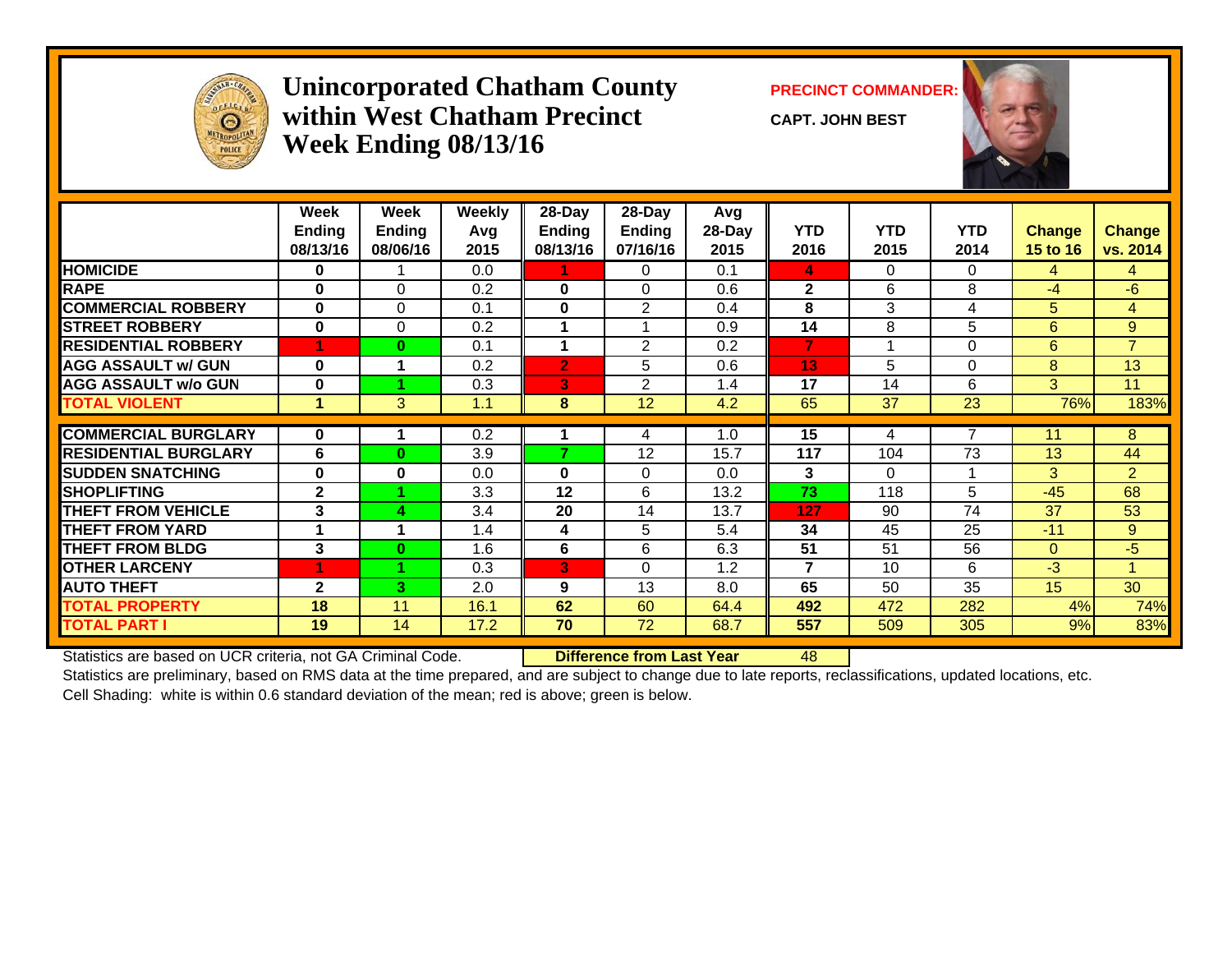

## Unincorporated Chatham County PRECINCT COMMANDER: **within Islands PrecinctWeek Ending 08/13/16**

**CAPT. DEVONN ADAMS**



|                             | Week<br><b>Ending</b><br>08/13/16 | Week<br><b>Ending</b><br>08/06/16 | <b>Weekly</b><br>Avg<br>2015 | 28-Day<br><b>Endina</b><br>08/13/16 | 28-Day<br><b>Ending</b><br>07/16/16 | Avg<br>28-Day<br>2015 | <b>YTD</b><br>2016 | <b>YTD</b><br>2015       | <b>YTD</b><br>2014 | <b>Change</b><br><b>15 to 16</b> | <b>Change</b><br>vs. 2014 |
|-----------------------------|-----------------------------------|-----------------------------------|------------------------------|-------------------------------------|-------------------------------------|-----------------------|--------------------|--------------------------|--------------------|----------------------------------|---------------------------|
| <b>HOMICIDE</b>             | 0                                 | $\Omega$                          | 0.1                          | $\mathbf{0}$                        | $\Omega$                            | 0.2                   | 1                  | $\overline{2}$           |                    | $-1$                             | $\mathbf{0}$              |
| <b>RAPE</b>                 | $\bf{0}$                          | $\Omega$                          | 0.1                          | $\bf{0}$                            | $\Omega$                            | 0.2                   | $\overline{2}$     | $\overline{2}$           |                    | $\Omega$                         | 1                         |
| <b>COMMERCIAL ROBBERY</b>   | $\bf{0}$                          | $\Omega$                          | 0.2                          | $\bf{0}$                            |                                     | 0.8                   | $\mathbf{2}$       | 3                        | $\Omega$           | $-1$                             | $\overline{2}$            |
| <b>STREET ROBBERY</b>       | $\bf{0}$                          |                                   | 0.2                          | 1                                   | $\Omega$                            | 1.0                   | 3                  | 6                        | 5                  | $-3$                             | $-2$                      |
| <b>RESIDENTIAL ROBBERY</b>  | $\bf{0}$                          | $\Omega$                          | 0.1                          | $\bf{0}$                            | $\Omega$                            | 0.4                   | $\bf{0}$           | 4                        | $\Omega$           | $-4$                             | $\Omega$                  |
| <b>AGG ASSAULT w/ GUN</b>   | $\bf{0}$                          | $\Omega$                          | 0.2                          | $\overline{2}$                      | 2                                   | 0.8                   | 11                 | 4                        |                    | $\overline{7}$                   | 10                        |
| <b>AGG ASSAULT w/o GUN</b>  |                                   | $\Omega$                          | 0.2                          |                                     |                                     | 0.8                   | 5                  | 3                        | 5                  | $\overline{2}$                   | $\Omega$                  |
| <b>TOTAL VIOLENT</b>        |                                   |                                   | 1.0                          | 4                                   | 4                                   | 4.1                   | 24                 | 24                       | 13                 | 0%                               | 85%                       |
| <b>COMMERCIAL BURGLARY</b>  | 0                                 | 0                                 | 0.1                          | $\bf{0}$                            | $\Omega$                            | 0.5                   | 5                  | 5                        | 4                  | 0                                |                           |
| <b>RESIDENTIAL BURGLARY</b> | 7.                                | 5                                 | 2.7                          | 23                                  | 9                                   | 10.9                  | 89                 | 77                       | 71                 | 12                               | 18                        |
| <b>SUDDEN SNATCHING</b>     | $\bf{0}$                          |                                   | 0.0                          | 1                                   | $\Omega$                            | 0.2                   | 5                  | $\overline{\phantom{a}}$ |                    | 4                                |                           |
| <b>SHOPLIFTING</b>          | 3                                 | $\overline{2}$                    | 3.9                          | 9                                   | 11                                  | 15.4                  | 101                | 140                      | 2<br>5             | $-39$                            | 3<br>96                   |
| <b>THEFT FROM VEHICLE</b>   | 1                                 |                                   | 2.2                          | 4                                   | $\overline{7}$                      | 8.7                   | 56                 | 64                       | 51                 | $-8$                             |                           |
| <b>THEFT FROM YARD</b>      |                                   | 2<br>0                            |                              | 3                                   | 3                                   | 3.9                   | 24                 | 35                       | 23                 | $-11$                            | 5<br>$\overline{A}$       |
|                             |                                   |                                   | 1.0                          |                                     |                                     |                       |                    |                          |                    |                                  |                           |
| <b>THEFT FROM BLDG</b>      | 3                                 | 2                                 | 1.3                          | 6                                   | 4                                   | 5.4                   | 40                 | 50                       | 30                 | $-10$                            | 10                        |
| <b>OTHER LARCENY</b>        | 0                                 | 3                                 | 0.2                          |                                     | 2                                   | 0.8                   | 14                 | 9                        | 4                  | 5                                | 10                        |
| <b>AUTO THEFT</b>           | $\bf{0}$                          |                                   | 0.8                          | $\mathbf{2}$                        | 3                                   | 3.1                   | 23                 | 25                       | 14                 | $-2$                             | 9                         |
| <b>TOTAL PROPERTY</b>       | 15                                | 16                                | 12.2                         | 49                                  | 39                                  | 48.9                  | 357                | 406                      | 204                | $-12%$                           | 75%                       |
| <b>TOTAL PART I</b>         | 16                                | 17                                | 13.3                         | 53                                  | 43                                  | 53.1                  | 381                | 430                      | 217                | $-11%$                           | 76%                       |

Statistics are based on UCR criteria, not GA Criminal Code. **Difference from Last Year** -49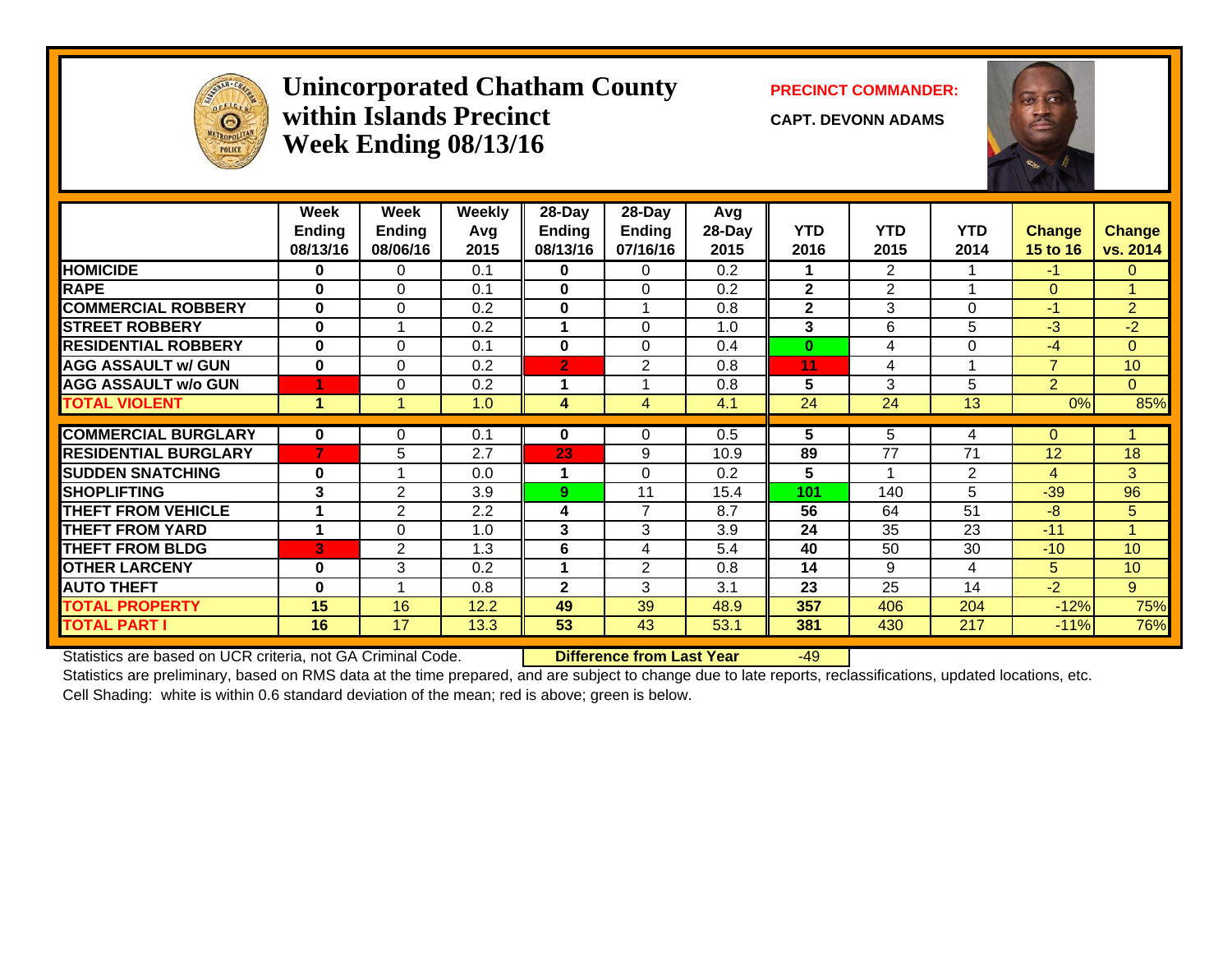

#### **Unincorporated Chatham County within Other Precincts (mostly 4, 89%) PRECINCT COMMANDERS: Week Ending 08/13/16 4 - CAPT. LENNY GUNTHER**



**Week Week Weekly 28-Day 28-Day Avg Ending Ending Avg Ending Ending 28-Day YTD YTD YTD Change Change** 08/13/16 | 08/06/16 | 2015 || 08/13/16 | 07/16/16 | 2015 || 2016 | 2015 | 2014 | <mark>15 to 16 |vs. 2014</mark> **HOMICIDE 0** 0 0.0 **0** 0 0.1 **0** 0 0 00 **RAPE 0** 0 0.0 **0** 0 0.2 **0** 1 0 -1 0 **COMMERCIAL ROBBERY 0** 0 0.0 **0** 0 0.0 **0** 0 0 00 **STREET ROBBERY0 1 0 1 0 1 0.0 1 0 1 0 1 1 0 1 1 1 0 1 1 1 0 1 1 1 0 RESIDENTIAL ROBBERY 0** 0 0.0 **0** 0 0.0 **0** 0 0 00 **AGG ASSAULT w/ GUN 00** | 0 | 0.1 <mark>| 2 |</mark> 0 | 0.3 || **0** | 0 | 1 | <mark>0 | -1</mark> **AGG ASSAULT w/o GUN 0** 0 0.1 **0** 0 0.2 **1** 2 1 -1 0 **TOTAL VIOLENT 0** 0 0.2 **2** 0 0.8 1 4 2 -75% -50%**COMMERCIAL BURGLARY0 1** 0 **0.0 1 0 1 0 1 0.1 1 0 1 1 1 0 1 -1 1 0 RESIDENTIAL BURGLARY0** 1 1 0.7 **1 2** 1 2 2.9 **1 15** 1 23 1 11 1 28 1 2 **SUDDEN SNATCHING 00** | 0 | 0.0 || **0** || 0 || 0.1 || **0** || 1 || 1 || 0 || <mark>-1 |</mark> 0 **SHOPLIFTING 00** | 0 | 0.0 || **0** | 0 | 0.0 || **2** | 0 || 0 || 2 || 2 **THEFT FROM VEHICLE 00** | 0 | 0.6 || 1 | 1 | 2.5 || 19 | 17 | 7 | 2 | 12 **THEFT FROM YARD 1** 1 0.3 **2** 1 1.1 **8** 13 12 -5 -4 **THEFT FROM BLDG 0** 1 0.5 **1** 1 1.9 **12** 12 16 0 -4 **OTHER LARCENY1 0 0 1 0.0 1 1 0 1 0.2 1 2 1 2 1 2 0 0 AUTO THEFT 00** | 0 | 0.1 || **2** | 1 | 0.4 || **5** | 2 | 4 | <mark>3 | 1</mark> **TOTAL PROPERTY 1** 3 2.3 **9** 6 9.1 **63** 71 52 -11% 21%**TOTAL PART I 1**3 2.5 **11** 6 10.0 **64** 75 54 -15% 19%

Statistics are based on UCR criteria, not GA Criminal Code. **Difference from Last Year** -11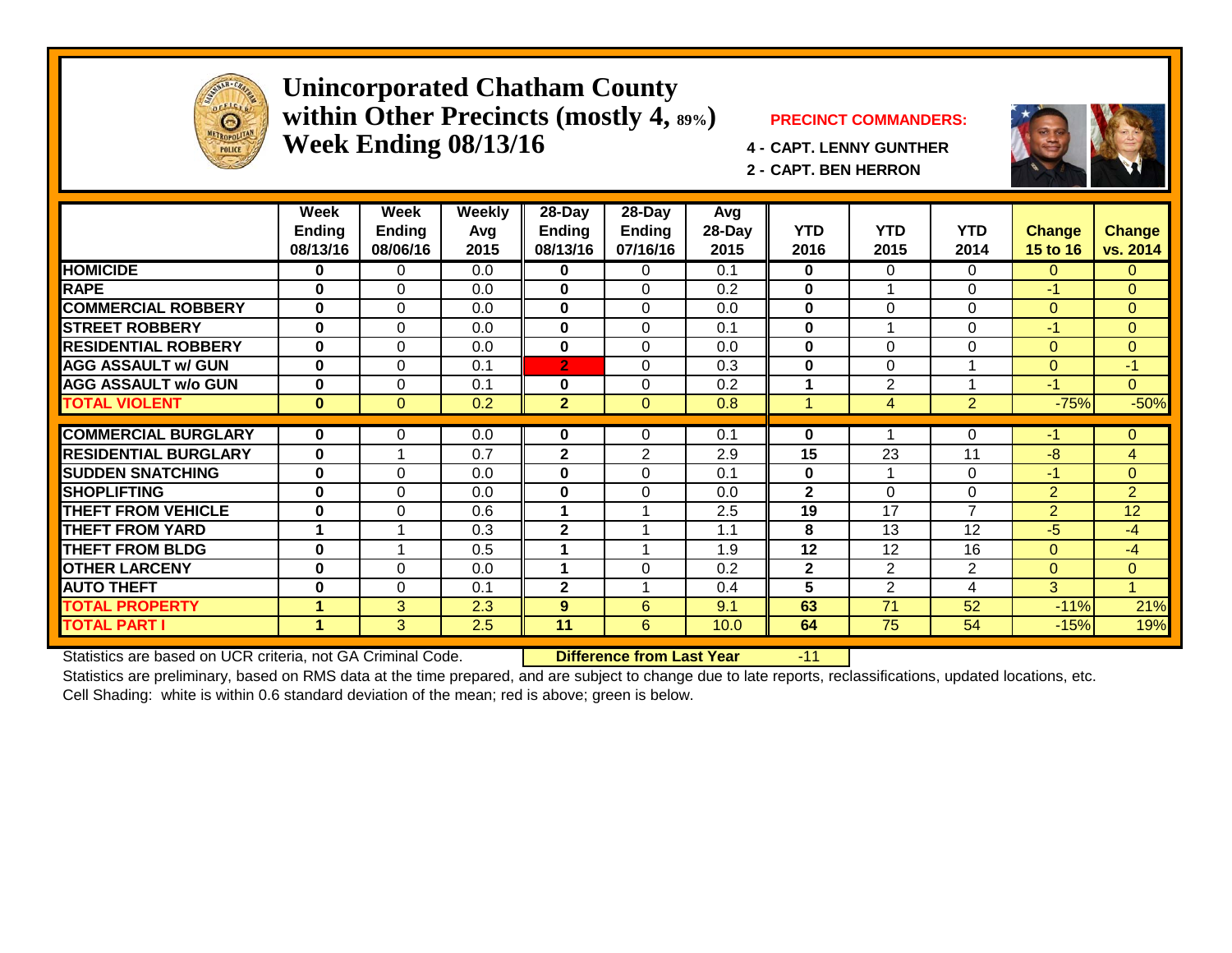

## **Unincorporated Chatham County PATROL COMMANDER:** Total Unincorporated MAJOR KERRY THOMAS **Week Ending 08/13/16**



|                             | Week<br><b>Ending</b> | Week<br><b>Ending</b>      | <b>Weekly</b><br>Avg | 28-Day<br>Ending | 28-Day<br>Ending | Avg<br>28-Day | <b>YTD</b> | <b>YTD</b>     | <b>YTD</b> | <b>Change</b>  | <b>Change</b>  |
|-----------------------------|-----------------------|----------------------------|----------------------|------------------|------------------|---------------|------------|----------------|------------|----------------|----------------|
|                             | 08/13/16              | 08/06/16                   | 2015                 | 08/13/16         | 07/16/16         | 2015          | 2016       | 2015           | 2014       | 15 to 16       | vs. 2014       |
| <b>HOMICIDE</b>             | 0                     |                            | 0.1                  |                  | $\Omega$         | 0.4           | 5          | $\overline{2}$ |            | 3              | 4              |
| <b>RAPE</b>                 | $\bf{0}$              | $\Omega$                   | 0.2                  | $\bf{0}$         | $\Omega$         | 1.0           | 4          | 9              | 9          | $-5$           | $-5$           |
| <b>COMMERCIAL ROBBERY</b>   | 0                     | $\Omega$                   | 0.3                  | $\bf{0}$         | 3                | 1.2           | 10         | 6              | 4          | 4              | 6              |
| <b>STREET ROBBERY</b>       | 0                     |                            | 0.5                  | 2                |                  | 2.0           | 17         | 15             | 0          | $\overline{2}$ | 17             |
| <b>RESIDENTIAL ROBBERY</b>  | 1                     | $\Omega$                   | 0.2                  | 1                | $\overline{2}$   | 0.6           | 7          | 5              | $\Omega$   | $\overline{2}$ | $\overline{7}$ |
| <b>AGG ASSAULT w/ GUN</b>   | $\bf{0}$              |                            | 0.4                  | 6                | 7                | 1.7           | 24         | 9              | 2          | 15             | 22             |
| <b>AGG ASSAULT w/o GUN</b>  | $\bf{0}$              | $\boldsymbol{\mathcal{A}}$ | 0.6                  | 4                | 3                | 2.4           | 23         | 19             | 12         | 4              | 11             |
| <b>TOTAL VIOLENT</b>        | $\blacktriangleleft$  | 4                          | 2.3                  | 14               | 16               | 9.2           | 90         | 65             | 28         | 38%            | 221%           |
|                             |                       |                            |                      |                  |                  |               |            |                |            |                |                |
| <b>COMMERCIAL BURGLARY</b>  | 0                     |                            | 0.4                  |                  | 4                | 1.6           | 20         | 10             | 11         | 10             | 9              |
| <b>RESIDENTIAL BURGLARY</b> | 13                    | 6                          | 7.4                  | 32               | 23               | 29.5          | 221        | 204            | 155        | 17             | 66             |
| <b>SUDDEN SNATCHING</b>     | $\bf{0}$              |                            | 0.1                  |                  | $\Omega$         | 0.2           | 8          | 2              | 3          | 6              | 5              |
| <b>ISHOPLIFTING</b>         | 5                     | 3                          | 7.2                  | 21               | 17               | 28.6          | 176        | 258            | 316        | $-82$          | $-140$         |
| <b>THEFT FROM VEHICLE</b>   | 4                     | 6                          | 6.2                  | 25               | 22               | 24.9          | 202        | 171            | 132        | 31             | 70             |
| <b>THEFT FROM YARD</b>      | 3                     | 2                          | 2.6                  | 9                | 9                | 10.4          | 66         | 93             | 60         | $-27$          | 6              |
| <b>THEFT FROM BLDG</b>      | 6                     | 3                          | 3.4                  | 13               | 11               | 13.6          | 103        | 113            | 102        | $-10$          | 1              |
| <b>OTHER LARCENY</b>        |                       | 4                          | 0.5                  | 5                | 2                | 2.1           | 23         | 21             | 12         | $\overline{2}$ | 11             |
| <b>AUTO THEFT</b>           | $\mathbf{2}$          | 4                          | 2.9                  | 13               | 17               | 11.4          | 93         | 77             | 53         | 16             | 40             |
| <b>TOTAL PROPERTY</b>       | 34                    | 30                         | 30.6                 | 120              | 105              | 122.5         | 912        | 949            | 844        | $-4%$          | 8%             |
| <b>TOTAL PART I</b>         | 35                    | 34                         | 32.9                 | 134              | 121              | 131.7         | 1002       | 1014           | 872        | $-1%$          | 15%            |
|                             |                       |                            |                      |                  |                  |               |            |                |            |                |                |

Statistics are based on UCR criteria, not GA Criminal Code. **Difference from Last Year** -12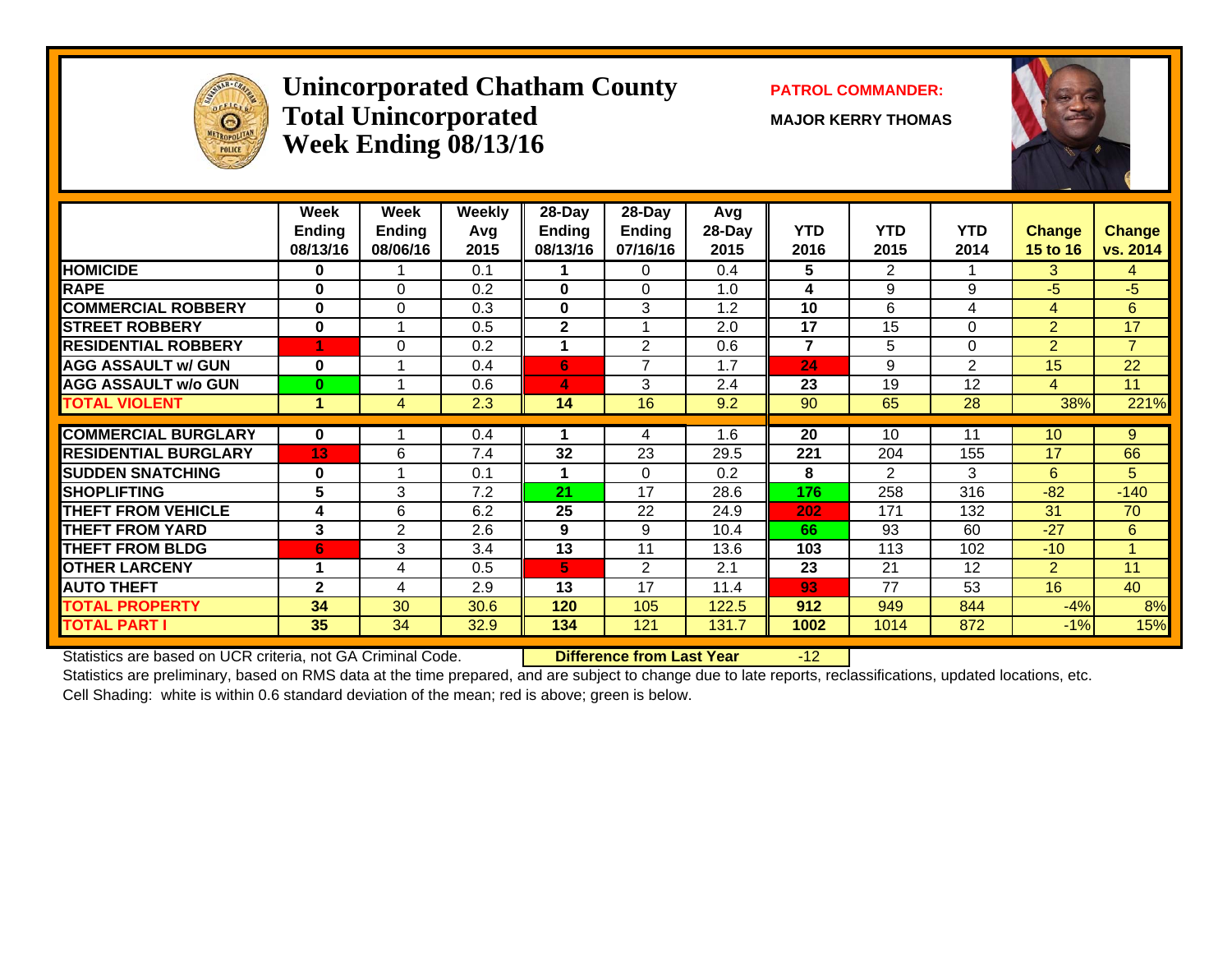

#### **COMPSTATWEST CHATHAM PRECINCTWeek Ending 08/13/16**

**PRECINCT COMMANDER:**

**CAPT. JOHN BEST**



|                             | Week<br><b>Endina</b><br>08/13/16 | Week<br><b>Ending</b><br>08/06/16 | <b>Weekly</b><br>Avg<br>2015 | 28-Day<br>Ending<br>08/13/16 | 28-Day<br>Ending<br>07/16/16 | Avg<br>28-Day<br>2015 | <b>YTD</b><br>2016 | <b>YTD</b><br>2015 | <b>YTD</b><br>2014 | <b>Change</b><br>15 to 16 | <b>Change</b><br>vs. 2014 |
|-----------------------------|-----------------------------------|-----------------------------------|------------------------------|------------------------------|------------------------------|-----------------------|--------------------|--------------------|--------------------|---------------------------|---------------------------|
| <b>HOMICIDE</b>             | $\bf{0}$                          |                                   | $\Omega$                     |                              | 0                            | 0                     | 4                  | 0                  | $\Omega$           | 4                         | 4                         |
| <b>RAPE</b>                 | $\bf{0}$                          | $\Omega$                          | $\Omega$                     | $\bf{0}$                     | $\Omega$                     |                       | 7                  | 13                 | 10                 | -6                        | $-3$                      |
| <b>COMMERCIAL ROBBERY</b>   | $\bf{0}$                          |                                   | $\Omega$                     | 1                            | 2                            |                       | 13                 | 10                 | 6                  | 3                         | $\overline{7}$            |
| <b>STREET ROBBERY</b>       | $\bf{0}$                          |                                   |                              | 5                            | 5                            | 2                     | 24                 | 18                 | 19                 | 6                         | 5                         |
| <b>RESIDENTIAL ROBBERY</b>  |                                   | 0                                 | $\Omega$                     | 1                            | $\overline{2}$               |                       | 13                 | 6                  | 8                  | $\overline{7}$            | 5                         |
| <b>AGG ASSAULT w/ GUN</b>   |                                   |                                   |                              | $\mathbf{2}$                 | 6                            | $\overline{2}$        | 28                 | 19                 | 9                  | 9                         | 19                        |
| <b>AGG ASSAULT w/o GUN</b>  |                                   |                                   |                              | 4                            | 2                            | 3                     | 31                 | 29                 | 12                 | $\overline{2}$            | 19                        |
| <b>TOTAL VIOLENT</b>        | 3                                 | 5                                 | 3                            | 14                           | 17                           | 11                    | 120                | 95                 | 64                 | 26%                       | 88%                       |
|                             |                                   |                                   |                              |                              |                              |                       |                    |                    |                    |                           |                           |
| <b>COMMERCIAL BURGLARY</b>  | $\bf{0}$                          | $\overline{2}$                    | $\overline{2}$               | $\mathbf{2}$                 | 8                            | 6                     | 40                 | 43                 | $\overline{26}$    | $\overline{3}$            | 14                        |
| <b>RESIDENTIAL BURGLARY</b> | 9                                 |                                   | 7                            | 16                           | 18                           | 27                    | 181                | 186                | 159                | -5                        | 22                        |
| <b>SUDDEN SNATCHING</b>     | $\bf{0}$                          | 0                                 | $\Omega$                     | 0                            |                              | 0                     | 7                  | 4                  | 4                  | 3                         | 3                         |
| <b>SHOPLIFTING</b>          | $\mathbf{2}$                      |                                   | 4                            | 13                           | 9                            | 16                    | 109                | 133                | 163                | $-24$                     | $-54$                     |
| <b>THEFT FROM VEHICLE</b>   | 4                                 | 7                                 | 8                            | 41                           | 24                           | 32                    | 226                | 211                | 186                | 15                        | 40                        |
| <b>THEFT FROM YARD</b>      | 1                                 | 4                                 | 3                            | 11                           | 9                            | 13                    | 73                 | 105                | 88                 | $-32$                     | $-15$                     |
| <b>THEFT FROM BLDG</b>      | 6                                 |                                   | 4                            | 21                           | 15                           | 16                    | 113                | 131                | 124                | $-18$                     | $-11$                     |
| <b>OTHER LARCENY</b>        | 1                                 | 3                                 |                              | 4                            | 3                            | $\overline{2}$        | 18                 | 19                 | 16                 | $-1$                      | $\overline{2}$            |
| <b>AUTO THEFT</b>           | $\overline{9}$                    | 5                                 | 5                            | 26                           | 19                           | 20                    | 126                | 131                | 83                 | $-5$                      | 43                        |
| <b>TOTAL PROPERTY</b>       | 32                                | 24                                | 33                           | 134                          | 106                          | 133                   | 893                | 963                | 849                | $-7%$                     | 5%                        |
| <b>TOTAL PART I</b>         | 35                                | 29                                | 36                           | 148                          | 123                          | 144                   | 1013               | 1058               | 913                | $-4%$                     | 11%                       |

Statistics are based on UCR criteria, not GA Criminal Code. **Difference from Last Year** -45

| <b>Citizen Initiated Calls</b> | <b>Week</b><br><b>Ending</b><br>08/13/16 | Week<br><b>Ending</b><br>08/06/16 | Weekly<br>Avg<br>2015 | $28$ -Dav<br><b>Ending</b><br>08/13/16 | $28-Day$<br><b>Ending</b><br>07/16/16 | Avg<br>$28$ -Day<br>2015 | YTD<br>2016 | <b>YTD</b><br>2015 | YTD<br>2014 | <b>Change</b><br>15 to 16 | <b>Change</b><br>vs. 2014 |
|--------------------------------|------------------------------------------|-----------------------------------|-----------------------|----------------------------------------|---------------------------------------|--------------------------|-------------|--------------------|-------------|---------------------------|---------------------------|
| <b>Midnight Shift</b>          | 106                                      | 102                               | 114                   | 429                                    | 508                                   | 455                      | 3595        | 3638               | 3526        | -43                       | 69                        |
| Day Shift                      | 320                                      | 264                               | 282                   | 1147                                   | 1190                                  | 1127                     | 9271        | 9147               | 8909        | 124                       | 362                       |
| <b>Afternoon Shift</b>         | 326                                      | 309                               | 294                   | 1224                                   | 1278                                  | 1177                     | 9481        | 9483               | 9347        | $-2^{r}$                  | 134                       |
| <b>TOTAL CITIZEN CFS</b>       | 752                                      | 752                               | 690                   | 2800                                   | 2976                                  | 2758                     | 22347       | 22268              | 21782       | 0.4%                      | 2.6%                      |
| <b>53S ShotSpotter Calls</b>   |                                          |                                   |                       |                                        |                                       |                          |             |                    |             |                           | 3                         |
| Sig 53 Shots Fired Calls       | 10                                       |                                   | 11                    | 23                                     | 47                                    | 43                       | 311         | 277                | 195         | 34                        | 116                       |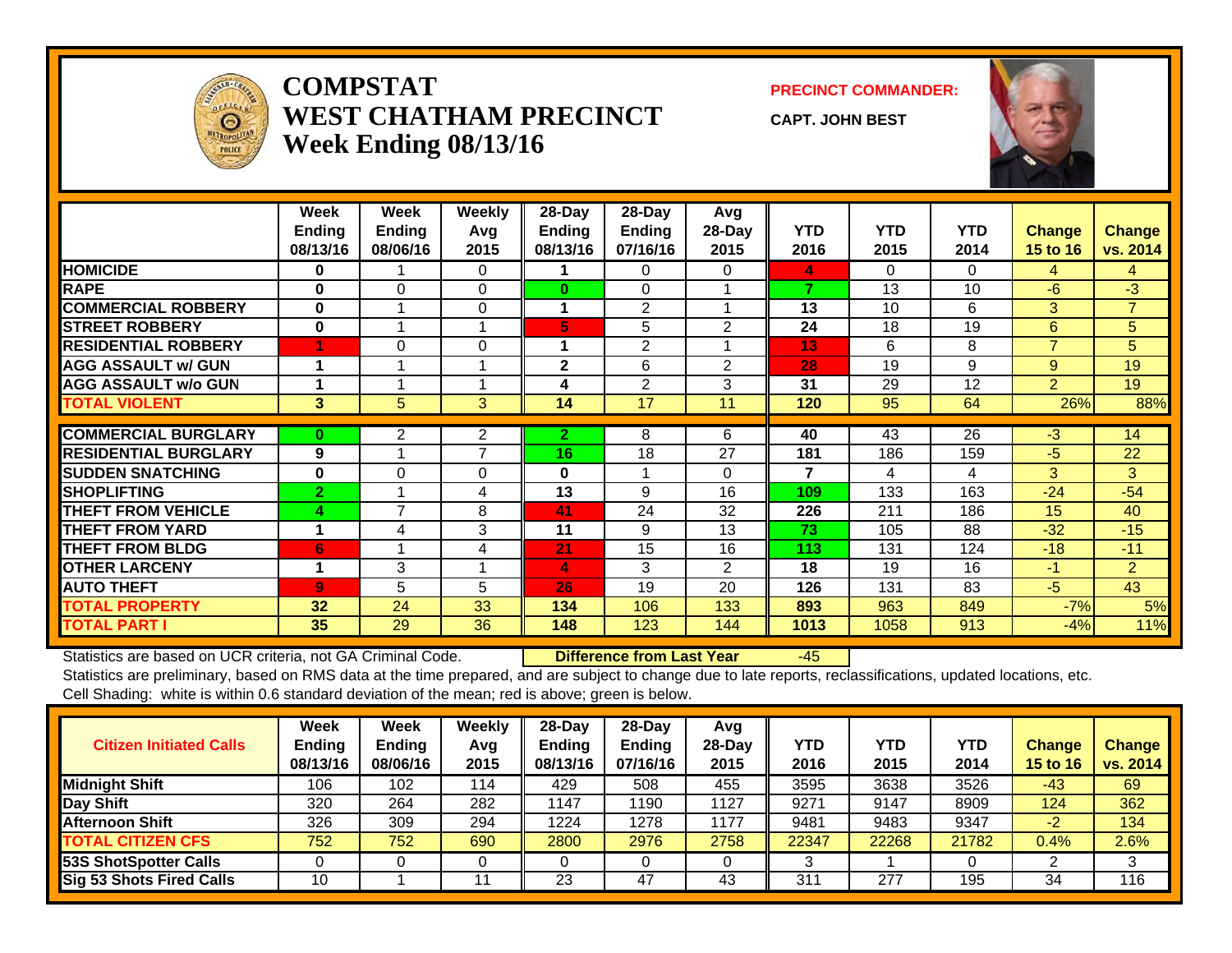# **BEAT 11 West Chatham Precinct Week Ending 08/13/16**



|                             |               | <b>Last 4 Weeks</b> |              |                | 28 Days       | 28 Day  |                |                |                |                      |                      |
|-----------------------------|---------------|---------------------|--------------|----------------|---------------|---------|----------------|----------------|----------------|----------------------|----------------------|
|                             | <b>Ending</b> | <b>Ending</b>       | Ending       | <b>Ending</b>  | <b>Ending</b> | Average | <b>YTD</b>     | <b>YTD</b>     | <b>YTD</b>     | <b>Change</b>        | <b>Change</b>        |
|                             | 07/16/16      | 07/16/16            | 08/06/16     | 08/13/16       | 08/13/16      | 2015    | 2016           | 2015           | 2014           | 15 to 16             | vs. 2014             |
| <b>HOMICIDE</b>             | 0             | 0                   | $\Omega$     | 0              | $\mathbf{0}$  | 0.0     | $\mathbf{0}$   | $\mathbf{0}$   | 0              | $\mathbf{0}$         | $\overline{0}$       |
| <b>RAPE</b>                 | 0             | $\Omega$            | $\Omega$     | $\Omega$       | $\Omega$      | 0.1     | 1              | $\mathbf{1}$   | $\Omega$       | $\Omega$             | $\blacktriangleleft$ |
| <b>COMMERCIAL ROBBERY</b>   | $\Omega$      | $\Omega$            | $\Omega$     | $\Omega$       | $\Omega$      | 0.2     | $\overline{2}$ | 3              | $\Omega$       | $-1$                 | $\overline{2}$       |
| <b>ISTREET ROBBERY</b>      | $\Omega$      | $\Omega$            | 1            | 0              | $\mathbf{1}$  | 0.3     | $\overline{2}$ | 3              | 5              | $-1$                 | $-3$                 |
| <b>RESIDENTIAL ROBBERY</b>  | $\Omega$      | 0                   | $\mathbf{0}$ | 0              | $\Omega$      | 0.0     | $\Omega$       | $\Omega$       | 0              | $\mathbf{0}$         | $\Omega$             |
| <b>AGG ASSAULT w/ GUN</b>   | $\Omega$      | 0                   | $\mathbf{0}$ | $\mathbf{0}$   | $\Omega$      | 0.1     | $\mathbf{1}$   | $\mathbf{1}$   | 1              | $\mathbf{0}$         | $\mathbf{0}$         |
| <b>AGG ASSAULT w/o GUN</b>  | 0             | $\Omega$            | $\Omega$     | $\Omega$       | $\Omega$      | 0.2     | 3              | $\Omega$       | $\mathbf{1}$   | 3                    | 2 <sup>1</sup>       |
| <b>TOTAL VIOLENT</b>        | $\mathbf{0}$  | $\mathbf{0}$        | $\mathbf{1}$ | $\mathbf{0}$   | $\mathbf{1}$  | 0.8     | 9              | 8              | $\overline{7}$ | 13%                  | 29%                  |
| <b>COMMERCIAL BURGLARY</b>  | $\Omega$      | 0                   | 0            | 0              | $\Omega$      | 1.0     | 4              | 6              | 5              | $-2$                 | $-1$                 |
|                             |               |                     |              |                |               |         |                |                |                |                      |                      |
| <b>RESIDENTIAL BURGLARY</b> | $\Omega$      | 0                   | $\mathbf{0}$ | $\Omega$       | $\Omega$      | 1.7     | 9              | 12             | 13             | $-3$                 | $-4$                 |
| <b>SUDDEN SNATCHING</b>     | $\Omega$      | 0                   | $\Omega$     | $\mathbf{0}$   | $\Omega$      | 0.0     | $\mathbf{1}$   | $\mathbf{0}$   | 0              | 1                    | 1                    |
| <b>SHOPLIFTING</b>          | $\Omega$      | $\Omega$            | $\Omega$     | 1              | $\mathbf{1}$  | 0.2     | $\overline{2}$ | $\mathbf{1}$   | $\mathbf{1}$   | $\blacktriangleleft$ | $\mathbf{1}$         |
| <b>THEFT FROM VEHICLE</b>   | $\Omega$      | 0                   | $\Omega$     | $\mathbf{1}$   | 1             | 3.3     | 23             | 23             | 23             | $\Omega$             | $\mathbf{0}$         |
| <b>THEFT FROM YARD</b>      | 1             | 1                   | $\Omega$     | $\mathbf 0$    | 2             | 1.8     | 14             | 18             | 11             | $-4$                 | 3                    |
| <b>THEFT FROM BLDG</b>      | 5             | 5                   | $\mathbf{1}$ | $\mathbf{0}$   | 11            | 4.0     | 26             | 41             | 27             | $-15$                | $-1$                 |
| <b>IOTHER LARCENY</b>       | 0             | 0                   | $\mathbf{1}$ | $\mathbf{0}$   | $\mathbf{1}$  | 0.3     | 5              | $\overline{2}$ | 2              | 3                    | 3                    |
| <b>AUTO THEFT</b>           | $\Omega$      | $\Omega$            | $\mathbf{1}$ | 0              | 1             | 3.4     | 16             | 20             | 5              | $-4$                 | 11                   |
| <b>TOTAL PROPERTY</b>       | 6             | 6                   | 3            | $\overline{2}$ | 17            | 15.6    | 100            | 123            | 87             | $-19%$               | 15%                  |
| <b>TOTAL PART I</b>         | 6             | 6                   | 4            | $\overline{2}$ | 18            | 16.5    | 109            | 131            | 94             | $-17%$               | 16%                  |

 **Difference from Last Year**‐22

Statistics are based on UCR criteria, not GA Criminal Code.

| <b>Shots Fired Calls</b>        | Week<br><b>Ending</b><br>07/16/16 l | Week<br><b>Endina</b><br>07/16/16 | Week<br>Ending<br>08/06/16 | Week<br>Ending | 28 Days<br><b>Ending</b><br>08/13/16    08/13/16 | 28 Day<br>Average II<br>2015 | YTD<br>2016 | YTD<br>2015 | YTD<br>2014 | <b>Change</b><br>15 to 16 $\vert$ | <b>Change</b><br>vs. 2014 |
|---------------------------------|-------------------------------------|-----------------------------------|----------------------------|----------------|--------------------------------------------------|------------------------------|-------------|-------------|-------------|-----------------------------------|---------------------------|
| <b>153S ShotSpotter Calls</b>   |                                     |                                   |                            |                |                                                  | 0.0                          |             |             |             | 0%                                | 0%                        |
| <b>Sig 53 Shots Fired Calls</b> |                                     |                                   |                            |                |                                                  | 2.9                          | 10          | 18          | 19          | $-44%$                            | $-47%$                    |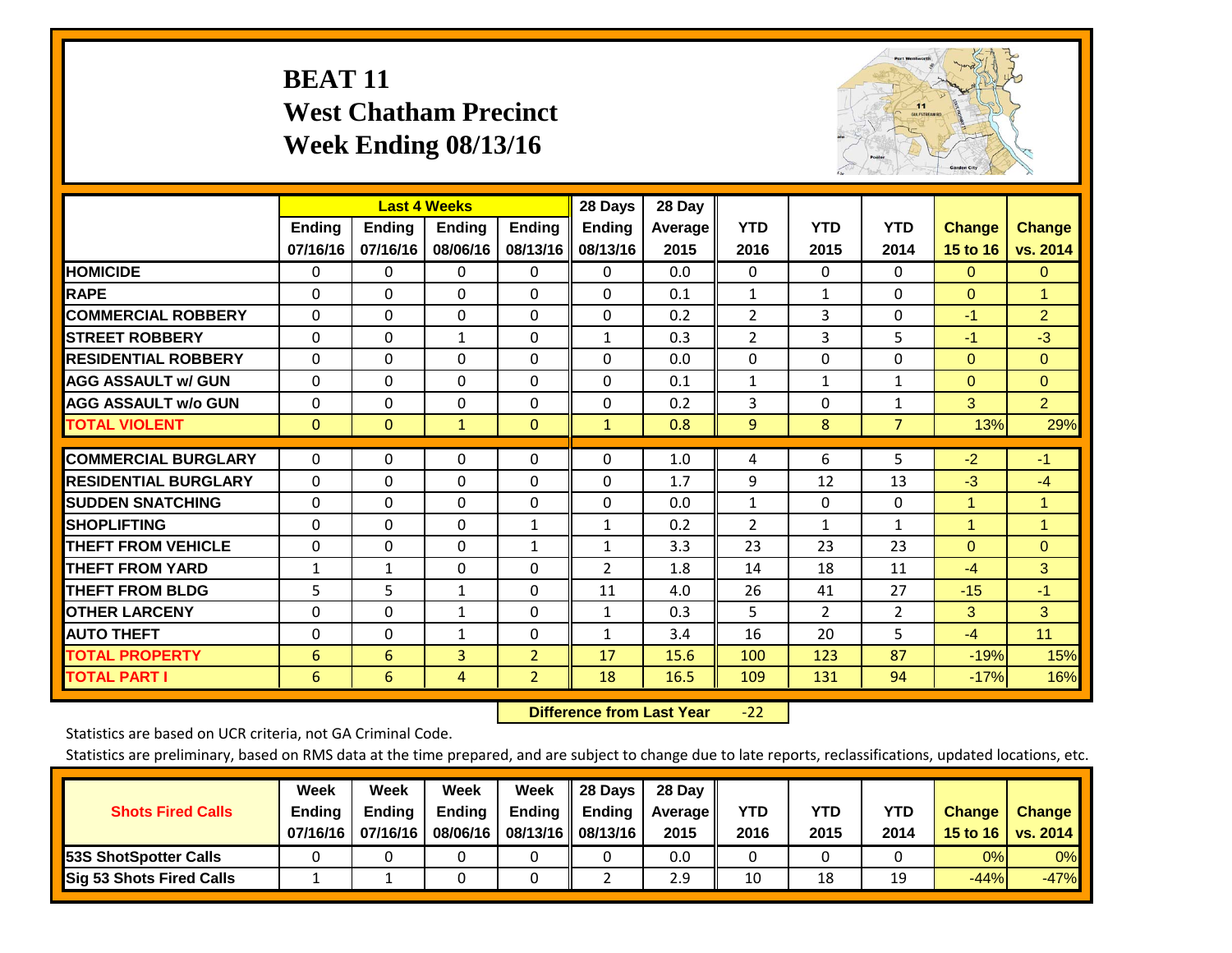# **BEAT 12 West Chatham Precinct Week Ending 08/13/16**



|                             |               | <b>Last 4 Weeks</b> |                |               | 28 Days       | 28 Day  |                |            |              |                |               |
|-----------------------------|---------------|---------------------|----------------|---------------|---------------|---------|----------------|------------|--------------|----------------|---------------|
|                             | <b>Ending</b> | <b>Ending</b>       | Ending         | <b>Ending</b> | <b>Ending</b> | Average | <b>YTD</b>     | <b>YTD</b> | <b>YTD</b>   | <b>Change</b>  | <b>Change</b> |
|                             | 07/16/16      | 07/16/16            | 08/06/16       | 08/13/16      | 08/13/16      | 2015    | 2016           | 2015       | 2014         | 15 to 16       | vs. 2014      |
| <b>HOMICIDE</b>             | 0             | 0                   | $\Omega$       | 0             | $\mathbf{0}$  | 0.0     | 1              | $\Omega$   | 0            | 1              | 1.            |
| <b>RAPE</b>                 | 0             | $\Omega$            | $\Omega$       | $\Omega$      | $\Omega$      | 0.3     | 1              | 4          | 5            | $-3$           | $-4$          |
| <b>COMMERCIAL ROBBERY</b>   | $\Omega$      | 0                   | $\mathbf{1}$   | $\Omega$      | 1             | 0.2     | 4              | 1          | $\mathbf{1}$ | 3              | 3             |
| <b>ISTREET ROBBERY</b>      | $\Omega$      | $\Omega$            | $\Omega$       | 0             | $\Omega$      | 0.5     | 5              | 3          | 2            | $\overline{2}$ | 3             |
| <b>RESIDENTIAL ROBBERY</b>  | $\Omega$      | 0                   | $\mathbf{0}$   | 0             | $\Omega$      | 0.2     | 3              | 1          | 0            | $\overline{2}$ | 3             |
| <b>AGG ASSAULT w/ GUN</b>   | $\Omega$      | 0                   | $\mathbf{0}$   | $\mathbf{0}$  | $\Omega$      | 0.2     | 5              | 1          | 0            | 4              | 5             |
| <b>AGG ASSAULT w/o GUN</b>  | $\Omega$      | $\Omega$            | $\Omega$       | $\Omega$      | $\Omega$      | 0.8     | 5              | 8          | 5            | $-3$           | $\Omega$      |
| <b>TOTAL VIOLENT</b>        | $\mathbf{0}$  | $\mathbf{0}$        | $\mathbf{1}$   | $\mathbf{0}$  | $\mathbf{1}$  | 2.3     | 24             | 18         | 13           | 33%            | 85%           |
| <b>COMMERCIAL BURGLARY</b>  | $\Omega$      | 0                   | $\mathbf{0}$   | 0             | $\Omega$      | 0.6     |                | 4          | 3            | $\mathbf{0}$   | 1             |
|                             |               |                     |                |               |               |         | 4              |            |              |                |               |
| <b>RESIDENTIAL BURGLARY</b> | 1             | $\mathbf{1}$        | $\mathbf{0}$   | 3             | 5.            | 9.7     | 63             | 56         | 48           | $\overline{7}$ | 15            |
| <b>SUDDEN SNATCHING</b>     | $\Omega$      | 0                   | $\Omega$       | $\Omega$      | 0             | 0.0     | $\overline{2}$ | $\Omega$   | $\mathbf{1}$ | $\overline{2}$ | 1             |
| <b>SHOPLIFTING</b>          | $\Omega$      | 0                   | $\mathbf{1}$   | $\Omega$      | $\mathbf{1}$  | 2.4     | 20             | 17         | 26           | 3              | $-6$          |
| <b>THEFT FROM VEHICLE</b>   | 9             | 9                   | $\overline{2}$ | 0             | 20            | 8.4     | 67             | 64         | 49           | 3              | 18            |
| <b>THEFT FROM YARD</b>      | $\Omega$      | $\Omega$            | 1              | $\mathbf 0$   | 1             | 3.1     | 17             | 27         | 19           | $-10$          | $-2$          |
| <b>THEFT FROM BLDG</b>      | 0             | 0                   | $\mathbf{0}$   | $\mathbf{1}$  | $\mathbf{1}$  | 2.9     | 24             | 22         | 19           | 2              | 5             |
| <b>IOTHER LARCENY</b>       | 0             | 0                   | $\mathbf{0}$   | $\mathbf{0}$  | $\Omega$      | 0.3     | 3              | 4          | 4            | $-1$           | -1            |
| <b>AUTO THEFT</b>           | 2             | $\overline{2}$      | 1              | 1             | 6             | 4.7     | 34             | 33         | 22           | 1              | 12            |
| <b>TOTAL PROPERTY</b>       | 12            | 12                  | 5              | 5             | 34            | 32.2    | 234            | 227        | 191          | 3%             | 23%           |
| <b>TOTAL PART I</b>         | 12            | 12                  | 6              | 5             | 35            | 34.5    | 258            | 245        | 204          | 5%             | 26%           |

 **Difference from Last Year**r 13

Statistics are based on UCR criteria, not GA Criminal Code.

| <b>Shots Fired Calls</b>        | Week<br><b>Ending</b><br>07/16/16 l | Week<br><b>Endina</b><br>07/16/16 | Week<br>Ending<br>08/06/16 | Week<br>Ending | 28 Days<br><b>Ending</b><br>08/13/16    08/13/16 | 28 Day<br>Average II<br>2015 | YTD<br>2016 | YTD<br>2015 | <b>YTD</b><br>2014 | <b>Change</b><br>15 to 16 $\vert$ | <b>Change</b><br>vs. 2014 |
|---------------------------------|-------------------------------------|-----------------------------------|----------------------------|----------------|--------------------------------------------------|------------------------------|-------------|-------------|--------------------|-----------------------------------|---------------------------|
| <b>153S ShotSpotter Calls</b>   |                                     |                                   |                            |                |                                                  | 0.0                          |             |             |                    | 0%                                | 0%                        |
| <b>Sig 53 Shots Fired Calls</b> |                                     |                                   |                            |                |                                                  | 6.2                          | 48          | 45          | 21<br>⊥ر           | 7%                                | 55%                       |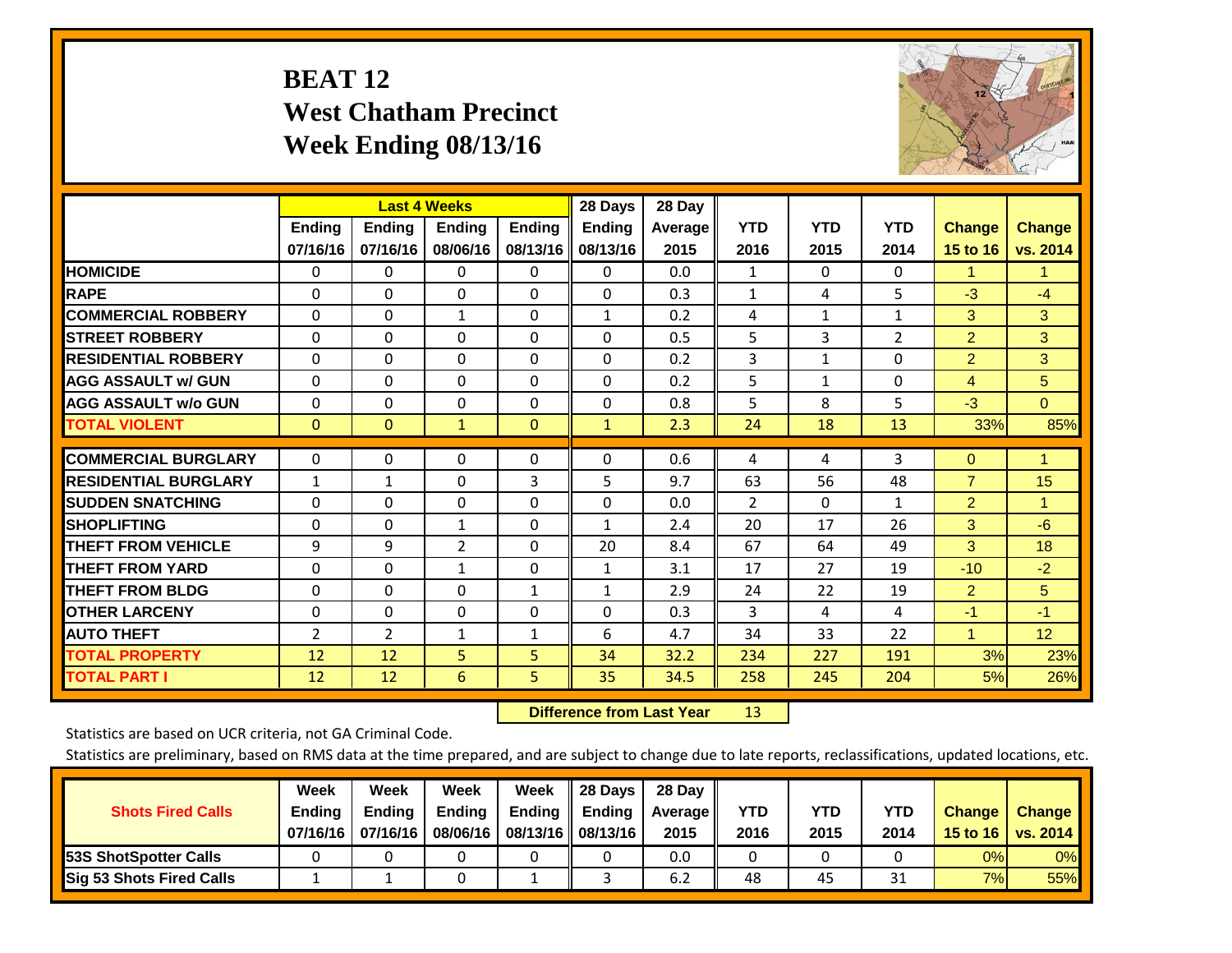# **BEAT 13 West Chatham Precinct Week Ending 08/13/16**



|                             |               | <b>Last 4 Weeks</b> |                |               | 28 Days        | 28 Day  |                |                |                |                |                |
|-----------------------------|---------------|---------------------|----------------|---------------|----------------|---------|----------------|----------------|----------------|----------------|----------------|
|                             | <b>Ending</b> | <b>Ending</b>       | <b>Endina</b>  | <b>Endina</b> | <b>Endina</b>  | Average | <b>YTD</b>     | <b>YTD</b>     | <b>YTD</b>     | <b>Change</b>  | <b>Change</b>  |
|                             | 07/16/16      | 07/16/16            | 08/06/16       | 08/13/16      | 08/13/16       | 2015    | 2016           | 2015           | 2014           | 15 to 16       | vs. 2014       |
| <b>HOMICIDE</b>             | 0             | 0                   | 0              | 0             | 0              | 0.2     | 0              | $\Omega$       | 0              | $\mathbf{0}$   | $\Omega$       |
| <b>RAPE</b>                 | 0             | $\Omega$            | $\Omega$       | $\Omega$      | $\Omega$       | 0.2     | 3              | $\overline{2}$ | 0              | $\overline{1}$ | 3              |
| <b>COMMERCIAL ROBBERY</b>   | $\Omega$      | $\Omega$            | $\Omega$       | $\mathbf{0}$  | $\Omega$       | 0.2     | $\mathbf{1}$   | 2              | $\mathbf{1}$   | $-1$           | $\Omega$       |
| <b>STREET ROBBERY</b>       | $\Omega$      | $\Omega$            | $\Omega$       | 0             | $\Omega$       | 0.4     | 3              | $\overline{3}$ | 6              | $\mathbf{0}$   | $-3$           |
| <b>RESIDENTIAL ROBBERY</b>  | 0             | 0                   | $\Omega$       | $\mathbf{0}$  | $\Omega$       | 0.2     | $\overline{2}$ | 2              | 2              | $\Omega$       | $\Omega$       |
| <b>AGG ASSAULT w/ GUN</b>   | $\Omega$      | $\Omega$            | $\Omega$       | $\Omega$      | $\Omega$       | 0.7     | 9              | 8              | 4              | $\overline{1}$ | 5              |
| <b>AGG ASSAULT w/o GUN</b>  | $\Omega$      | 0                   | $\Omega$       | $\Omega$      | $\Omega$       | 0.8     | 6              | 8              | $\overline{2}$ | $-2$           | $\overline{4}$ |
| <b>TOTAL VIOLENT</b>        | $\mathbf{0}$  | $\mathbf{0}$        | $\mathbf{0}$   | $\mathbf{0}$  | $\mathbf{0}$   | 2.8     | 24             | 25             | 15             | $-4%$          | 60%            |
|                             |               |                     |                |               |                |         |                |                |                |                |                |
| <b>COMMERCIAL BURGLARY</b>  | $\Omega$      | 0                   | 1              | $\mathbf{0}$  | $\mathbf{1}$   | 2.0     | 9              | 15             | 9              | -6             | $\Omega$       |
| <b>RESIDENTIAL BURGLARY</b> | $\mathbf{1}$  | 1                   | $\mathbf{0}$   | 2             | 4              | 4.0     | 20             | 31             | 27             | $-11$          | $-7$           |
| <b>ISUDDEN SNATCHING</b>    | 0             | $\Omega$            | $\Omega$       | $\mathbf{0}$  | $\Omega$       | 0.3     | $\mathbf{1}$   | 4              | $\overline{2}$ | -3             | -1             |
| <b>SHOPLIFTING</b>          | 1             | $\mathbf{1}$        | $\Omega$       | $\Omega$      | $\overline{2}$ | 0.5     | 13             | 4              | 5              | 9              | 8              |
| <b>THEFT FROM VEHICLE</b>   | 2             | $\overline{2}$      | $\overline{2}$ | 0             | 6              | 5.7     | 40             | 38             | 28             | $\overline{2}$ | 12             |
| <b>THEFT FROM YARD</b>      | $\Omega$      | 0                   | 1              | $\mathbf 0$   | 1              | 2.3     | 12             | 16             | 21             | $-4$           | $-9$           |
| <b>THEFT FROM BLDG</b>      | 0             | 0                   | $\Omega$       | 1             | $\mathbf{1}$   | 2.0     | 15             | 16             | 17             | $-1$           | $-2$           |
| <b>OTHER LARCENY</b>        | 0             | $\Omega$            | $\mathbf{1}$   | $\mathbf{0}$  | 1              | 0.3     | 1              | 3              | $\mathbf{1}$   | $-2$           | $\Omega$       |
| <b>AUTO THEFT</b>           | 2             | $\overline{2}$      | $\Omega$       | 3             | $\overline{7}$ | 2.8     | 20             | 25             | 16             | $-5$           | $\overline{4}$ |
| <b>TOTAL PROPERTY</b>       | 6             | 6                   | 5              | 6             | 23             | 19.9    | 131            | 152            | 126            | $-14%$         | 4%             |
| <b>TOTAL PART I</b>         | 6             | 6                   | 5.             | 6             | 23             | 22.7    | 155            | 177            | 141            | $-12%$         | 10%            |

 **Difference from Last Year**‐22

Statistics are based on UCR criteria, not GA Criminal Code.

| <b>Shots Fired Calls</b>        | Week<br><b>Ending</b><br>07/16/16 l | Week<br><b>Endina</b><br>07/16/16 | Week<br>Ending<br>08/06/16 | Week<br>Ending | 28 Days<br><b>Ending</b><br>08/13/16    08/13/16 | 28 Day<br>Average II<br>2015 | YTD<br>2016 | YTD<br>2015 | YTD<br>2014 | <b>Change</b><br>15 to 16 $\vert$ | <b>Change</b><br>vs. 2014 |
|---------------------------------|-------------------------------------|-----------------------------------|----------------------------|----------------|--------------------------------------------------|------------------------------|-------------|-------------|-------------|-----------------------------------|---------------------------|
| <b>153S ShotSpotter Calls</b>   |                                     |                                   |                            |                |                                                  | 0.0                          |             |             |             | 0%                                | 0%                        |
| <b>Sig 53 Shots Fired Calls</b> |                                     |                                   |                            |                |                                                  | 10.6                         | 69          | 61          | 33          | 13%                               | 109%                      |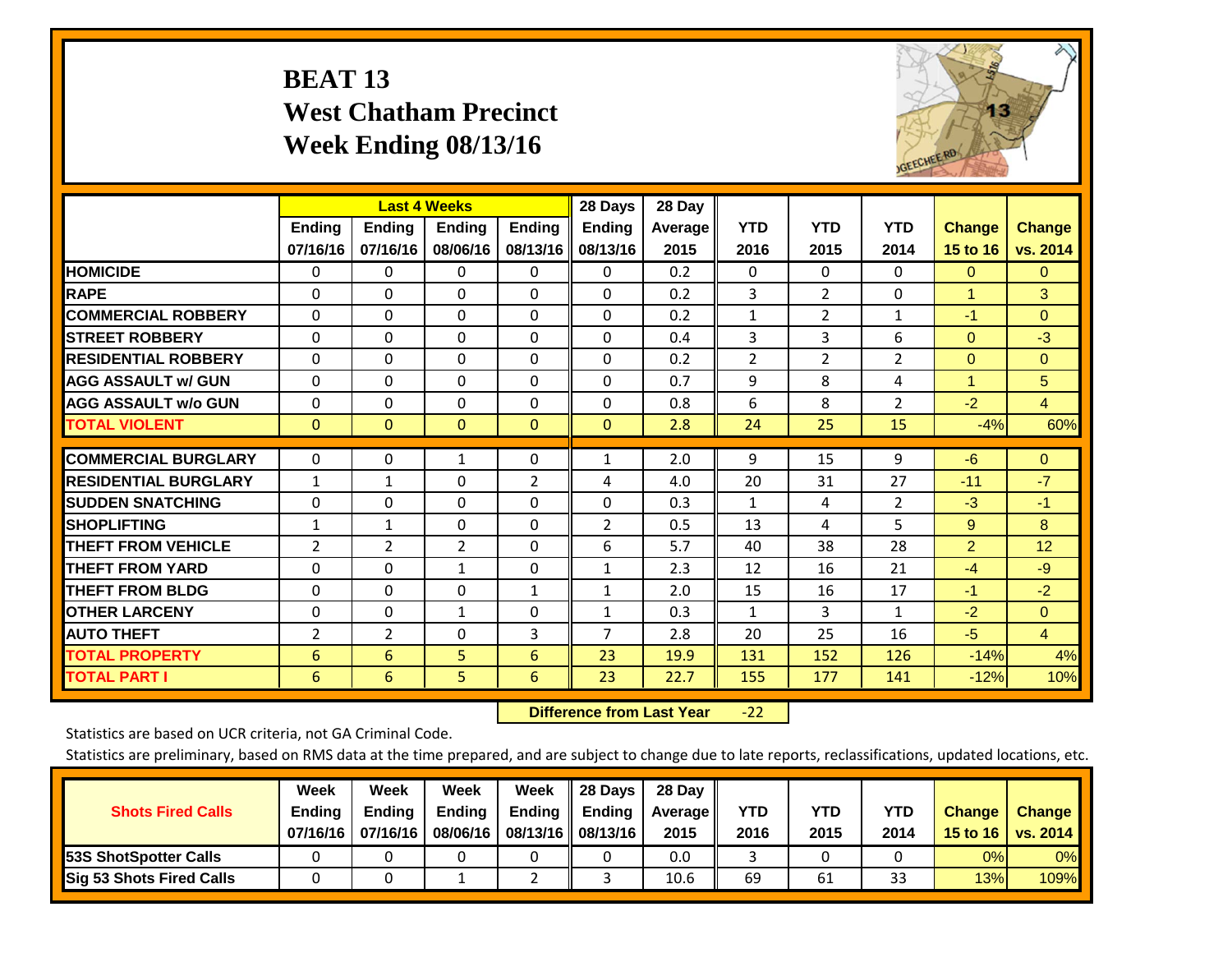# **BEAT 14 West Chatham Precinct Week Ending 08/13/16**



|                             |                | <b>Last 4 Weeks</b> |                |                | 28 Days       | 28 Day         |                |                |                |                |                |
|-----------------------------|----------------|---------------------|----------------|----------------|---------------|----------------|----------------|----------------|----------------|----------------|----------------|
|                             | <b>Ending</b>  | Ending              | <b>Ending</b>  | <b>Ending</b>  | <b>Ending</b> | <b>Average</b> | <b>YTD</b>     | <b>YTD</b>     | <b>YTD</b>     | <b>Change</b>  | <b>Change</b>  |
|                             | 07/16/16       | 07/16/16            | 08/06/16       | 08/13/16       | 08/13/16      | 2015           | 2016           | 2015           | 2014           | 15 to 16       | vs. 2014       |
| <b>HOMICIDE</b>             | 0              | 0                   | $\Omega$       | 0              | 0             | 0.1            | 1              | 0              | 0              | 1.             | 1.             |
| <b>RAPE</b>                 | $\Omega$       | 0                   | $\Omega$       | 0              | $\Omega$      | 0.5            | $\Omega$       | 4              | 3              | $-4$           | $-3$           |
| <b>COMMERCIAL ROBBERY</b>   | $\Omega$       | $\Omega$            | $\mathbf 0$    | $\Omega$       | $\Omega$      | 0.2            | 1              | 1              | $\Omega$       | $\Omega$       | $\mathbf{1}$   |
| <b>STREET ROBBERY</b>       | $\Omega$       | $\Omega$            | $\Omega$       | $\Omega$       | $\Omega$      | 0.1            | $\mathbf{1}$   | $\mathbf{1}$   | $\mathbf{1}$   | $\mathbf{0}$   | $\Omega$       |
| <b>RESIDENTIAL ROBBERY</b>  | $\Omega$       | 0                   | $\mathbf{0}$   | $\Omega$       | $\Omega$      | 0.0            | $\mathbf{1}$   | 0              | 2              | $\overline{1}$ | $-1$           |
| <b>AGG ASSAULT w/ GUN</b>   | $\Omega$       | $\Omega$            | $\Omega$       | $\Omega$       | $\Omega$      | 0.0            | $\overline{2}$ | 0              | $\mathbf{1}$   | $\overline{2}$ | 1              |
| <b>AGG ASSAULT w/o GUN</b>  | 0              | 0                   | 0              | $\Omega$       | $\Omega$      | 0.1            | 5              | 1              | 0              | $\overline{4}$ | 5 <sup>5</sup> |
| <b>TOTAL VIOLENT</b>        | $\Omega$       | $\mathbf{0}$        | $\mathbf{0}$   | $\Omega$       | $\Omega$      | 0.9            | 11             | $\overline{7}$ | $\overline{7}$ | 57%            | 57%            |
| <b>COMMERCIAL BURGLARY</b>  | $\Omega$       | $\Omega$            | 0              | $\Omega$       | $\Omega$      | 0.7            | 5              | 5              | $\overline{2}$ | $\Omega$       | 3              |
| <b>RESIDENTIAL BURGLARY</b> | $\Omega$       | 0                   | $\mathbf{0}$   | $\mathbf{1}$   | $\mathbf{1}$  | 3.5            | 33             | 29             | 21             |                | 12             |
|                             |                |                     |                |                |               |                |                |                |                | 4<br>1         |                |
| <b>SUDDEN SNATCHING</b>     | $\Omega$       | 0                   | $\mathbf{0}$   | $\Omega$       | $\Omega$      | 0.0            | 1              | 0              | $\Omega$       |                | 1.             |
| <b>SHOPLIFTING</b>          | $\Omega$       | $\Omega$            | $\mathbf{0}$   | $\Omega$       | $\Omega$      | 0.6            | 6              | 5              | 9              | $\mathbf{1}$   | $-3$           |
| <b>THEFT FROM VEHICLE</b>   | 3              | 3                   | 1              | $\mathbf{1}$   | 8             | 4.4            | 23             | 31             | 32             | $-8$           | $-9$           |
| <b>THEFT FROM YARD</b>      | $\mathbf{1}$   | 1                   | 1              | 1              | 4             | 2.1            | 13             | 13             | 6              | $\Omega$       | $\overline{7}$ |
| <b>THEFT FROM BLDG</b>      | $\Omega$       | 0                   | $\Omega$       | $\Omega$       | $\Omega$      | 2.7            | 9              | 20             | 21             | $-11$          | $-12$          |
| <b>OTHER LARCENY</b>        | $\Omega$       | 0                   | $\Omega$       | $\mathbf{1}$   | $\mathbf{1}$  | 0.8            | 5              | 6              | 3              | $-1$           | $\overline{2}$ |
| <b>AUTO THEFT</b>           | $\overline{2}$ | $\overline{2}$      | $\overline{2}$ | $\overline{2}$ | 8             | 3.5            | 22             | 18             | 14             | $\overline{4}$ | 8              |
| <b>TOTAL PROPERTY</b>       | 6              | 6                   | 4              | 6              | 22            | 18.2           | 117            | 127            | 108            | $-8%$          | 8%             |
| <b>TOTAL PART I</b>         | 6              | 6                   | 4              | 6              | 22            | 19.1           | 128            | 134            | 115            | $-4%$          | 11%            |

 **Difference from Last Year**‐6

Statistics are based on UCR criteria, not GA Criminal Code.

| <b>Shots Fired Calls</b>        | Week<br><b>Ending</b><br>07/16/16 l | Week<br><b>Endina</b><br>07/16/16 | Week<br>Ending<br>08/06/16 | Week<br>Ending | 28 Days<br><b>Ending</b><br>08/13/16    08/13/16 | 28 Day<br>Average II<br>2015 | YTD<br>2016 | YTD<br>2015 | YTD<br>2014 | <b>Change</b><br>15 to 16 $\vert$ | <b>Change</b><br>vs. 2014 |
|---------------------------------|-------------------------------------|-----------------------------------|----------------------------|----------------|--------------------------------------------------|------------------------------|-------------|-------------|-------------|-----------------------------------|---------------------------|
| <b>153S ShotSpotter Calls</b>   |                                     |                                   |                            |                |                                                  | 0.1                          |             |             |             | 0%                                | 0%                        |
| <b>Sig 53 Shots Fired Calls</b> |                                     |                                   |                            |                |                                                  | 8.4                          | 65          | 54          | 49          | 20%                               | 33%                       |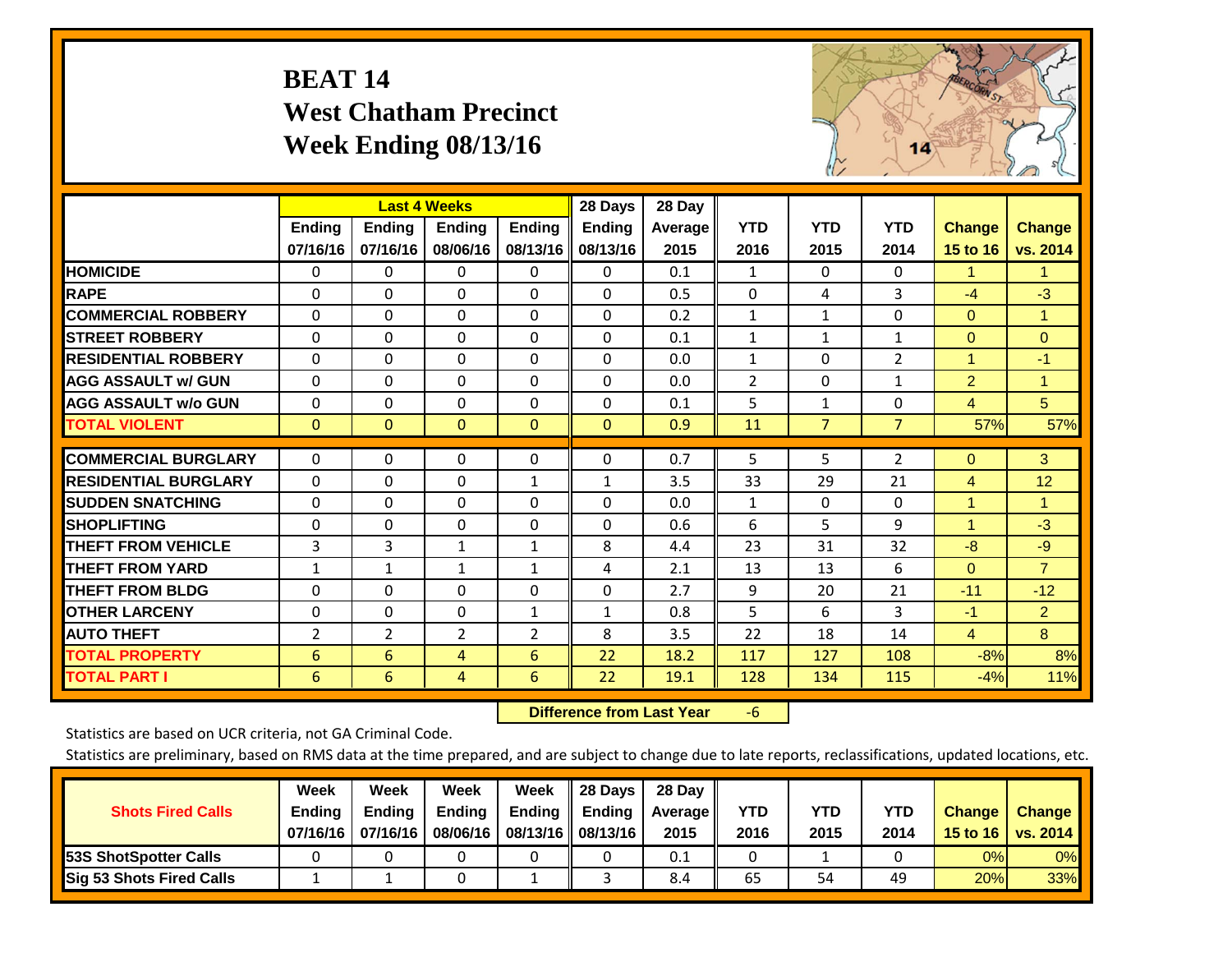# **BEAT 15 West Chatham Precinct Week Ending 08/13/16**



|                             |                | <b>Last 4 Weeks</b> |                |                | 28 Days        | 28 Day  |                |                |              |                      |                      |
|-----------------------------|----------------|---------------------|----------------|----------------|----------------|---------|----------------|----------------|--------------|----------------------|----------------------|
|                             | <b>Ending</b>  | <b>Ending</b>       | <b>Endina</b>  | <b>Ending</b>  | <b>Endina</b>  | Average | <b>YTD</b>     | <b>YTD</b>     | <b>YTD</b>   | <b>Change</b>        | <b>Change</b>        |
|                             | 07/16/16       | 07/16/16            | 08/06/16       | 08/13/16       | 08/13/16       | 2015    | 2016           | 2015           | 2014         | 15 to 16             | vs. 2014             |
| <b>HOMICIDE</b>             | 0              | 0                   | 1              | 0              | 1              | 0.0     | $\overline{2}$ | $\Omega$       | 0            | $\overline{2}$       | $\overline{2}$       |
| <b>RAPE</b>                 | 0              | $\Omega$            | $\Omega$       | $\Omega$       | $\Omega$       | 0.2     | $\mathbf{1}$   | $\overline{2}$ | $\mathbf{1}$ | $-1$                 | $\Omega$             |
| <b>COMMERCIAL ROBBERY</b>   | $\Omega$       | $\Omega$            | $\Omega$       | $\mathbf{0}$   | $\Omega$       | 0.2     | 4              | $\Omega$       | $\Omega$     | 4                    | 4                    |
| <b>ISTREET ROBBERY</b>      | $\mathbf{1}$   | 1                   | $\Omega$       | $\Omega$       | 2              | 0.5     | 8              | 4              | 2            | 4                    | 6                    |
| <b>RESIDENTIAL ROBBERY</b>  | $\Omega$       | 0                   | $\mathbf{0}$   | 0              | $\Omega$       | 0.1     | 3              | $\mathbf{1}$   | 3            | $\overline{2}$       | $\mathbf{0}$         |
| <b>AGG ASSAULT w/ GUN</b>   | 0              | 0                   | $\mathbf{1}$   | $\mathbf{1}$   | $\overline{2}$ | 1.0     | $\overline{7}$ | 9              | 3            | $-2$                 | $\overline{4}$       |
| <b>AGG ASSAULT w/o GUN</b>  | $\mathbf{1}$   | $\mathbf{1}$        | $\mathbf{0}$   | $\mathbf{1}$   | 3              | 0.5     | 9              | 5              | 3            | $\overline{4}$       | 6                    |
| <b>TOTAL VIOLENT</b>        | $\overline{2}$ | $\overline{2}$      | $\overline{2}$ | $\overline{2}$ | 8              | 2.4     | 34             | 21             | 12           | 62%                  | 183%                 |
|                             |                |                     |                |                |                |         |                |                |              |                      | $\overline{7}$       |
| <b>COMMERCIAL BURGLARY</b>  | $\Omega$       | $\Omega$            | 1              | $\mathbf{0}$   | $\mathbf{1}$   | 1.5     | 10             | 11             | 3            | $-1$                 |                      |
| <b>RESIDENTIAL BURGLARY</b> | 1              | 1                   | $\mathbf{0}$   | $\Omega$       | 2              | 5.1     | 33             | 31             | 39           | $\overline{2}$       | -6                   |
| <b>SUDDEN SNATCHING</b>     | 0              | 0                   | $\mathbf{0}$   | $\mathbf{0}$   | $\Omega$       | 0.0     | $\overline{2}$ | $\Omega$       | 1            | $\overline{2}$       | 1                    |
| <b>SHOPLIFTING</b>          | 0              | 0                   | $\Omega$       | 0              | $\Omega$       | 0.8     | 14             | 3              | 5            | 11                   | $9^{\circ}$          |
| <b>THEFT FROM VEHICLE</b>   | $\Omega$       | 0                   | $\mathbf{0}$   | $\mathbf{0}$   | $\Omega$       | 4.5     | 24             | 25             | 22           | $-1$                 | $\overline{2}$       |
| <b>THEFT FROM YARD</b>      | $\mathbf{1}$   | $\mathbf{1}$        | $\mathbf{1}$   | $\mathbf{0}$   | 3              | 0.9     | 9              | 8              | 16           | $\blacktriangleleft$ | $-7$                 |
| <b>THEFT FROM BLDG</b>      | 2              | 2                   | $\Omega$       | $\overline{2}$ | 6              | 1.5     | 18             | 6              | 11           | 12                   | $\overline{7}$       |
| <b>OTHER LARCENY</b>        | $\Omega$       | $\Omega$            | $\Omega$       | $\Omega$       | $\Omega$       | 0.0     | $\overline{2}$ | $\Omega$       | 3            | $\overline{2}$       | $-1$                 |
| <b>AUTO THEFT</b>           | $\Omega$       | 0                   | 1              | 2              | 3              | 3.0     | 16             | 20             | 15           | $-4$                 | $\blacktriangleleft$ |
| <b>TOTAL PROPERTY</b>       | 4              | 4                   | 3              | 4              | 15             | 17.3    | 128            | 104            | 115          | 23%                  | 11%                  |
| <b>TOTAL PART I</b>         | 6              | 6                   | 5.             | 6              | 23             | 19.6    | 162            | 125            | 127          | 30%                  | 28%                  |

 **Difference from Last Year**r 37

Statistics are based on UCR criteria, not GA Criminal Code.

| <b>Shots Fired Calls</b>        | Week<br><b>Ending</b><br>07/16/16 l | Week<br><b>Endina</b><br>07/16/16 | Week<br>Ending<br>08/06/16 | Week<br>Ending | 28 Days<br><b>Ending</b><br>08/13/16    08/13/16 | 28 Day<br>Average II<br>2015 | YTD<br>2016 | YTD<br>2015 | YTD<br>2014 | <b>Change</b><br>15 to 16 $\vert$ | <b>Change</b><br>vs. 2014 |
|---------------------------------|-------------------------------------|-----------------------------------|----------------------------|----------------|--------------------------------------------------|------------------------------|-------------|-------------|-------------|-----------------------------------|---------------------------|
| <b>153S ShotSpotter Calls</b>   |                                     |                                   |                            |                |                                                  | 0.0                          |             |             |             | 0%                                | 0%                        |
| <b>Sig 53 Shots Fired Calls</b> |                                     |                                   |                            |                | 10                                               | 9.7                          | 75          | 67          | 45          | 12%                               | 67%                       |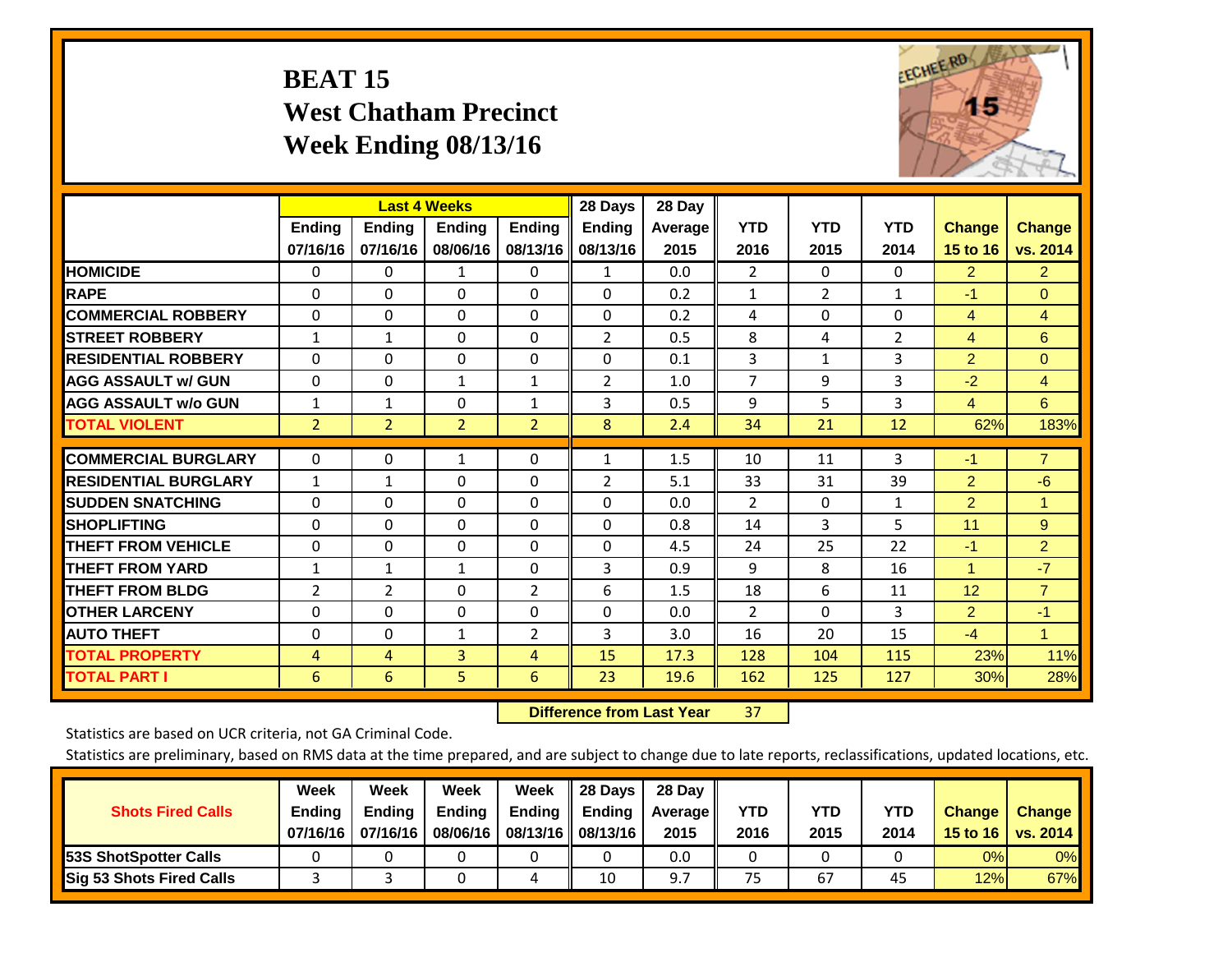# **BEAT 16 West Chatham Precinct Week Ending 08/13/16**



|                             |                | <b>Last 4 Weeks</b> |                |                | 28 Days        | 28 Day  |              |                |              |                      |                |
|-----------------------------|----------------|---------------------|----------------|----------------|----------------|---------|--------------|----------------|--------------|----------------------|----------------|
|                             | <b>Ending</b>  | Ending              | <b>Endina</b>  | <b>Ending</b>  | <b>Ending</b>  | Average | <b>YTD</b>   | <b>YTD</b>     | <b>YTD</b>   | <b>Change</b>        | <b>Change</b>  |
|                             | 07/16/16       | 07/16/16            | 08/06/16       | 08/13/16       | 08/13/16       | 2015    | 2016         | 2015           | 2014         | 15 to 16             | vs. 2014       |
| <b>HOMICIDE</b>             | 0              | 0                   | $\Omega$       | $\Omega$       | 0              | 0.0     | $\Omega$     | 0              | 0            | $\Omega$             | 0              |
| <b>RAPE</b>                 | 0              | $\Omega$            | $\Omega$       | 0              | 0              | 0.1     | 1            | 0              | $\mathbf{1}$ | 1                    | $\Omega$       |
| <b>COMMERCIAL ROBBERY</b>   | $\Omega$       | 0                   | $\mathbf{0}$   | $\Omega$       | 0              | 0.3     | 1            | 3              | 4            | $-2$                 | $-3$           |
| <b>ISTREET ROBBERY</b>      | $\mathbf{1}$   | $\mathbf{1}$        | $\Omega$       | $\Omega$       | $\overline{2}$ | 0.4     | 5            | 4              | 3            | $\blacktriangleleft$ | $\overline{2}$ |
| <b>RESIDENTIAL ROBBERY</b>  | $\Omega$       | $\Omega$            | $\Omega$       | 1              | $\mathbf{1}$   | 0.2     | 4            | 2              | 1            | $\overline{2}$       | 3              |
| <b>AGG ASSAULT w/ GUN</b>   | $\Omega$       | $\Omega$            | $\Omega$       | $\Omega$       | $\Omega$       | 0.1     | 4            | $\Omega$       | $\Omega$     | 4                    | $\overline{4}$ |
| <b>AGG ASSAULT w/o GUN</b>  | 0              | 0                   | $\mathbf{1}$   | 0              | $\mathbf{1}$   | 0.6     | 3            | 7              | $\mathbf{1}$ | $-4$                 | $\overline{2}$ |
| <b>TOTAL VIOLENT</b>        | $\mathbf{1}$   | $\mathbf{1}$        | $\mathbf{1}$   | $\mathbf{1}$   | 4              | 1.7     | 18           | 16             | 10           | 13%                  | 80%            |
| <b>COMMERCIAL BURGLARY</b>  | $\Omega$       | $\Omega$            | $\mathbf{0}$   | $\mathbf{0}$   | 0              | 0.5     | 8            | $\overline{2}$ | 4            | 6                    | 4              |
|                             |                |                     |                |                |                |         |              |                |              |                      |                |
| <b>RESIDENTIAL BURGLARY</b> | $\Omega$       | 0                   | $\mathbf{1}$   | 3              | 4              | 3.4     | 23           | 27             | 11           | $-4$                 | 12             |
| <b>SUDDEN SNATCHING</b>     | $\Omega$       | 0                   | $\mathbf{0}$   | $\Omega$       | 0              | 0.0     | $\mathbf{0}$ | 0              | 0            | $\Omega$             | $\Omega$       |
| <b>SHOPLIFTING</b>          | 4              | 4                   | $\mathbf{0}$   | $\mathbf{1}$   | 9              | 11.4    | 54           | 103            | 117          | $-49$                | $-63$          |
| <b>THEFT FROM VEHICLE</b>   | 1              | $\mathbf{1}$        | $\overline{2}$ | 2              | 6              | 5.3     | 49           | 30             | 32           | 19                   | 17             |
| <b>THEFT FROM YARD</b>      | 0              | 0                   | $\mathbf{0}$   | 0              | $\Omega$       | 2.6     | 8            | 23             | 15           | $-15$                | $-7$           |
| <b>THEFT FROM BLDG</b>      | $\Omega$       | $\Omega$            | $\Omega$       | $\overline{2}$ | $\overline{2}$ | 2.8     | 21           | 26             | 29           | $-5$                 | $-8$           |
| <b>OTHER LARCENY</b>        | $\Omega$       | 0                   | $\mathbf{1}$   | 0              | $\mathbf{1}$   | 0.4     | 2            | 4              | 3            | $-2$                 | $-1$           |
| <b>AUTO THEFT</b>           | 0              | 0                   | 0              | 1              | 1              | 3.0     | 18           | 15             | 11           | 3                    | $\overline{7}$ |
| <b>TOTAL PROPERTY</b>       | 5 <sup>1</sup> | $\overline{5}$      | $\overline{4}$ | 9              | 23             | 29.4    | 183          | 230            | 222          | $-20%$               | $-18%$         |
| <b>TOTAL PART I</b>         | 6              | 6                   | 5.             | 10             | 27             | 31.1    | 201          | 246            | 232          | $-18%$               | $-13%$         |

 **Difference from Last Year**‐45

Statistics are based on UCR criteria, not GA Criminal Code.

| <b>Shots Fired Calls</b>        | Week<br><b>Ending</b><br>07/16/16 l | Week<br><b>Endina</b><br>07/16/16 | Week<br>Ending<br>08/06/16 | Week<br>Ending | 28 Days<br><b>Ending</b><br>08/13/16    08/13/16 | 28 Day<br>Average II<br>2015 | YTD<br>2016 | YTD<br>2015 | YTD<br>2014 | <b>Change</b><br>15 to 16 $\vert$ | <b>Change</b><br>vs. 2014 |
|---------------------------------|-------------------------------------|-----------------------------------|----------------------------|----------------|--------------------------------------------------|------------------------------|-------------|-------------|-------------|-----------------------------------|---------------------------|
| <b>153S ShotSpotter Calls</b>   |                                     |                                   |                            |                |                                                  | 0.0                          |             |             |             | 0%                                | 0%                        |
| <b>Sig 53 Shots Fired Calls</b> |                                     |                                   |                            |                |                                                  | 5.2                          | 44          | 32          | 18          | 38%                               | 144%                      |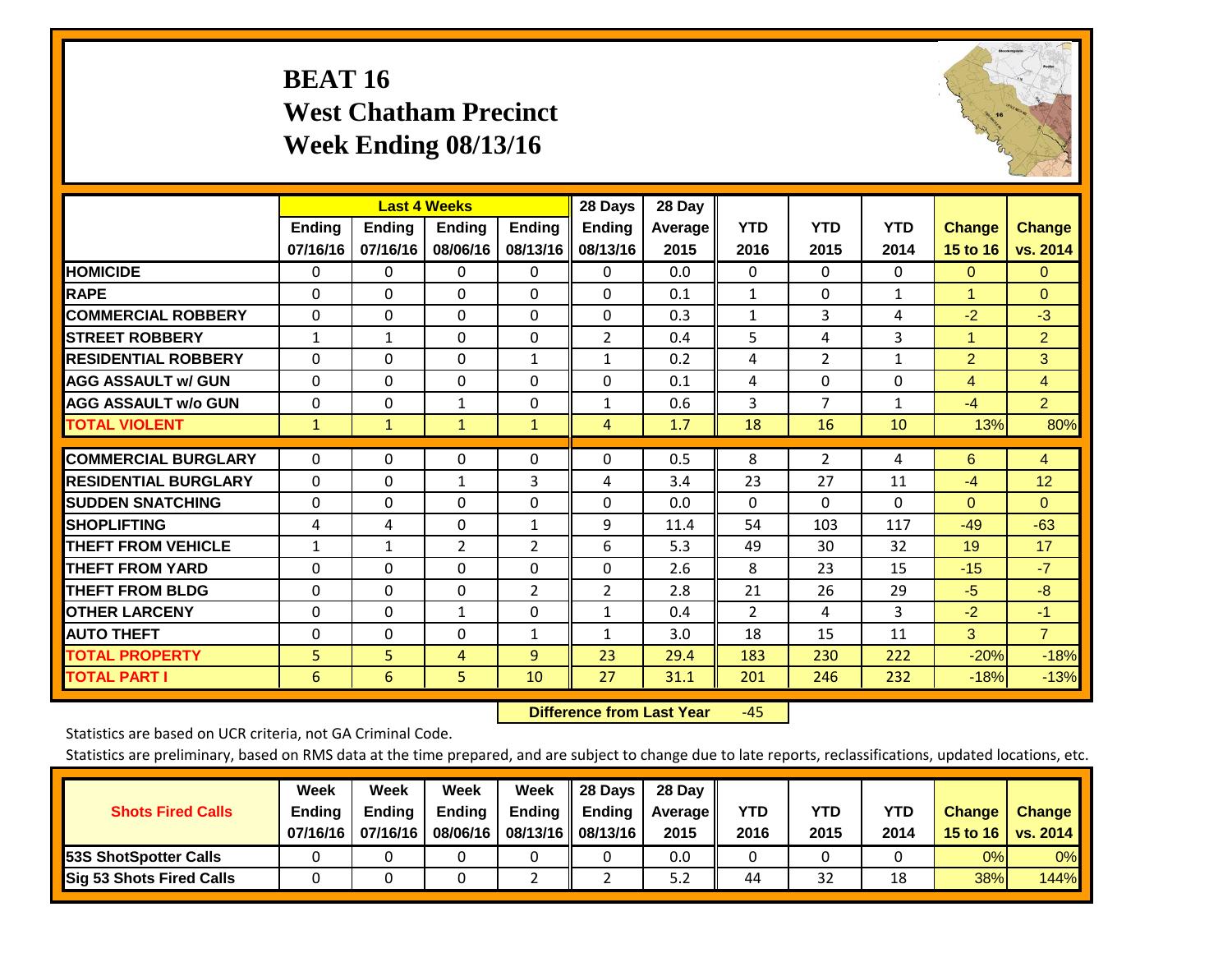

### **COMPSTATDOWNTOWN PRECINCTWeek Ending 08/13/16**

**PRECINCT COMMANDER:**

**CAPT. JOY GELLATLY**



|                             | Week<br><b>Ending</b><br>08/13/16 | Week<br><b>Ending</b><br>08/06/16 | <b>Weekly</b><br>Avg<br>2015 | $28-Day$<br>Ending<br>08/13/16 | 28-Day<br>Ending<br>07/16/16 | Avg<br>28-Day<br>2015 | <b>YTD</b><br>2016 | <b>YTD</b><br>2015 | <b>YTD</b><br>2014 | <b>Change</b><br>15 to 16 | <b>Change</b><br>vs. 2014 |
|-----------------------------|-----------------------------------|-----------------------------------|------------------------------|--------------------------------|------------------------------|-----------------------|--------------------|--------------------|--------------------|---------------------------|---------------------------|
| <b>HOMICIDE</b>             | 0                                 | 0                                 | 0                            | 0                              | 0                            |                       | 3                  | 3                  | 2                  | $\Omega$                  |                           |
| <b>RAPE</b>                 | 0                                 | $\overline{2}$                    | $\Omega$                     | 6                              |                              |                       | 8                  | 8                  | 6                  | $\Omega$                  | $\overline{2}$            |
| <b>COMMERCIAL ROBBERY</b>   | $\bf{0}$                          | $\Omega$                          | $\Omega$                     | 0                              | 1                            |                       | 5                  | 5                  | 3                  | $\Omega$                  | $\overline{2}$            |
| <b>STREET ROBBERY</b>       | $\overline{2}$                    | 4                                 | $\overline{2}$               | 12                             | 15                           | 9                     | 100                | 65                 | 48                 | 35                        | 52                        |
| <b>IRESIDENTIAL ROBBERY</b> | 0                                 | $\Omega$                          | $\Omega$                     | $\overline{2}$                 | $\Omega$                     |                       | 4                  | 6                  |                    | $-2$                      | 3                         |
| <b>AGG ASSAULT w/ GUN</b>   | 1                                 | 1                                 | 1                            | 4                              | 8                            | 4                     | 46                 | 28                 | 20                 | 18                        | 26                        |
| <b>AGG ASSAULT w/o GUN</b>  | 4                                 | 2                                 | и                            | 8                              |                              | 4                     | 36                 | 27                 | 30                 | 9                         | $6^{\circ}$               |
| <b>TOTAL VIOLENT</b>        | $\overline{7}$                    | 9                                 | 5                            | 32                             | 26                           | 21                    | 202                | 142                | 110                | 42%                       | 84%                       |
|                             |                                   |                                   |                              |                                |                              |                       |                    | 18                 |                    | 17                        | 13                        |
| <b>COMMERCIAL BURGLARY</b>  | 5                                 | 4                                 |                              | 11                             | 3                            | 2                     | 35                 |                    | 22                 |                           |                           |
| <b>RESIDENTIAL BURGLARY</b> | $\bf{0}$                          | 3                                 | 3                            | 7                              | 16                           | 11                    | 81                 | 89                 | 65                 | -8                        | 16                        |
| <b>ISUDDEN SNATCHING</b>    | $\bf{0}$                          | 1                                 |                              | 3                              | 3                            | 3                     | 31                 | 25                 | 17                 | 6                         | 14                        |
| <b>SHOPLIFTING</b>          | 7                                 | 3                                 | 5                            | 18                             | 18                           | 19                    | 123                | 149                | 145                | $-26$                     | $-22$                     |
| <b>THEFT FROM VEHICLE</b>   | 14                                | 11                                | 8                            | 61                             | 27                           | 32                    | 329                | 246                | 331                | 83                        | $-2$                      |
| <b>THEFT FROM YARD</b>      | 3                                 | 7                                 | 4                            | 18                             | 12                           | 17                    | 120                | 135                | 154                | $-15$                     | $-34$                     |
| <b>THEFT FROM BLDG</b>      | 7                                 | 4                                 | 4                            | 31                             | 15                           | 18                    | 181                | 131                | 171                | 50                        | 10                        |
| <b>OTHER LARCENY</b>        | $\bf{0}$                          | 7                                 | 0                            | 7                              | $\overline{2}$               | $\overline{2}$        | 23                 | 14                 | 14                 | 9                         | 9                         |
| <b>AUTO THEFT</b>           | $\overline{7}$                    | 6                                 | 4                            | 17                             | 13                           | 16                    | 115                | 123                | 79                 | -8                        | 36                        |
| <b>TOTAL PROPERTY</b>       | 43                                | 46                                | 30                           | 173                            | 109                          | 119                   | 1038               | 930                | 998                | 12%                       | 4%                        |
| <b>TOTAL PART I</b>         | 50                                | 55                                | 35                           | 205                            | 135                          | 139                   | 1240               | 1072               | 1108               | 16%                       | 12%                       |

Statistics are based on UCR criteria, not GA Criminal Code. **Difference from Last Year** 168

| <b>Citizen Initiated Calls</b> | Week<br>Ending<br>08/13/16 | <b>Week</b><br><b>Ending</b><br>08/06/16 | Weekly<br>Avg<br>2015 | $28$ -Dav<br><b>Ending</b><br>08/13/16 | $28-Dav$<br><b>Ending</b><br>07/16/16 | Avg<br>28-Dav<br>2015 | YTD<br>2016 | <b>YTD</b><br>2015 | YTD<br>2014 | Change<br><b>15 to 16</b> | <b>Change</b><br>vs. 2014 |
|--------------------------------|----------------------------|------------------------------------------|-----------------------|----------------------------------------|---------------------------------------|-----------------------|-------------|--------------------|-------------|---------------------------|---------------------------|
| <b>Midnight Shift</b>          | 131                        | 114                                      | 121                   | 492                                    | 498                                   | 484                   | 3783        | 3913               | 3801        | $-130$                    | $-18$                     |
| Day Shift                      | 208                        | 235                                      | 233                   | 856                                    | 872                                   | 931                   | 7072        | 7723               | 7281        | $-651$                    | $-209$                    |
| <b>Afternoon Shift</b>         | 281                        | 262                                      | 252                   | 1044                                   | 1049                                  | 1010                  | 7832        | 8240               | 7984        | $-408$                    | $-152$                    |
| <b>TOTAL CITIZEN CFS</b>       | 620                        | 611                                      | 606                   | 2392                                   | 2419                                  | 2425                  | 18687       | 19876              | 19065       | $-6.0%$                   | $-2.0%$                   |
| 53S ShotSpotter Calls          |                            |                                          | 6                     | ' 4                                    | 36                                    | 25                    | 255         | 140                |             | 115                       | 255                       |
| Sig 53 Shots Fired Calls       | 15                         |                                          | 10                    | 39                                     | 48                                    | 38                    | 358         | 227                | 199         | 131                       | 159                       |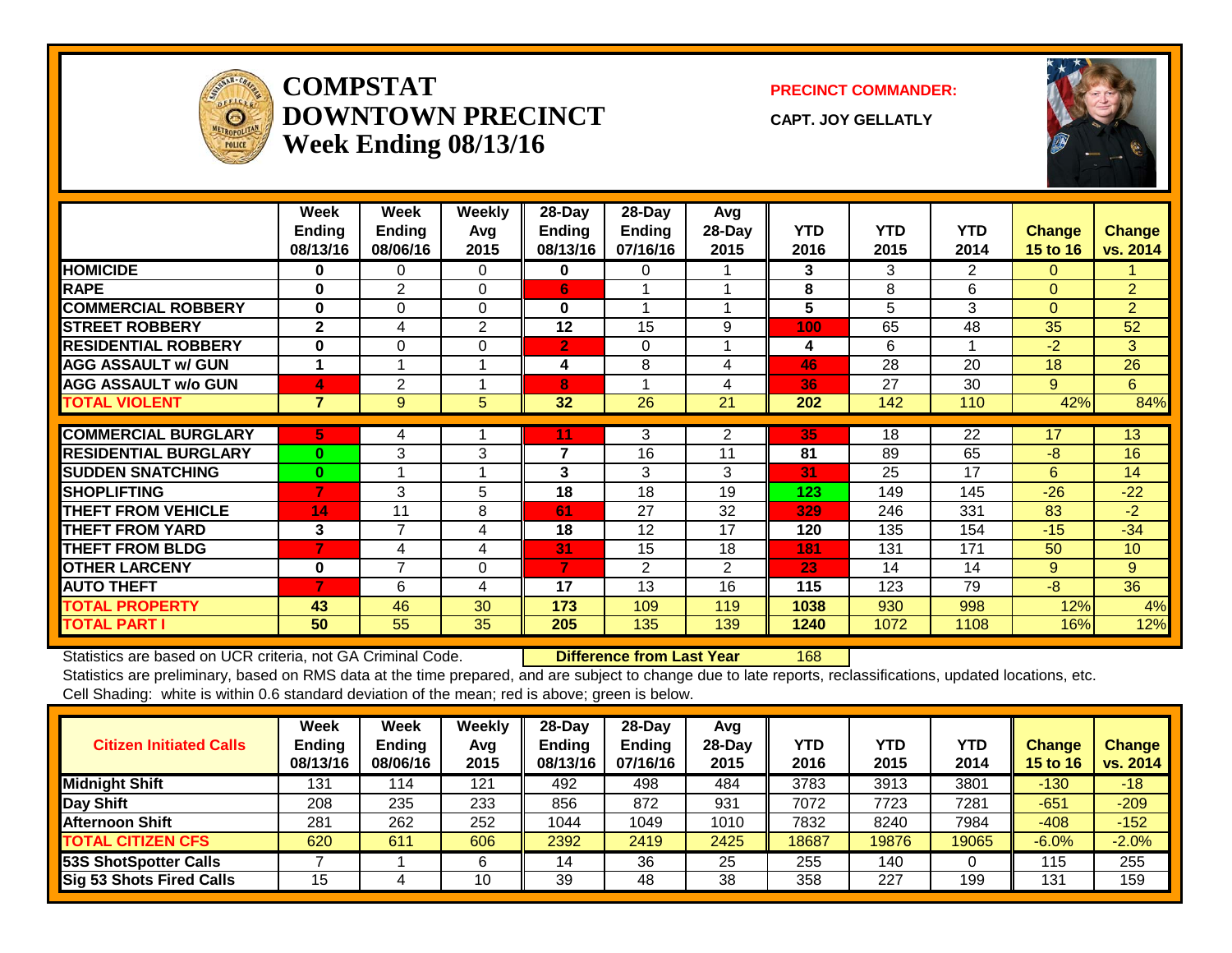## **BEAT 21 Downtown Precinct Week Ending 08/13/16**



|                             |              | <b>Last 4 Weeks</b> |               |                | 28 Days       | 28 Day  |                |                |                |                |                |
|-----------------------------|--------------|---------------------|---------------|----------------|---------------|---------|----------------|----------------|----------------|----------------|----------------|
|                             | Ending       | <b>Ending</b>       | <b>Ending</b> | <b>Ending</b>  | <b>Ending</b> | Average | <b>YTD</b>     | <b>YTD</b>     | <b>YTD</b>     | <b>Change</b>  | <b>Change</b>  |
|                             | 07/16/16     | 07/16/16            | 08/06/16      | 08/13/16       | 08/13/16      | 2015    | 2016           | 2015           | 2014           | 15 to 16       | vs. 2014       |
| <b>HOMICIDE</b>             | $\Omega$     | 0                   | 0             | 0              | $\Omega$      | 0.2     | $\overline{2}$ | $\Omega$       | $\mathbf{1}$   | $\overline{2}$ | 1.             |
| <b>RAPE</b>                 | $\mathbf{1}$ | $\mathbf{1}$        | $\Omega$      | 0              | 2             | 0.2     | $\mathbf{1}$   | 1              | 1              | $\Omega$       | $\Omega$       |
| <b>COMMERCIAL ROBBERY</b>   | $\Omega$     | $\Omega$            | $\Omega$      | $\Omega$       | $\Omega$      | 0.2     | 4              | $\overline{2}$ | $\mathbf{1}$   | $\overline{2}$ | 3              |
| <b>STREET ROBBERY</b>       | $\Omega$     | $\Omega$            | $\Omega$      | $\Omega$       | 0             | 1.0     | 6              | 9              | 6              | $-3$           | $\Omega$       |
| <b>RESIDENTIAL ROBBERY</b>  | $\mathbf{1}$ | $\mathbf{1}$        | $\Omega$      | $\Omega$       | 2             | 0.2     | $\mathbf{1}$   | 3              | $\Omega$       | $-2$           | 1              |
| <b>AGG ASSAULT w/ GUN</b>   | $\Omega$     | $\Omega$            | $\Omega$      | $\mathbf{1}$   | $\mathbf{1}$  | 1.3     | 9              | 10             | 3              | $-1$           | 6              |
| <b>AGG ASSAULT w/o GUN</b>  | 1            | 1                   | 1             | 1              | 4             | 0.7     | 11             | 7              | 9              | 4              | $\overline{2}$ |
| <b>TOTAL VIOLENT</b>        | 3            | $\overline{3}$      | $\mathbf{1}$  | $\overline{2}$ | 9             | 3.8     | 34             | 32             | 21             | 6%             | 62%            |
| <b>COMMERCIAL BURGLARY</b>  | $\mathbf{0}$ | $\Omega$            | $\Omega$      | $\mathbf{1}$   | $\mathbf{1}$  | 0.3     | $\overline{2}$ | $\mathbf{1}$   | $\overline{7}$ | 1              | $-5$           |
| <b>RESIDENTIAL BURGLARY</b> | $\Omega$     | $\Omega$            | $\Omega$      | $\Omega$       | $\Omega$      | 3.4     | 12             | 31             | 19             | $-19$          | $-7$           |
| <b>SUDDEN SNATCHING</b>     | $\mathbf 0$  | $\Omega$            | 0             | $\Omega$       | $\Omega$      | 0.1     | $\mathbf{1}$   | 1              | $\mathbf{1}$   | $\Omega$       | $\mathbf{0}$   |
| <b>SHOPLIFTING</b>          | $\mathbf{1}$ | $\mathbf{1}$        | 1             | 1              | 4             | 2.1     | 13             | 13             | 13             | $\Omega$       | $\Omega$       |
| THEFT FROM VEHICLE          | $\Omega$     | $\Omega$            | $\mathbf{1}$  | $\overline{2}$ | 3             | 3.5     | 18             | 36             | 20             | $-18$          | $-2$           |
| <b>THEFT FROM YARD</b>      | 2            | $\overline{2}$      | $\mathbf{1}$  | $\Omega$       | 5             | 1.0     | 13             | 6              | 14             | $\overline{7}$ | $-1$           |
| <b>THEFT FROM BLDG</b>      | 3            | 3                   | $\Omega$      | $\Omega$       | 6             | 2.1     | 16             | 14             | 23             | 2              | $-7$           |
| <b>OTHER LARCENY</b>        | $\Omega$     | $\Omega$            | $\Omega$      | $\Omega$       | 0             | 0.1     | $\mathbf{1}$   | $\mathbf{1}$   | 0              | $\Omega$       | 1.             |
| <b>AUTO THEFT</b>           | 0            | $\Omega$            | $\mathbf{1}$  | 3              | 4             | 3.4     | 23             | 23             | 11             | $\Omega$       | 12             |
| <b>TOTAL PROPERTY</b>       | 6            | 6                   | 4             | $\overline{7}$ | 23            | 16.0    | 99             | 126            | 108            | $-21%$         | $-8%$          |
| <b>TOTAL PART I</b>         | 9            | $\overline{9}$      | 5             | 9              | 32            | 19.7    | 133            | 158            | 129            | $-16%$         | 3%             |

 **Difference from Last Year**‐25

Statistics are based on UCR criteria, not GA Criminal Code.

| <b>Shots Fired Calls</b>        | Week<br><b>Ending</b><br>07/16/16 | Week<br><b>Endina</b><br>07/16/16 | Week<br>Ending<br>08/06/16 | Week<br>Ending | 28 Days<br><b>Ending</b><br>08/13/16    08/13/16 | 28 Day<br>Average II<br>2015 | YTD<br>2016 | YTD<br>2015 | YTD<br>2014 | <b>Change</b><br>15 to 16 $\vert$ | <b>Change</b><br>vs. 2014 |
|---------------------------------|-----------------------------------|-----------------------------------|----------------------------|----------------|--------------------------------------------------|------------------------------|-------------|-------------|-------------|-----------------------------------|---------------------------|
| <b>153S ShotSpotter Calls</b>   |                                   |                                   |                            |                |                                                  | 0.0                          |             |             |             | 0%                                | 0%                        |
| <b>Sig 53 Shots Fired Calls</b> |                                   |                                   |                            | 11             | 13                                               | 9.3                          | 77          | 59          | 44          | 31%                               | <b>75%</b>                |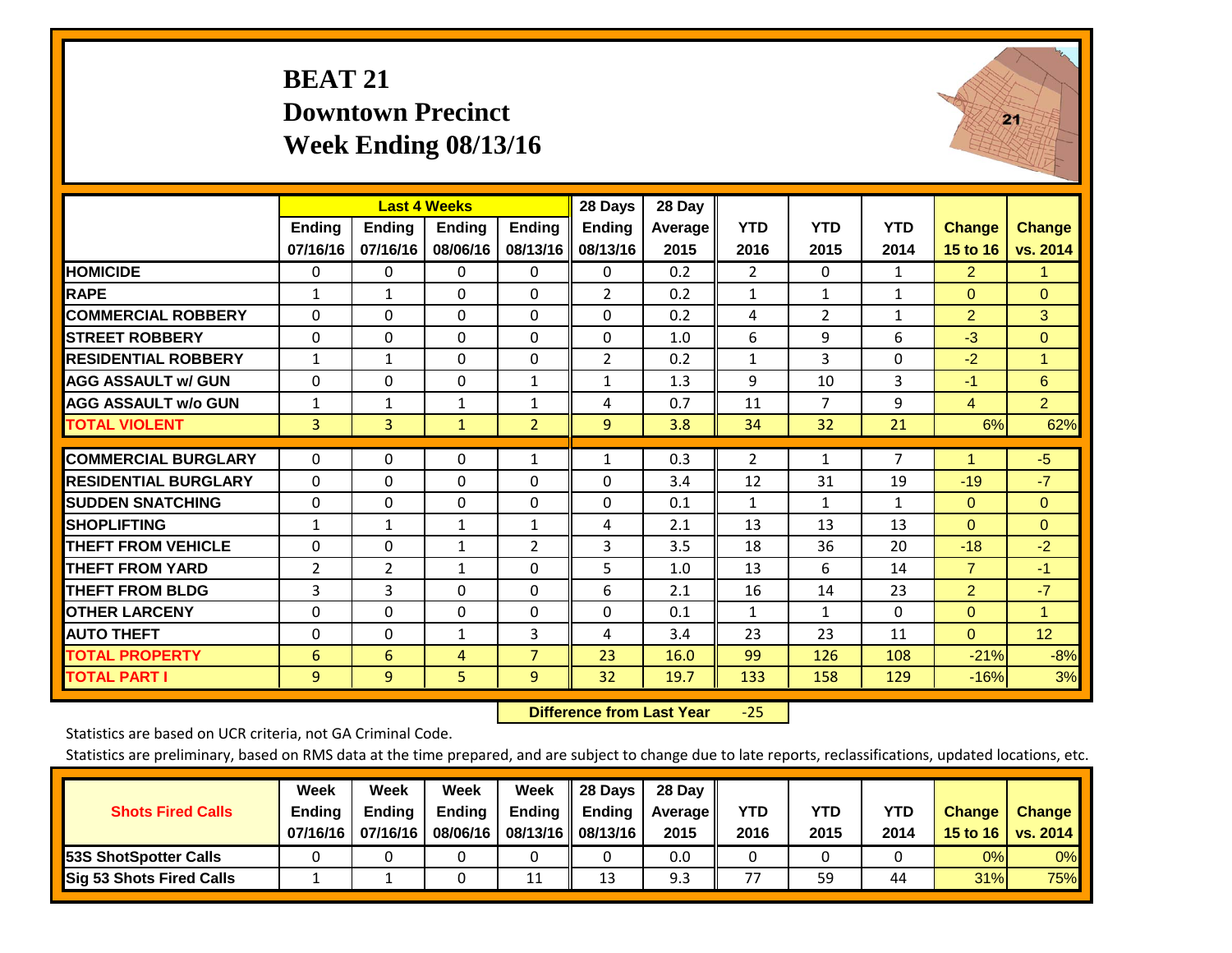## **BEAT 22 Downtown Precinct Week Ending 08/13/16**



|                             |                | <b>Last 4 Weeks</b> |                |                | 28 Days        | 28 Day         |                |              |                |                      |                 |
|-----------------------------|----------------|---------------------|----------------|----------------|----------------|----------------|----------------|--------------|----------------|----------------------|-----------------|
|                             | Ending         | <b>Ending</b>       | <b>Endina</b>  | <b>Ending</b>  | <b>Ending</b>  | <b>Average</b> | <b>YTD</b>     | <b>YTD</b>   | <b>YTD</b>     | <b>Change</b>        | <b>Change</b>   |
|                             | 07/16/16       | 07/16/16            | 08/06/16       | 08/13/16       | 08/13/16       | 2015           | 2016           | 2015         | 2014           | 15 to 16             | vs. 2014        |
| <b>HOMICIDE</b>             | 0              | 0                   | 0              | 0              | 0              | 0.1            | $\Omega$       | 0            | $\Omega$       | $\mathbf{0}$         | $\mathbf{0}$    |
| <b>RAPE</b>                 | $\mathbf{1}$   | 1                   | $\overline{2}$ | $\Omega$       | 4              | 0.4            | 5              | 4            | 0              | $\blacktriangleleft$ | 5               |
| <b>COMMERCIAL ROBBERY</b>   | $\Omega$       | 0                   | $\Omega$       | $\Omega$       | $\Omega$       | 0.2            | $\Omega$       | $\Omega$     | $\Omega$       | $\Omega$             | $\Omega$        |
| <b>STREET ROBBERY</b>       | $\overline{2}$ | $\overline{2}$      | $\mathbf{1}$   | $\Omega$       | 5              | 2.3            | 17             | 19           | 13             | $-2$                 | $\overline{4}$  |
| <b>RESIDENTIAL ROBBERY</b>  | $\Omega$       | 0                   | $\mathbf{0}$   | $\Omega$       | $\Omega$       | 0.0            | $\mathbf{0}$   | $\Omega$     | 0              | $\Omega$             | $\mathbf{0}$    |
| <b>AGG ASSAULT W/ GUN</b>   | $\mathbf{1}$   | 1                   | $\Omega$       | $\Omega$       | $\overline{2}$ | 0.5            | 5              | 3            | 3              | $\overline{2}$       | $\overline{2}$  |
| <b>AGG ASSAULT w/o GUN</b>  | $\Omega$       | 0                   | $\Omega$       | $\Omega$       | $\Omega$       | 0.7            | 6              | 3            | $\overline{7}$ | 3                    | $-1$            |
| <b>TOTAL VIOLENT</b>        | 4              | 4                   | $\overline{3}$ | $\mathbf{0}$   | 11             | 4.1            | 33             | 29           | 23             | 14%                  | 43%             |
|                             |                |                     |                |                |                |                |                |              |                |                      |                 |
| <b>COMMERCIAL BURGLARY</b>  | 0              | 0                   | 1              | $\mathbf{1}$   | 2              | 0.5            | 8              | 5            | 6              | 3                    | 2 <sup>1</sup>  |
| <b>RESIDENTIAL BURGLARY</b> | $\Omega$       | 0                   | $\Omega$       | $\Omega$       | $\Omega$       | 0.0            | 6              | $\Omega$     | $\Omega$       | 6                    | 6               |
| <b>SUDDEN SNATCHING</b>     | $\mathbf{1}$   | $\mathbf{1}$        | $\Omega$       | $\Omega$       | $\overline{2}$ | 1.3            | 19             | 12           | 9              | $\overline{7}$       | 10              |
| <b>SHOPLIFTING</b>          | $\mathbf{1}$   | 1                   | $\Omega$       | $\mathbf{1}$   | 3              | 2.1            | 27             | 18           | 20             | 9                    | $\overline{7}$  |
| <b>THEFT FROM VEHICLE</b>   | 4              | 4                   | 1              | $\overline{2}$ | 11             | 5.8            | 81             | 39           | 67             | 42                   | 14              |
| <b>THEFT FROM YARD</b>      | $\overline{2}$ | $\overline{2}$      | 3              | $\overline{2}$ | 9              | 4.1            | 31             | 30           | 24             | $\blacktriangleleft$ | $\overline{7}$  |
| <b>THEFT FROM BLDG</b>      | 3              | 3                   | 1              | $\mathbf{1}$   | 8              | 5.8            | 65             | 46           | 55             | 19                   | 10 <sup>1</sup> |
| <b>OTHER LARCENY</b>        | $\Omega$       | $\Omega$            | 3              | $\Omega$       | 3              | 0.1            | $\overline{7}$ | $\mathbf{1}$ | 9              | 6                    | $-2$            |
| <b>AUTO THEFT</b>           | $\Omega$       | 0                   | $\mathbf{1}$   | $\Omega$       | $\mathbf{1}$   | 1.8            | 18             | 12           | $\overline{7}$ | 6                    | 11              |
| <b>TOTAL PROPERTY</b>       | 11             | 11                  | 10             | $\overline{7}$ | 39             | 21.4           | 262            | 163          | 197            | 61%                  | 33%             |
| <b>TOTAL PART I</b>         | 15             | 15                  | 13             | $\overline{7}$ | 50             | 25.5           | 295            | 192          | 220            | 54%                  | 34%             |

 **Difference from Last Year**r 103

Statistics are based on UCR criteria, not GA Criminal Code.

| <b>Shots Fired Calls</b>        | Week<br><b>Ending</b><br>07/16/16 l | Week<br><b>Endina</b><br>07/16/16 | Week<br><b>Ending</b><br>08/06/16 | Week<br>Ending | 28 Days<br><b>Ending</b><br>08/13/16    08/13/16 | 28 Day<br><b>Average</b> II<br>2015 | YTD<br>2016 | YTD<br>2015 | YTD<br>2014 | <b>Change</b><br>15 to 16 $\vert$ | <b>Change</b><br>vs. 2014 |
|---------------------------------|-------------------------------------|-----------------------------------|-----------------------------------|----------------|--------------------------------------------------|-------------------------------------|-------------|-------------|-------------|-----------------------------------|---------------------------|
| <b>153S ShotSpotter Calls</b>   |                                     |                                   |                                   |                |                                                  | 1.1                                 |             |             |             | 0%                                | 0%                        |
| <b>Sig 53 Shots Fired Calls</b> |                                     |                                   |                                   |                |                                                  | 2.4                                 | 15          | 14          | 14          | 7%                                | 7%                        |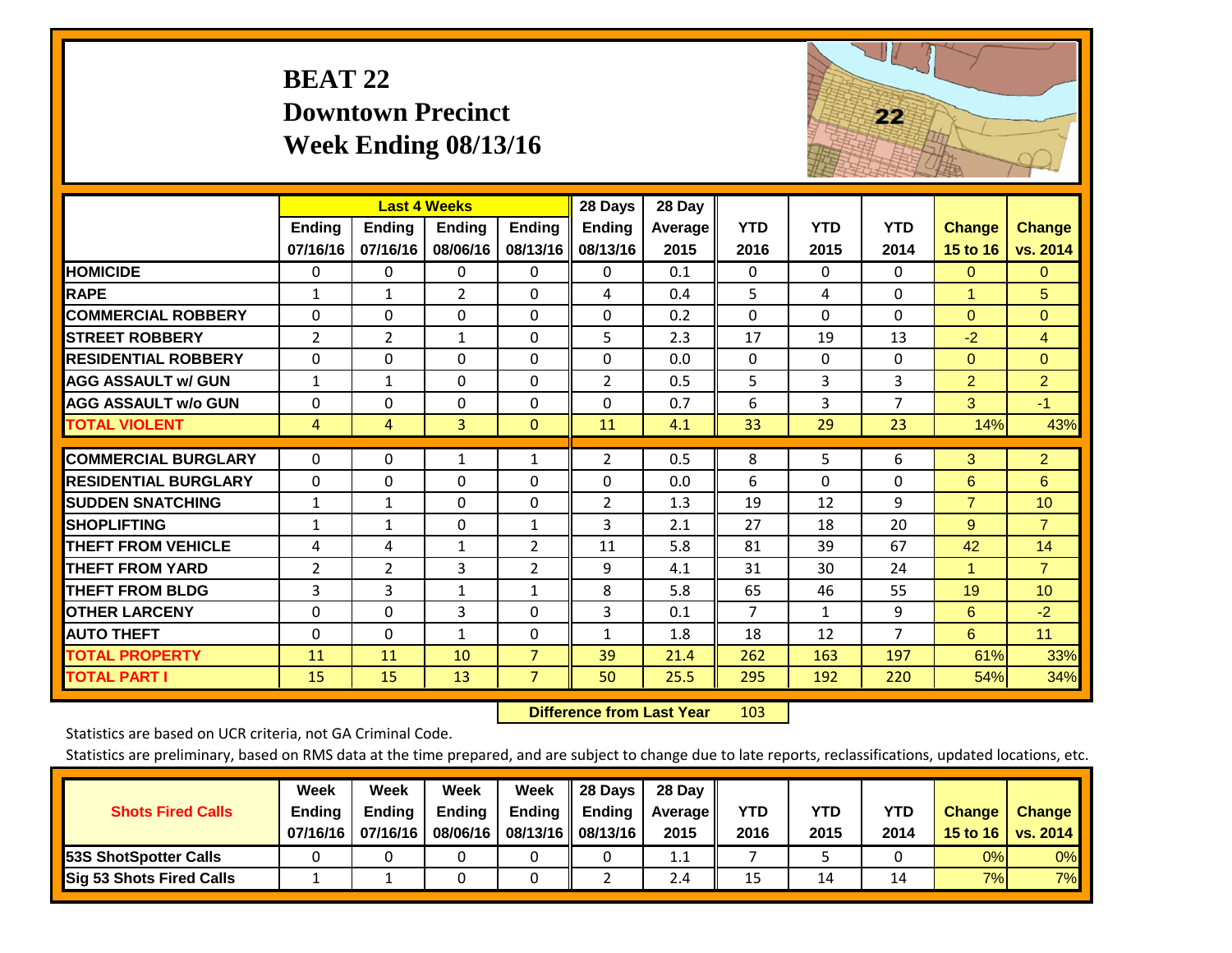## **BEAT 23 Downtown Precinct Week Ending 08/13/16**



|                             |              | <b>Last 4 Weeks</b> |                |               | 28 Days        | 28 Day  |                |              |                |                |                |
|-----------------------------|--------------|---------------------|----------------|---------------|----------------|---------|----------------|--------------|----------------|----------------|----------------|
|                             | Ending       | <b>Ending</b>       | <b>Endina</b>  | <b>Ending</b> | <b>Ending</b>  | Average | <b>YTD</b>     | <b>YTD</b>   | <b>YTD</b>     | <b>Change</b>  | <b>Change</b>  |
|                             | 07/16/16     | 07/16/16            | 08/06/16       | 08/13/16      | 08/13/16       | 2015    | 2016           | 2015         | 2014           | 15 to 16       | vs. 2014       |
| <b>HOMICIDE</b>             | 0            | $\Omega$            | $\Omega$       | $\Omega$      | $\Omega$       | 0.2     | $\mathbf{0}$   | $\mathbf{1}$ | 1              | $-1$           | $-1$           |
| <b>RAPE</b>                 | $\Omega$     | 0                   | $\mathbf{0}$   | $\Omega$      | $\Omega$       | 0.2     | 1              | 1            | $\Omega$       | $\Omega$       | 1              |
| <b>COMMERCIAL ROBBERY</b>   | $\Omega$     | $\Omega$            | $\Omega$       | $\Omega$      | $\Omega$       | 0.0     | $\Omega$       | $\Omega$     | $\Omega$       | $\Omega$       | $\Omega$       |
| <b>STREET ROBBERY</b>       | $\Omega$     | $\Omega$            | 0              | $\Omega$      | $\Omega$       | 1.3     | 12             | 10           | 3              | $\overline{2}$ | 9              |
| <b>RESIDENTIAL ROBBERY</b>  | $\Omega$     | $\Omega$            | $\Omega$       | $\Omega$      | $\Omega$       | 0.2     | $\mathbf{1}$   | 1            | $\Omega$       | $\Omega$       | $\mathbf{1}$   |
| <b>AGG ASSAULT w/ GUN</b>   | $\Omega$     | $\Omega$            | 1              | $\Omega$      | $\mathbf{1}$   | 0.8     | 4              | 4            | $\overline{2}$ | $\mathbf{0}$   | $\overline{2}$ |
| <b>AGG ASSAULT w/o GUN</b>  | $\Omega$     | 0                   | $\mathbf{0}$   | $\mathbf{1}$  | $\mathbf{1}$   | 0.5     | $\overline{7}$ | 4            | $\mathbf{1}$   | 3              | 6              |
| <b>TOTAL VIOLENT</b>        | $\mathbf 0$  | $\mathbf{0}$        | $\mathbf{1}$   | $\mathbf{1}$  | $\overline{2}$ | 3.1     | 25             | 21           | $\overline{7}$ | 19%            | 257%           |
| <b>COMMERCIAL BURGLARY</b>  | 0            | 0                   | $\mathbf 0$    | 0             | $\Omega$       | 0.0     | 0              | 0            | 1              | $\mathbf{0}$   | $-1$           |
|                             |              |                     |                |               |                |         |                |              |                |                |                |
| <b>RESIDENTIAL BURGLARY</b> | $\mathbf{1}$ | $\mathbf{1}$        | 1              | $\Omega$      | 3              | 0.9     | 7              | 7            | 5              | $\Omega$       | $\overline{2}$ |
| <b>SUDDEN SNATCHING</b>     | $\Omega$     | 0                   | $\mathbf{0}$   | $\Omega$      | $\Omega$       | 0.2     | $\overline{2}$ | 3            | 2              | -1             | $\Omega$       |
| <b>SHOPLIFTING</b>          | $\Omega$     | $\Omega$            | $\mathbf 0$    | $\Omega$      | $\Omega$       | 2.2     | 9              | 15           | 3              | $-6$           | 6              |
| <b>THEFT FROM VEHICLE</b>   | 3            | 3                   | $\mathbf{0}$   | $\mathbf{1}$  | $\overline{7}$ | 4.3     | 40             | 27           | 27             | 13             | 13             |
| <b>THEFT FROM YARD</b>      | 0            | $\Omega$            | 1              | 0             | $\mathbf{1}$   | 1.0     | $\overline{7}$ | 8            | 14             | $-1$           | $-7$           |
| <b>THEFT FROM BLDG</b>      | $\mathbf{1}$ | 1                   | 1              | 2             | 5              | 2.5     | 30             | 16           | 16             | 14             | 14             |
| <b>OTHER LARCENY</b>        | 0            | $\Omega$            | 3              | $\Omega$      | 3              | 0.1     | 3              | $\Omega$     | $\Omega$       | 3              | 3              |
| <b>AUTO THEFT</b>           | $\mathbf{1}$ | 1                   | 1              | $\Omega$      | 3              | 1.8     | 15             | 13           | 4              | $\overline{2}$ | 11             |
| <b>TOTAL PROPERTY</b>       | 6            | 6                   | $\overline{7}$ | 3             | 22             | 13.0    | 113            | 89           | 72             | 27%            | 57%            |
| <b>TOTAL PART I</b>         | 6            | 6                   | 8              | 4             | 24             | 16.0    | 138            | 110          | 79             | 25%            | 75%            |

 **Difference from Last Year**r 28

Statistics are based on UCR criteria, not GA Criminal Code.

| <b>Shots Fired Calls</b>        | Week<br><b>Ending</b><br>07/16/16 l | Week<br><b>Endina</b><br>07/16/16 | Week<br>Ending<br>08/06/16 | Week<br>Ending | 28 Days<br><b>Ending</b><br>08/13/16    08/13/16 | 28 Day<br>Average II<br>2015 | YTD<br>2016 | YTD<br>2015 | YTD<br>2014 | <b>Change</b><br>15 to 16 $\vert$ | <b>Change</b><br>vs. 2014 |
|---------------------------------|-------------------------------------|-----------------------------------|----------------------------|----------------|--------------------------------------------------|------------------------------|-------------|-------------|-------------|-----------------------------------|---------------------------|
| <b>153S ShotSpotter Calls</b>   |                                     |                                   |                            |                |                                                  | 5.3                          | 29          | 30          |             | 0%                                | 0%                        |
| <b>Sig 53 Shots Fired Calls</b> |                                     |                                   |                            |                |                                                  | 3.1                          | 27          | 22          | 16          | 23%                               | 69%                       |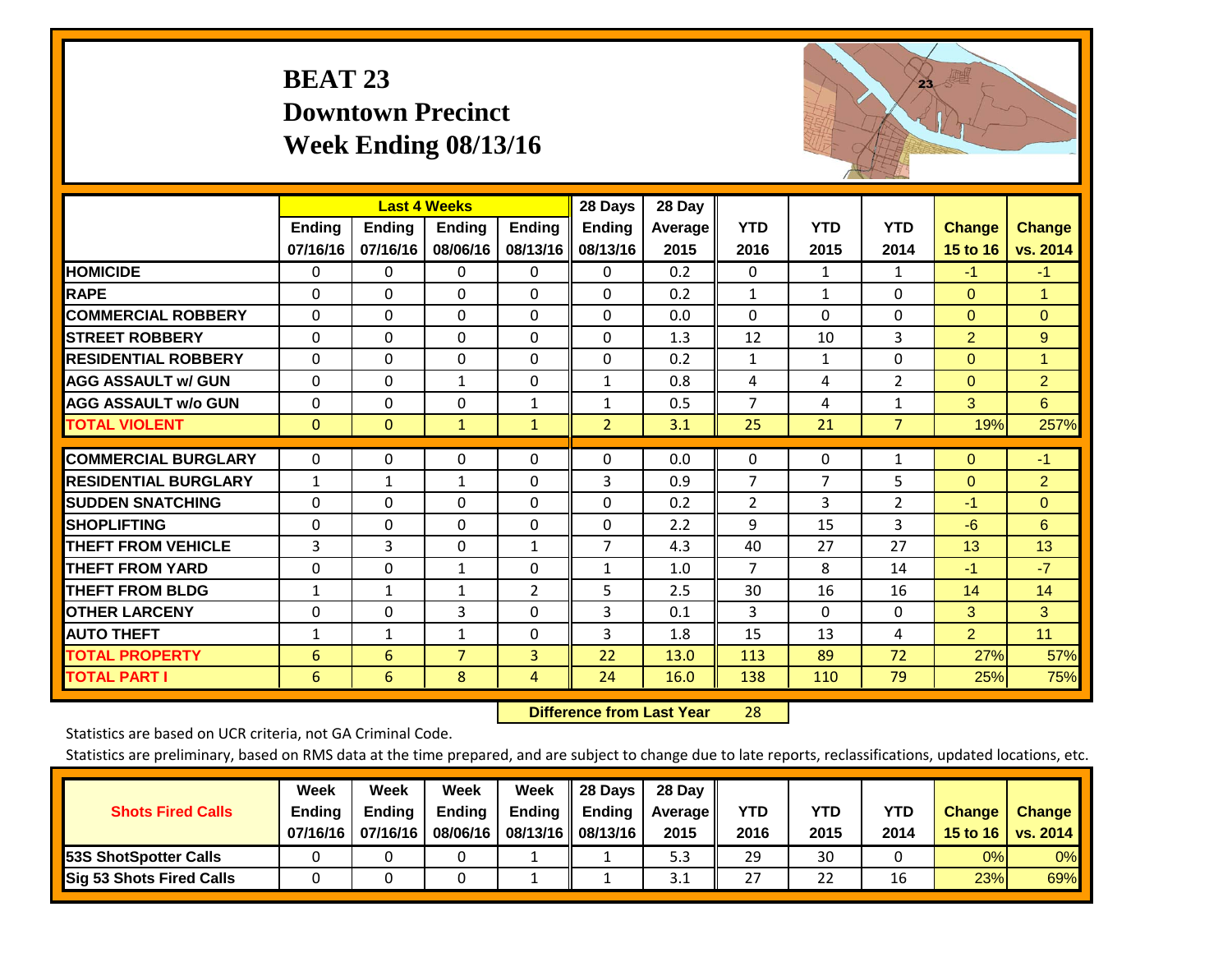## **BEAT 24 Downtown Precinct Week Ending 08/13/16**



|                             |               | <b>Last 4 Weeks</b> |                |                | 28 Days        | 28 Day  |                |                |                |                 |                |
|-----------------------------|---------------|---------------------|----------------|----------------|----------------|---------|----------------|----------------|----------------|-----------------|----------------|
|                             | <b>Ending</b> | <b>Ending</b>       | <b>Endina</b>  | <b>Endina</b>  | <b>Endina</b>  | Average | <b>YTD</b>     | <b>YTD</b>     | <b>YTD</b>     | <b>Change</b>   | <b>Change</b>  |
|                             | 07/16/16      | 07/16/16            | 08/06/16       | 08/13/16       | 08/13/16       | 2015    | 2016           | 2015           | 2014           | <b>15 to 16</b> | vs. 2014       |
| <b>HOMICIDE</b>             | $\Omega$      | $\mathbf{0}$        | 0              | $\Omega$       | $\mathbf{0}$   | 0.0     | $\Omega$       | $\Omega$       | 0              | $\Omega$        | $\mathbf{0}$   |
| <b>RAPE</b>                 | $\Omega$      | 0                   | $\Omega$       | 0              | $\Omega$       | 0.4     | $\mathbf{0}$   | $\overline{2}$ | $\overline{2}$ | $-2$            | $-2$           |
| <b>COMMERCIAL ROBBERY</b>   | $\Omega$      | $\Omega$            | $\Omega$       | $\mathbf{0}$   | $\Omega$       | 0.1     | $\Omega$       | 1              | 0              | $-1$            | $\mathbf{0}$   |
| <b>STREET ROBBERY</b>       | $\Omega$      | $\Omega$            | $\overline{2}$ | 2              | 4              | 1.6     | 28             | 9              | 12             | 19              | 16             |
| <b>RESIDENTIAL ROBBERY</b>  | $\Omega$      | $\Omega$            | $\Omega$       | $\Omega$       | $\Omega$       | 0.2     | 1              | 1              | 1              | $\Omega$        | $\Omega$       |
| <b>AGG ASSAULT w/ GUN</b>   | $\Omega$      | $\Omega$            | $\Omega$       | $\Omega$       | $\Omega$       | 0.2     | $\mathbf{0}$   | $\mathbf{1}$   | $\overline{2}$ | $-1$            | $-2$           |
| <b>AGG ASSAULT w/o GUN</b>  | $\Omega$      | $\Omega$            | $\Omega$       | $\mathbf{1}$   | $\mathbf{1}$   | 0.3     | $\overline{2}$ | 4              | 3              | $-2$            | $-1$           |
| <b>TOTAL VIOLENT</b>        | $\mathbf{0}$  | $\Omega$            | $\overline{2}$ | 3              | 5.             | 2.7     | 31             | 18             | 20             | 72%             | 55%            |
|                             |               |                     |                |                |                |         |                |                |                |                 |                |
| <b>COMMERCIAL BURGLARY</b>  | $\mathbf{0}$  | 0                   | 1              | 2              | 3              | 0.1     | 4              | 1              | 5              | 3               | $-1$           |
| <b>RESIDENTIAL BURGLARY</b> | $\mathbf{1}$  | $\mathbf{1}$        | $\Omega$       | 0              | $\overline{2}$ | 1.5     | 8              | 14             | 13             | $-6$            | $-5$           |
| <b>ISUDDEN SNATCHING</b>    | $\Omega$      | $\Omega$            | $\mathbf{1}$   | $\Omega$       | 1              | 0.5     | 7              | 5              | 3              | $\overline{2}$  | 4              |
| <b>SHOPLIFTING</b>          | $\mathbf{0}$  | $\Omega$            | $\mathbf{1}$   | 3              | 4              | 7.7     | 36             | 71             | 54             | $-35$           | $-18$          |
| <b>THEFT FROM VEHICLE</b>   | 2             | $\overline{2}$      | 3              | 3              | 10             | 9.5     | 89             | 76             | 98             | 13              | $-9$           |
| <b>THEFT FROM YARD</b>      | $\Omega$      | 0                   | $\overline{2}$ | $\mathbf{0}$   | $\overline{2}$ | 6.5     | 37             | 52             | 53             | $-15$           | $-16$          |
| <b>THEFT FROM BLDG</b>      | 2             | $\overline{2}$      | $\mathbf{1}$   | $\overline{2}$ | 7              | 3.8     | 35             | 27             | 34             | 8               | $\mathbf{1}$   |
| <b>IOTHER LARCENY</b>       | $\Omega$      | 0                   | $\Omega$       | 0              | $\Omega$       | 1.1     | 6              | 9              | 4              | $-3$            | $\overline{2}$ |
| <b>AUTO THEFT</b>           | 0             | $\Omega$            | $\Omega$       | $\Omega$       | $\Omega$       | 2.9     | 17             | 26             | 21             | -9              | $-4$           |
| <b>TOTAL PROPERTY</b>       | 5             | 5                   | 9              | 10             | 29             | 33.6    | 239            | 281            | 285            | $-15%$          | $-16%$         |
| <b>TOTAL PART I</b>         | 5.            | 5.                  | 11             | 13             | 34             | 36.3    | 270            | 299            | 305            | $-10%$          | $-11%$         |

 **Difference from Last Year**‐29

Statistics are based on UCR criteria, not GA Criminal Code.

|                                 | Week          | Week          | Week          | Week                 | 28 Days                   | 28 Day     |      |            |            |               |               |
|---------------------------------|---------------|---------------|---------------|----------------------|---------------------------|------------|------|------------|------------|---------------|---------------|
| <b>Shots Fired Calls</b>        | <b>Ending</b> | <b>Endina</b> | <b>Ending</b> |                      | Ending $\parallel$ Ending | Average II | YTD  | <b>YTD</b> | <b>YTD</b> | <b>Change</b> | <b>Change</b> |
|                                 | 07/16/16      | 07/16/16      | 08/06/16      | 08/13/16    08/13/16 |                           | 2015       | 2016 | 2015       | 2014       | 15 to 16      | vs. 2014      |
| <b>153S ShotSpotter Calls</b>   |               |               |               |                      |                           | 1.4        | 33   | 11         |            | 0%            | $0\%$         |
| <b>Sig 53 Shots Fired Calls</b> |               |               |               |                      |                           | 5.2        | 76   | 29         | 28         | 162%          | <b>171%</b>   |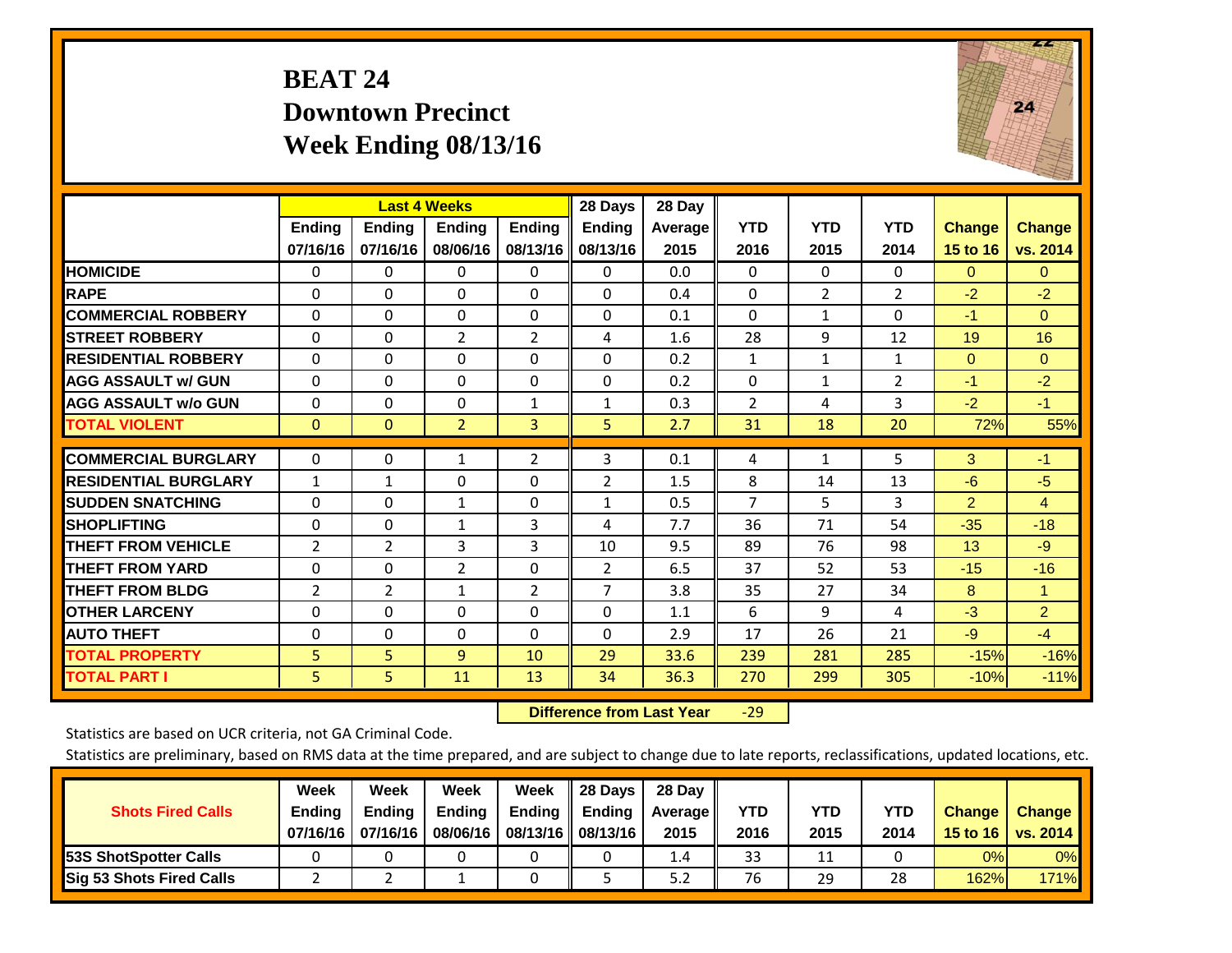## **BEAT 25 Downtown Precinct Week Ending 08/13/16**



|                             |                | <b>Last 4 Weeks</b> |               |                | 28 Days       | 28 Day  |                |                |              |                |                 |
|-----------------------------|----------------|---------------------|---------------|----------------|---------------|---------|----------------|----------------|--------------|----------------|-----------------|
|                             | Ending         | Ending              | <b>Endina</b> | <b>Endina</b>  | <b>Ending</b> | Average | <b>YTD</b>     | <b>YTD</b>     | <b>YTD</b>   | <b>Change</b>  | Change          |
|                             | 07/16/16       | 07/16/16            | 08/06/16      | 08/13/16       | 08/13/16      | 2015    | 2016           | 2015           | 2014         | 15 to 16       | vs. 2014        |
| <b>HOMICIDE</b>             | 0              | 0                   | $\Omega$      | $\Omega$       | $\Omega$      | 0.1     | $\Omega$       | 1              | 0            | $-1$           | $\mathbf{0}$    |
| <b>RAPE</b>                 | $\Omega$       | 0                   | $\Omega$      | 0              | 0             | 0.2     | $\mathbf{1}$   | 0              | 0            | 1              | 1               |
| <b>COMMERCIAL ROBBERY</b>   | $\Omega$       | $\Omega$            | $\Omega$      | $\Omega$       | 0             | 0.4     | $\mathbf{1}$   | $\overline{2}$ | $\Omega$     | $-1$           | $\mathbf{1}$    |
| <b>ISTREET ROBBERY</b>      | $\mathbf{1}$   | 1                   | 1             | $\Omega$       | 3             | 1.7     | 21             | 12             | 11           | 9              | 10              |
| <b>RESIDENTIAL ROBBERY</b>  | $\Omega$       | $\Omega$            | $\Omega$      | $\Omega$       | $\Omega$      | 0.0     | $\mathbf{0}$   | $\Omega$       | $\Omega$     | $\mathbf{0}$   | $\Omega$        |
| <b>AGG ASSAULT w/ GUN</b>   | $\Omega$       | $\Omega$            | $\Omega$      | $\Omega$       | 0             | 0.9     | 6              | $\overline{7}$ | 5            | -1             | $\mathbf{1}$    |
| <b>AGG ASSAULT w/o GUN</b>  | 0              | $\Omega$            | $\Omega$      | $\Omega$       | 0             | 0.7     | 3              | 3              | 5            | $\Omega$       | $-2$            |
| <b>TOTAL VIOLENT</b>        | $\mathbf{1}$   | $\mathbf{1}$        | $\mathbf{1}$  | $\Omega$       | 3             | 3.9     | 32             | 25             | 21           | 28%            | 52%             |
|                             |                |                     |               |                |               |         |                |                |              |                |                 |
| <b>COMMERCIAL BURGLARY</b>  | $\Omega$       | $\Omega$            | $\mathbf{0}$  | 0              | $\Omega$      | 0.8     | 11             | 6              | 1            | 5              | 10              |
| <b>RESIDENTIAL BURGLARY</b> | $\Omega$       | 0                   | $\Omega$      | $\Omega$       | 0             | 1.4     | 13             | 10             | 9            | 3              | $\overline{4}$  |
| <b>ISUDDEN SNATCHING</b>    | $\Omega$       | 0                   | $\Omega$      | $\Omega$       | 0             | 0.5     | $\overline{2}$ | 3              | $\mathbf{1}$ | $-1$           | $\mathbf{1}$    |
| <b>SHOPLIFTING</b>          | $\overline{2}$ | 2                   | $\Omega$      | $\overline{2}$ | 6             | 1.7     | 20             | 13             | 35           | $\overline{7}$ | $-15$           |
| <b>THEFT FROM VEHICLE</b>   | 8              | 8                   | 2             | 4              | 22            | 5.1     | 74             | 36             | 68           | 38             | 6               |
| <b>THEFT FROM YARD</b>      | 0              | $\Omega$            | $\Omega$      | $\mathbf{1}$   | $\mathbf{1}$  | 1.5     | 18             | 14             | 32           | 4              | $-14$           |
| <b>THEFT FROM BLDG</b>      | $\mathbf{1}$   | $\mathbf{1}$        | 1             | $\mathbf{1}$   | 4             | 1.8     | 16             | 16             | 21           | $\Omega$       | $-5$            |
| <b>OTHER LARCENY</b>        | 0              | $\Omega$            | $\Omega$      | $\Omega$       | 0             | 0.2     | 3              | $\overline{2}$ | $\Omega$     | $\mathbf{1}$   | 3               |
| <b>AUTO THEFT</b>           | $\mathbf{1}$   | $\mathbf{1}$        | 1             | 3              | 6             | 3.0     | 25             | 27             | 15           | $-2$           | 10 <sup>°</sup> |
| <b>TOTAL PROPERTY</b>       | 12             | 12                  | 4             | 11             | 39            | 15.9    | 182            | 127            | 182          | 43%            | 0%              |
| <b>TOTAL PART I</b>         | 13             | 13                  | 5             | 11             | 42            | 19.8    | 214            | 152            | 203          | 41%            | 5%              |

 **Difference from Last Year**r 62

Statistics are based on UCR criteria, not GA Criminal Code.

| <b>Shots Fired Calls</b>        | Week<br><b>Ending</b><br>07/16/16 l | Week<br><b>Endina</b><br>07/16/16 | Week<br>Ending<br>08/06/16 | Week<br>Ending | 28 Days<br><b>Ending</b><br>08/13/16    08/13/16 | 28 Day<br>Average II<br>2015 | YTD<br>2016 | YTD<br>2015 | YTD<br>2014 | <b>Change</b><br>15 to 16 $\vert$ | <b>Change</b><br>vs. 2014 |
|---------------------------------|-------------------------------------|-----------------------------------|----------------------------|----------------|--------------------------------------------------|------------------------------|-------------|-------------|-------------|-----------------------------------|---------------------------|
| <b>153S ShotSpotter Calls</b>   |                                     |                                   |                            |                |                                                  | 7.1                          | 53          | 37          |             | 0%                                | 0%                        |
| <b>Sig 53 Shots Fired Calls</b> |                                     |                                   |                            |                |                                                  | 7.0                          | 66          | 38          | 36          | 74%                               | 83%                       |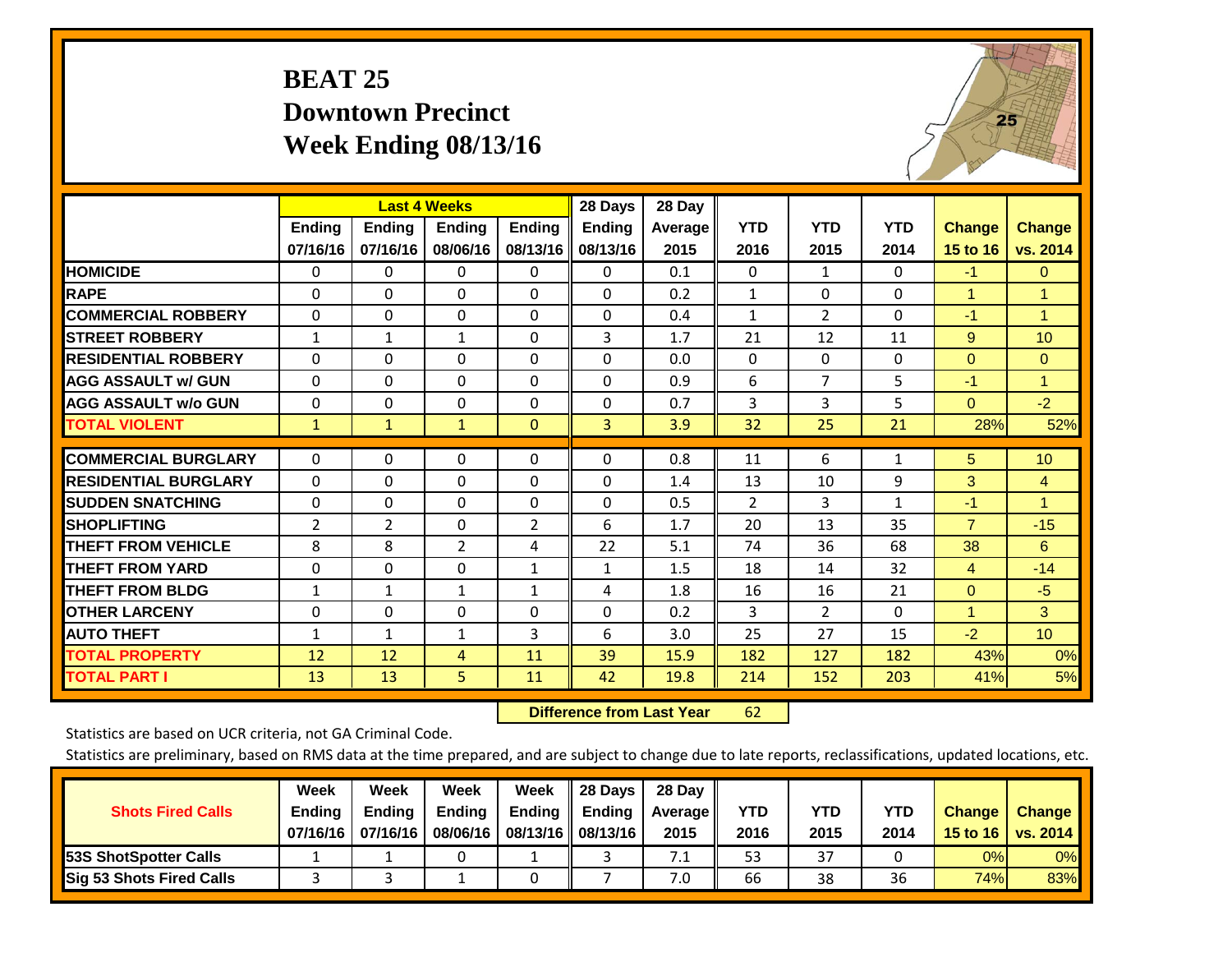## **BEAT 26 Downtown Precinct Week Ending 08/13/16**



|                             |                | <b>Last 4 Weeks</b> |                |               | 28 Days        | 28 Day     |                |              |                |                      |                      |
|-----------------------------|----------------|---------------------|----------------|---------------|----------------|------------|----------------|--------------|----------------|----------------------|----------------------|
|                             | <b>Ending</b>  | <b>Ending</b>       | <b>Endina</b>  | <b>Endina</b> | <b>Endina</b>  | Average II | <b>YTD</b>     | <b>YTD</b>   | <b>YTD</b>     | <b>Change</b>        | <b>Change</b>        |
|                             | 07/16/16       | 07/16/16            | 08/06/16       | 08/13/16      | 08/13/16       | 2015       | 2016           | 2015         | 2014           | 15 to 16             | vs. 2014             |
| <b>HOMICIDE</b>             | 0              | 0                   | $\Omega$       | 0             | 0              | 0.3        | 1              | 1            | 0              | $\mathbf{0}$         | $\blacktriangleleft$ |
| <b>RAPE</b>                 | 0              | $\Omega$            | $\Omega$       | $\Omega$      | $\Omega$       | 0.0        | $\Omega$       | $\Omega$     | 3              | $\Omega$             | $-3$                 |
| <b>COMMERCIAL ROBBERY</b>   | $\Omega$       | 0                   | $\Omega$       | $\mathbf{0}$  | $\Omega$       | 0.1        | $\Omega$       | $\Omega$     | $\overline{2}$ | $\mathbf{0}$         | $-2$                 |
| <b>ISTREET ROBBERY</b>      | $\Omega$       | $\Omega$            | $\Omega$       | $\Omega$      | $\Omega$       | 1.1        | 16             | 6            | 3              | 10                   | 13                   |
| <b>RESIDENTIAL ROBBERY</b>  | $\Omega$       | 0                   | $\mathbf{0}$   | $\mathbf{0}$  | $\Omega$       | 0.2        | $\mathbf{1}$   | $\mathbf{1}$ | 0              | $\Omega$             | 1                    |
| <b>AGG ASSAULT w/ GUN</b>   | $\Omega$       | 0                   | $\Omega$       | $\mathbf{0}$  | $\Omega$       | 0.8        | 22             | 3            | 5              | 19                   | 17                   |
| <b>AGG ASSAULT w/o GUN</b>  | $\Omega$       | 0                   | $\mathbf{1}$   | $\mathbf{1}$  | $\overline{2}$ | 0.8        | $\overline{7}$ | 6            | 5              | $\blacktriangleleft$ | $\overline{2}$       |
| <b>TOTAL VIOLENT</b>        | $\Omega$       | $\Omega$            | $\mathbf{1}$   | $\mathbf{1}$  | $\overline{2}$ | 3.1        | 47             | 17           | 18             | 176%                 | 161%                 |
| <b>COMMERCIAL BURGLARY</b>  |                |                     |                |               | 5              | 0.4        |                | 5            |                |                      | 8                    |
|                             | $\mathbf{1}$   | 1                   | $\overline{2}$ | 1             |                |            | 10             |              | 2              | 5                    |                      |
| <b>RESIDENTIAL BURGLARY</b> | 0              | 0                   | $\overline{2}$ | $\Omega$      | 2              | 3.6        | 35             | 27           | 19             | 8                    | 16                   |
| <b>SUDDEN SNATCHING</b>     | 0              | 0                   | $\Omega$       | $\mathbf{0}$  | $\Omega$       | 0.2        | 0              | 1            | 1              | $-1$                 | $-1$                 |
| <b>SHOPLIFTING</b>          | 0              | 0                   | 1              | 0             | 1              | 3.0        | 18             | 19           | 20             | $-1$                 | $-2$                 |
| <b>THEFT FROM VEHICLE</b>   | $\mathbf{1}$   | $\mathbf{1}$        | 4              | 2             | 8              | 4.1        | 27             | 32           | 51             | -5                   | $-24$                |
| <b>THEFT FROM YARD</b>      | $\Omega$       | $\Omega$            | $\mathbf{0}$   | $\mathbf{0}$  | $\Omega$       | 2.8        | 14             | 25           | 17             | $-11$                | $-3$                 |
| <b>THEFT FROM BLDG</b>      | 0              | $\Omega$            | $\Omega$       | $\mathbf{1}$  | $\mathbf{1}$   | 1.8        | 19             | 12           | 22             | $\overline{7}$       | $-3$                 |
| <b>OTHER LARCENY</b>        | $\Omega$       | $\Omega$            | $\mathbf{1}$   | $\Omega$      | $\mathbf{1}$   | 0.1        | 3              | $\mathbf{1}$ | $\mathbf{1}$   | $\overline{2}$       | $\overline{2}$       |
| <b>AUTO THEFT</b>           | 0              | 0                   | $\overline{2}$ | 1             | 3              | 2.9        | 17             | 22           | 21             | $-5$                 | $-4$                 |
| <b>TOTAL PROPERTY</b>       | $\overline{2}$ | $\overline{2}$      | 12             | 5             | 21             | 18.8       | 143            | 144          | 154            | $-1%$                | $-7%$                |
| <b>TOTAL PART I</b>         | $\overline{2}$ | $\overline{2}$      | 13             | 6             | 23             | 21.9       | 190            | 161          | 172            | 18%                  | 10%                  |

 **Difference from Last Year**r 29

Statistics are based on UCR criteria, not GA Criminal Code.

|                                 | Week          | Week          | Week          | Week                 | $\parallel$ 28 Days       | 28 Day     |      |            |            |               |               |
|---------------------------------|---------------|---------------|---------------|----------------------|---------------------------|------------|------|------------|------------|---------------|---------------|
| <b>Shots Fired Calls</b>        | <b>Ending</b> | <b>Endina</b> | <b>Ending</b> |                      | Ending $\parallel$ Ending | Average II | YTD  | <b>YTD</b> | <b>YTD</b> | <b>Change</b> | <b>Change</b> |
|                                 | 07/16/16      | 07/16/16      | 08/06/16      | 08/13/16    08/13/16 |                           | 2015       | 2016 | 2015       | 2014       | 15 to 16      | vs. 2014      |
| <b>153S ShotSpotter Calls</b>   |               |               |               |                      | 10                        | 10.1       | 133  | 57         |            | 0%            | $0\%$         |
| <b>Sig 53 Shots Fired Calls</b> |               |               |               |                      | 11                        | 11.0       | 97   | 65         | 61         | 49%           | <b>59%</b>    |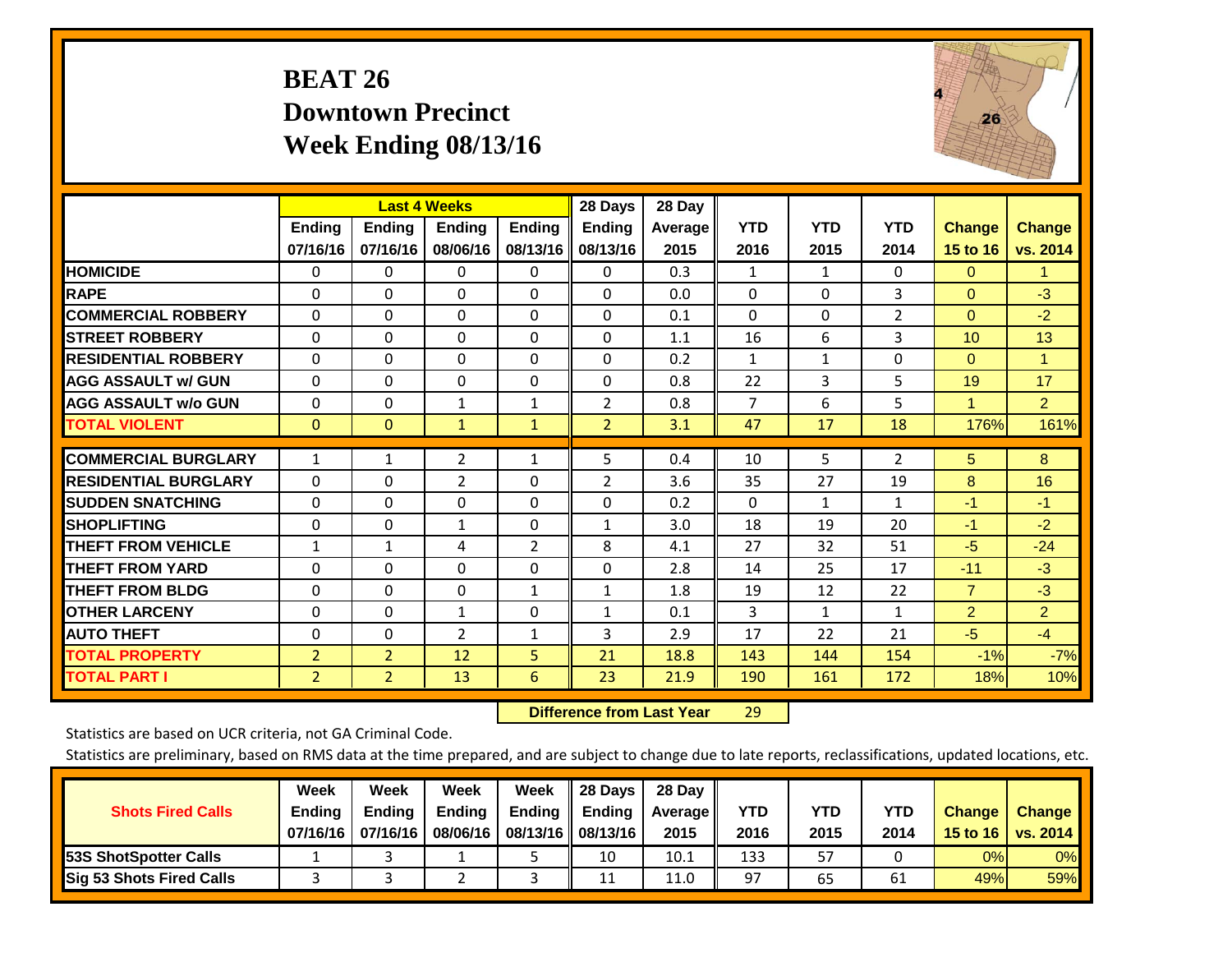

#### **COMPSTATCENTRAL PRECINCTWeek Ending 08/13/16**

**PRECINCT COMMANDER:**

**CAPT. BEN HERRON**



|                             | Week<br><b>Ending</b><br>08/13/16 | Week<br><b>Ending</b><br>08/06/16 | <b>Weekly</b><br>Avq<br>2015 | 28-Day<br><b>Ending</b><br>08/13/16 | 28-Day<br><b>Ending</b><br>07/16/16 | Avg<br>28-Day<br>2015 | <b>YTD</b><br>2016 | <b>YTD</b><br>2015 | <b>YTD</b><br>2014 | <b>Change</b><br>15 to 16 | <b>Change</b><br>vs. 2014 |
|-----------------------------|-----------------------------------|-----------------------------------|------------------------------|-------------------------------------|-------------------------------------|-----------------------|--------------------|--------------------|--------------------|---------------------------|---------------------------|
| <b>HOMICIDE</b>             | 0                                 | 0                                 | $\Omega$                     | 0                                   |                                     |                       | 14                 | 11                 | 11                 | 3                         | 3                         |
| <b>RAPE</b>                 | $\bf{0}$                          | $\Omega$                          | $\Omega$                     | 0                                   |                                     |                       | 7                  | 6                  | 9                  |                           | $-2$                      |
| <b>COMMERCIAL ROBBERY</b>   | $\bf{0}$                          | $\Omega$                          | $\Omega$                     | $\mathbf{2}$                        | $\Omega$                            | 4                     | 11                 | 7                  | 11                 | 4                         | $\Omega$                  |
| <b>STREET ROBBERY</b>       | 3                                 | 0                                 | 2                            | 9                                   | 5                                   | 8                     | 56                 | 55                 | 66                 |                           | $-10$                     |
| <b>RESIDENTIAL ROBBERY</b>  | $\bf{0}$                          | $\Omega$                          | $\Omega$                     | $\bf{0}$                            | $\Omega$                            |                       | $\overline{7}$     | 6                  | $\overline{2}$     |                           | 5                         |
| <b>AGG ASSAULT w/ GUN</b>   |                                   | 0                                 | 2                            | 3                                   | 3                                   | 8                     | 36                 | 60                 | 45                 | $-24$                     | $-9$                      |
| <b>AGG ASSAULT w/o GUN</b>  |                                   | $\overline{2}$                    |                              | 6                                   | $\overline{7}$                      | 5                     | 38                 | 34                 | 30                 | $\overline{4}$            | 8                         |
| <b>TOTAL VIOLENT</b>        | 5                                 | $\overline{2}$                    | 6                            | 20                                  | 17                                  | 26                    | 169                | 179                | 174                | $-6%$                     | $-3%$                     |
|                             |                                   |                                   |                              |                                     |                                     |                       |                    |                    |                    |                           |                           |
| <b>COMMERCIAL BURGLARY</b>  | 3                                 | 4                                 |                              |                                     | 6                                   | 6                     | 52                 | 48                 | 24                 | 4                         | 28                        |
| <b>RESIDENTIAL BURGLARY</b> | 9                                 | 15                                | 8                            | 40                                  | 22                                  | 31                    | 180                | 279                | 259                | $-99$                     | $-79$                     |
| <b>SUDDEN SNATCHING</b>     | $\bf{0}$                          | 2                                 | $\Omega$                     | 4                                   | 3                                   | 1                     | 16                 | 7                  | 10                 | 9                         | 6                         |
| <b>SHOPLIFTING</b>          | 5.                                | 2                                 | 2                            | 7                                   | 17                                  | 8                     | 89                 | 55                 | 63                 | 34                        | 26                        |
| <b>THEFT FROM VEHICLE</b>   | 10                                | 14                                | 11                           | 38                                  | 30                                  | 43                    | 267                | 389                | 274                | $-122$                    | $-7$                      |
| <b>THEFT FROM YARD</b>      | 5                                 | 4                                 | 4                            | 21                                  | 22                                  | 16                    | 132                | 119                | 143                | 13                        | $-11$                     |
| <b>THEFT FROM BLDG</b>      | 4                                 | 3                                 | 4                            | 19                                  | 19                                  | 17                    | 171                | 145                | 151                | 26                        | 20                        |
| <b>OTHER LARCENY</b>        |                                   | 4                                 |                              | $\overline{7}$                      | 3                                   | 3                     | 20                 | 23                 | 9                  | $-3$                      | 11                        |
| <b>AUTO THEFT</b>           | 8                                 | 8                                 | 5                            | 26                                  | 23                                  | 21                    | 151                | 185                | 145                | $-34$                     | 6                         |
| <b>TOTAL PROPERTY</b>       | 45                                | 56                                | 36                           | 173                                 | 145                                 | 146                   | 1078               | 1250               | 1078               | $-14%$                    | 0%                        |
| <b>TOTAL PART I</b>         | 50                                | 58                                | 43                           | 193                                 | 162                                 | 171                   | 1247               | 1429               | 1252               | $-13%$                    | 0%                        |

Statistics are based on UCR criteria, not GA Criminal Code. **Difference from Last Year** -182

| <b>Citizen Initiated Calls</b>  | Week<br><b>Ending</b><br>08/13/16 | <b>Week</b><br><b>Ending</b><br>08/06/16 | Weekly<br>Avg<br>2015 | $28$ -Day<br><b>Ending</b><br>08/13/16 | 28-Dav<br><b>Ending</b><br>07/16/16 | Avg<br>$28-Dav$<br>2015 | <b>YTD</b><br>2016 | <b>YTD</b><br>2015 | YTD<br>2014 | Change<br>15 to 16 | <b>Change</b><br>vs. 2014 |
|---------------------------------|-----------------------------------|------------------------------------------|-----------------------|----------------------------------------|-------------------------------------|-------------------------|--------------------|--------------------|-------------|--------------------|---------------------------|
| <b>Midnight Shift</b>           | 138                               | 90                                       | 126                   | 478                                    | 512                                 | 503                     | 3981               | 4115               | 3928        | $-134$             | 53                        |
| Day Shift                       | 228                               | 240                                      | 271                   | 1000                                   | 1035                                | 1085                    | 8240               | 8804               | 8494        | $-564$             | $-254$                    |
| <b>Afternoon Shift</b>          | 271                               | 269                                      | 294                   | 1099                                   | 189                                 | 1176                    | 9070               | 9500               | 9116        | $-430$             | $-46$                     |
| <b>TOTAL CITIZEN CFS</b>        | 637                               | 599                                      | 691                   | 2577                                   | 2736                                | 2764                    | 21291              | 22419              | 21538       | $-5.0%$            | $-1.1%$                   |
| <b>53S ShotSpotter Calls</b>    |                                   |                                          | 13                    | 23                                     | 45                                  | 52                      | 427                | 327                |             | 100                | 427                       |
| <b>Sig 53 Shots Fired Calls</b> | 13                                |                                          | 21                    | 38                                     | 96                                  | 85                      | 592                | 545                | 403         | -47                | 189                       |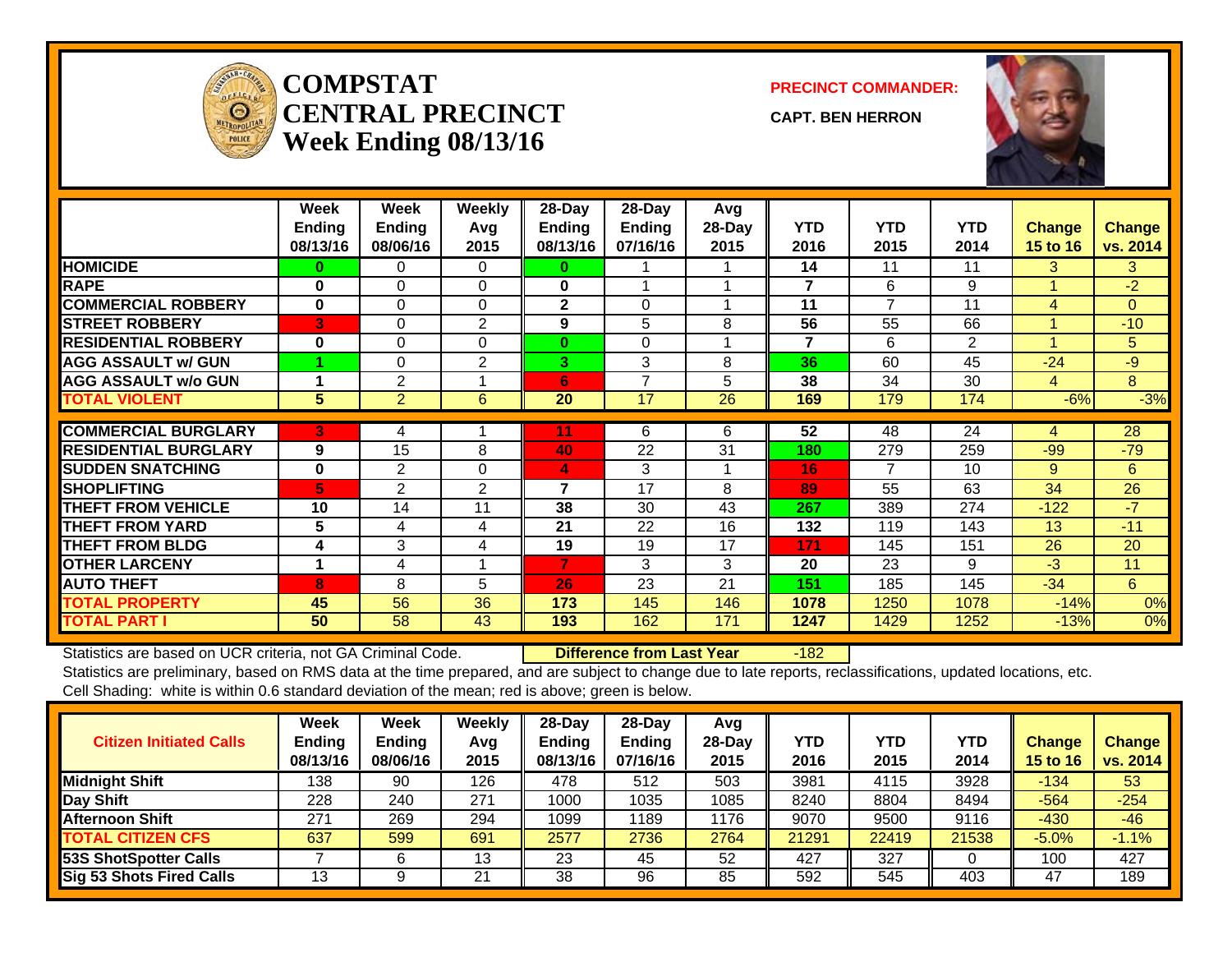## **BEAT 31 Central Precinct Week Ending 08/13/16**



|                             |                |                | <b>Last 4 Weeks</b> |               | 28 Days        | 28 Day  |                |                |              |                |                      |
|-----------------------------|----------------|----------------|---------------------|---------------|----------------|---------|----------------|----------------|--------------|----------------|----------------------|
|                             | <b>Ending</b>  | Ending         | Ending              | <b>Ending</b> | <b>Ending</b>  | Average | <b>YTD</b>     | <b>YTD</b>     | <b>YTD</b>   | <b>Change</b>  | <b>Change</b>        |
|                             | 07/16/16       | 07/16/16       | 08/06/16            | 08/13/16      | 08/13/16       | 2015    | 2016           | 2015           | 2014         | 15 to 16       | vs. 2014             |
| <b>HOMICIDE</b>             | $\mathbf{0}$   | $\mathbf{0}$   | 0                   | 0             | $\Omega$       | 0.2     | $\overline{2}$ | $\overline{2}$ | 1            | $\Omega$       | 1                    |
| <b>RAPE</b>                 | $\Omega$       | $\Omega$       | 0                   | $\Omega$      | $\Omega$       | 0.1     | 0              | 1              | 2            | $-1$           | $-2$                 |
| <b>COMMERCIAL ROBBERY</b>   | $\Omega$       | $\Omega$       | 0                   | $\Omega$      | $\Omega$       | 0.0     | $\mathbf{1}$   | $\Omega$       | $\Omega$     | 1              | $\blacktriangleleft$ |
| <b>STREET ROBBERY</b>       | $\mathbf 0$    | $\Omega$       | 0                   | 0             | $\Omega$       | 1.5     | 6              | 14             | 13           | $-8$           | $-7$                 |
| <b>RESIDENTIAL ROBBERY</b>  | $\Omega$       | $\Omega$       | 0                   | $\Omega$      | $\Omega$       | 0.3     | $\overline{2}$ | $\overline{2}$ | 0            | $\Omega$       | $\overline{2}$       |
| <b>AGG ASSAULT w/ GUN</b>   | $\mathbf{1}$   | $\mathbf{1}$   | 0                   | $\Omega$      | $\overline{2}$ | 2.9     | 12             | 20             | 12           | -8             | $\overline{0}$       |
| <b>AGG ASSAULT w/o GUN</b>  | 0              | $\mathbf{0}$   | 0                   | $\Omega$      | $\Omega$       | 0.7     | 9              | 5              | 6            | $\overline{4}$ | 3 <sup>1</sup>       |
| <b>TOTAL VIOLENT</b>        | $\mathbf{1}$   | $\mathbf{1}$   | $\mathbf{0}$        | $\mathbf{0}$  | $\overline{2}$ | 5.8     | 32             | 44             | 34           | $-27%$         | $-6%$                |
|                             |                |                |                     |               |                |         |                | 6              |              |                |                      |
| <b>COMMERCIAL BURGLARY</b>  | 0              | $\Omega$       | 0                   | 0             | $\Omega$       | 0.5     | 4              |                | 6            | $-2$           | $-2$                 |
| <b>RESIDENTIAL BURGLARY</b> | $\mathbf{1}$   | 1              | 0                   | 1             | 3              | 7.0     | 31             | 61             | 82           | $-30$          | $-51$                |
| <b>SUDDEN SNATCHING</b>     | $\Omega$       | $\Omega$       | 0                   | $\Omega$      | $\Omega$       | 0.2     | 3              | 1              | $\mathbf{1}$ | $\overline{2}$ | $\overline{2}$       |
| <b>SHOPLIFTING</b>          | $\Omega$       | $\Omega$       | $\Omega$            | $\Omega$      | $\Omega$       | 0.2     | 3              | $\Omega$       | 9            | 3              | $-6$                 |
| <b>THEFT FROM VEHICLE</b>   | $\Omega$       | $\mathbf{0}$   | $\mathbf{1}$        | 2             | 3              | 4.4     | 23             | 39             | 51           | $-16$          | $-28$                |
| <b>THEFT FROM YARD</b>      | $\mathbf{1}$   | 1              | 0                   | $\Omega$      | $\overline{2}$ | 1.6     | 13             | 11             | 16           | $\overline{2}$ | $-3$                 |
| <b>THEFT FROM BLDG</b>      | 0              | $\mathbf{0}$   | 0                   | $\Omega$      | $\Omega$       | 2.4     | 12             | 19             | 23           | $-7$           | $-11$                |
| <b>OTHER LARCENY</b>        | 0              | $\Omega$       | 0                   | 0             | $\mathbf 0$    | 0.1     | 3              | $\mathbf{1}$   | $\mathbf{1}$ | $\overline{2}$ | $\overline{2}$       |
| <b>AUTO THEFT</b>           | $\Omega$       | $\mathbf{0}$   | $\Omega$            | $\mathbf{1}$  | 1              | 3.5     | 24             | 27             | 22           | $-3$           | 2 <sup>1</sup>       |
| <b>TOTAL PROPERTY</b>       | $\overline{2}$ | $\overline{2}$ | 1                   | 4             | 9              | 20.0    | 116            | 165            | 211          | $-30%$         | $-45%$               |
| <b>TOTAL PART I</b>         | 3              | 3              | $\mathbf{1}$        | 4             | 11             | 25.8    | 148            | 209            | 245          | $-29%$         | $-40%$               |

 **Difference from Last Year**r -61

Statistics are based on UCR criteria, not GA Criminal Code.

|                                 | Week          | Week          | Week          | Week                 | 28 Days | 28 Dav     |            |      |            |               |                                    |
|---------------------------------|---------------|---------------|---------------|----------------------|---------|------------|------------|------|------------|---------------|------------------------------------|
| <b>Shots Fired Calls</b>        | <b>Ending</b> | <b>Endina</b> | <b>Ending</b> | <b>Ending</b>        | Ending  | Average II | <b>YTD</b> | YTD  | <b>YTD</b> | <b>Change</b> | <b>Change</b>                      |
|                                 | 07/16/16      | 07/16/16      | 08/06/16      | 08/13/16    08/13/16 |         | 2015       | 2016       | 2015 | 2014       |               | 15 to 16   vs. 2014 $\blacksquare$ |
| <b>153S ShotSpotter Calls</b>   |               |               |               |                      |         | 20.9       | 148        | 139  |            | 0%            | 0%                                 |
| <b>Sig 53 Shots Fired Calls</b> |               |               |               |                      |         | 18.3       | 107        | 105  | 103        | 2%            | 4%                                 |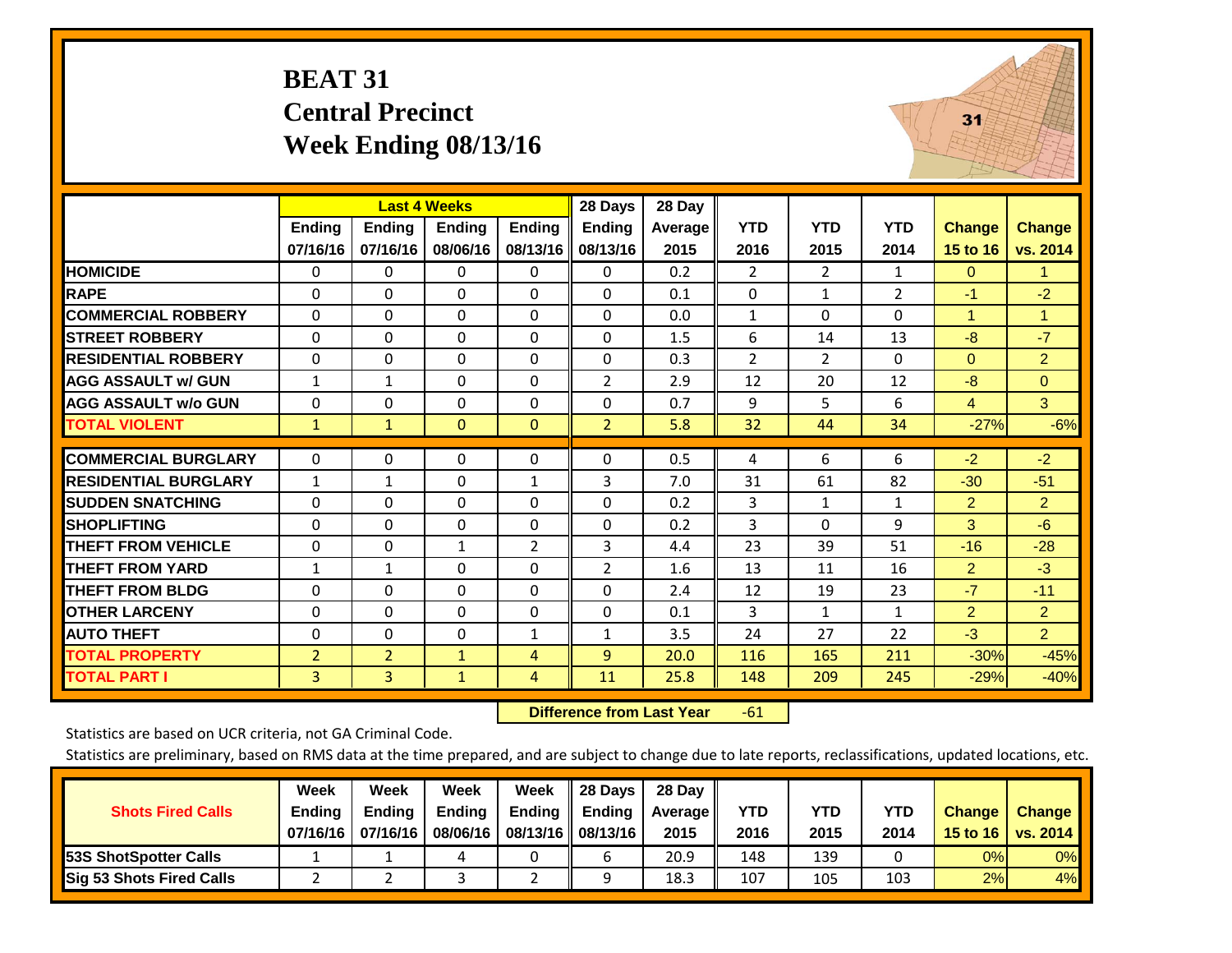## **BEAT 32 Central Precinct Week Ending 08/13/16**



|                             |              |                | <b>Last 4 Weeks</b> |                | 28 Days        | 28 Day  |              |                |                |                      |                |
|-----------------------------|--------------|----------------|---------------------|----------------|----------------|---------|--------------|----------------|----------------|----------------------|----------------|
|                             | Ending       | <b>Ending</b>  | <b>Endina</b>       | <b>Ending</b>  | <b>Ending</b>  | Average | <b>YTD</b>   | <b>YTD</b>     | <b>YTD</b>     | <b>Change</b>        | <b>Change</b>  |
|                             | 07/16/16     | 07/16/16       | 08/06/16            | 08/13/16       | 08/13/16       | 2015    | 2016         | 2015           | 2014           | 15 to 16             | vs. 2014       |
| <b>HOMICIDE</b>             | 0            | 0              | 0                   | $\Omega$       | 0              | 0.2     | 1            | 2              | 3              | $-1$                 | $-2$           |
| <b>RAPE</b>                 | 0            | 0              | $\Omega$            | $\Omega$       | $\Omega$       | 0.1     | $\mathbf{1}$ | $\mathbf{1}$   | $\mathbf{1}$   | $\Omega$             | $\Omega$       |
| <b>COMMERCIAL ROBBERY</b>   | $\Omega$     | $\Omega$       | $\Omega$            | $\Omega$       | $\Omega$       | 0.2     | 4            | $\mathbf{1}$   | 5              | 3                    | $-1$           |
| <b>STREET ROBBERY</b>       | $\mathbf{1}$ | 1              | $\Omega$            | $\mathbf{0}$   | $\overline{2}$ | 0.5     | 12           | $\overline{2}$ | 11             | 10                   | $\mathbf{1}$   |
| <b>RESIDENTIAL ROBBERY</b>  | $\Omega$     | 0              | $\Omega$            | $\mathbf{0}$   | $\Omega$       | 0.0     | $\mathbf{0}$ | $\Omega$       | 0              | $\mathbf{0}$         | $\Omega$       |
| <b>AGG ASSAULT w/ GUN</b>   | $\Omega$     | $\Omega$       | $\Omega$            | $\Omega$       | $\Omega$       | 1.4     | 6            | 9              | $\overline{7}$ | $-3$                 | $-1$           |
| <b>AGG ASSAULT w/o GUN</b>  | $\Omega$     | $\Omega$       | $\overline{2}$      | $\Omega$       | $\overline{2}$ | 0.9     | 4            | 8              | 6              | $-4$                 | $-2$           |
| <b>TOTAL VIOLENT</b>        | $\mathbf{1}$ | $\mathbf{1}$   | $\overline{2}$      | $\mathbf{0}$   | $\overline{4}$ | 3.4     | 28           | 23             | 33             | 22%                  | $-15%$         |
| <b>COMMERCIAL BURGLARY</b>  | $\Omega$     | $\Omega$       | $\Omega$            | $\mathbf{0}$   | $\Omega$       |         | 8            | 8              |                | $\mathbf{0}$         | 3              |
|                             |              |                |                     |                |                | 1.1     |              |                | 5              |                      |                |
| <b>RESIDENTIAL BURGLARY</b> | $\Omega$     | 0              | $\mathbf{1}$        | 3              | 4              | 3.6     | 25           | 31             | 48             | $-6$                 | $-23$          |
| <b>SUDDEN SNATCHING</b>     | $\Omega$     | 0              | $\Omega$            | $\mathbf{0}$   | $\Omega$       | 0.2     | 2            | $\mathbf{1}$   | $\mathbf{1}$   | 1                    | $\mathbf{1}$   |
| <b>SHOPLIFTING</b>          | $\Omega$     | $\Omega$       | $\Omega$            | $\mathbf{1}$   | $\mathbf{1}$   | 1.5     | 17           | 11             | $\overline{7}$ | 6                    | 10             |
| <b>THEFT FROM VEHICLE</b>   | $\Omega$     | $\Omega$       | $\Omega$            | $\mathbf{0}$   | $\Omega$       | 4.4     | 32           | 31             | 37             | $\blacktriangleleft$ | $-5$           |
| <b>THEFT FROM YARD</b>      | 0            | 0              | $\overline{2}$      | 0              | 2              | 1.2     | 15           | 11             | 24             | $\overline{4}$       | $-9$           |
| <b>THEFT FROM BLDG</b>      | $\Omega$     | $\Omega$       | $\Omega$            | $\mathbf{1}$   | $\mathbf{1}$   | 2.1     | 25           | 20             | 29             | 5                    | $-4$           |
| <b>OTHER LARCENY</b>        | 0            | $\Omega$       | $\Omega$            | $\Omega$       | $\Omega$       | 0.2     | $\mathbf{1}$ | 3              | $\overline{2}$ | $-2$                 | $-1$           |
| <b>AUTO THEFT</b>           | $\mathbf{1}$ | 1              | $\Omega$            | $\overline{2}$ | 4              | 3.0     | 22           | 26             | 15             | $-4$                 | $\overline{7}$ |
| <b>TOTAL PROPERTY</b>       | $\mathbf{1}$ | $\mathbf{1}$   | 3                   | $\overline{7}$ | 12             | 17.3    | 147          | 142            | 168            | 4%                   | $-13%$         |
| <b>TOTAL PART I</b>         | 2            | $\overline{2}$ | 5                   | $\overline{7}$ | 16             | 20.6    | 175          | 165            | 201            | 6%                   | $-13%$         |

 **Difference from Last Year**r 10

Statistics are based on UCR criteria, not GA Criminal Code.

|                                 | Week          | Week          | Week          | Week | 28 Days                   | 28 Day     |            |            |            |               |               |
|---------------------------------|---------------|---------------|---------------|------|---------------------------|------------|------------|------------|------------|---------------|---------------|
| <b>Shots Fired Calls</b>        | <b>Ending</b> | <b>Endina</b> | <b>Ending</b> |      | Ending $\parallel$ Ending | Average II | <b>YTD</b> | <b>YTD</b> | <b>YTD</b> | <b>Change</b> | <b>Change</b> |
|                                 | 07/16/16      | 07/16/16      | 08/06/16      |      | 08/13/16    08/13/16      | 2015       | 2016       | 2015       | 2014       | 15 to 16      | vs. 2014      |
| <b>153S ShotSpotter Calls</b>   |               |               |               |      |                           | 0.0        |            |            |            | 0%            | $0\%$         |
| <b>Sig 53 Shots Fired Calls</b> |               |               |               |      |                           | 10.5       | 54         | 63         | 66         | $-14%$        | $-18%$        |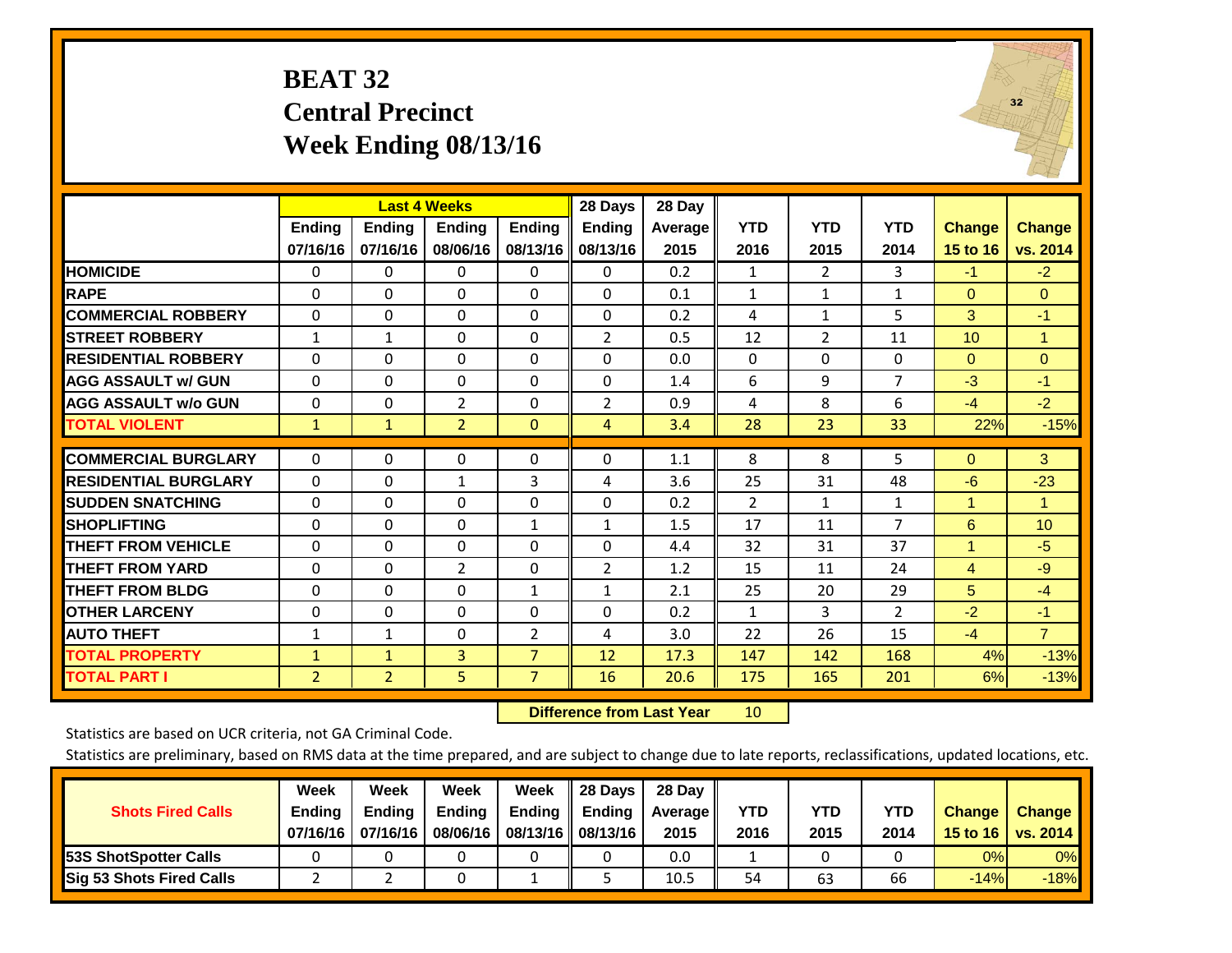## **BEAT 33 Central Precinct Week Ending 08/13/16**



|                             |                | <b>Last 4 Weeks</b> |                |                | 28 Days        | 28 Day  |                |                |                |                |                |
|-----------------------------|----------------|---------------------|----------------|----------------|----------------|---------|----------------|----------------|----------------|----------------|----------------|
|                             | <b>Ending</b>  | <b>Ending</b>       | Ending         | <b>Ending</b>  | <b>Ending</b>  | Average | <b>YTD</b>     | <b>YTD</b>     | <b>YTD</b>     | <b>Change</b>  | <b>Change</b>  |
|                             | 07/16/16       | 07/16/16            | 08/06/16       | 08/13/16       | 08/13/16       | 2015    | 2016           | 2015           | 2014           | 15 to 16       | vs. 2014       |
| <b>HOMICIDE</b>             | 0              | 0                   | $\Omega$       | 0              | 0              | 0.4     | 6              | 3              | 0              | 3              | 6              |
| <b>RAPE</b>                 | $\Omega$       | 0                   | $\mathbf{0}$   | $\Omega$       | 0              | 0.2     | $\overline{2}$ | $\overline{2}$ | 0              | $\Omega$       | $\overline{2}$ |
| <b>COMMERCIAL ROBBERY</b>   | $\Omega$       | 0                   | $\Omega$       | $\Omega$       | $\Omega$       | 0.2     | 2              | $\Omega$       | 0              | $\overline{2}$ | $\overline{2}$ |
| <b>STREET ROBBERY</b>       | $\mathbf{1}$   | $\mathbf{1}$        | $\Omega$       | $\overline{2}$ | 4              | 2.2     | 13             | 15             | 21             | $-2$           | $-8$           |
| <b>RESIDENTIAL ROBBERY</b>  | $\Omega$       | $\Omega$            | $\mathbf{0}$   | $\Omega$       | $\Omega$       | 0.2     | $\mathbf{1}$   | $\mathbf{1}$   | 0              | $\Omega$       | $\mathbf{1}$   |
| <b>AGG ASSAULT w/ GUN</b>   | $\Omega$       | 0                   | $\mathbf{0}$   | $\mathbf{0}$   | 0              | 0.9     | $\overline{2}$ | 8              | 4              | $-6$           | $-2$           |
| <b>AGG ASSAULT w/o GUN</b>  | 0              | $\Omega$            | $\Omega$       | 1              | $\mathbf{1}$   | 0.9     | 8              | 6              | 5              | $\overline{2}$ | 3              |
| <b>TOTAL VIOLENT</b>        | $\mathbf{1}$   | 1                   | $\overline{0}$ | 3              | 5              | 4.9     | 34             | 35             | 30             | $-3%$          | 13%            |
|                             |                |                     |                |                |                |         |                |                |                |                |                |
| <b>COMMERCIAL BURGLARY</b>  | $\overline{2}$ | 2                   | 3              | 0              | $\overline{7}$ | 2.0     | 17             | 19             | 3              | $-2$           | 14             |
| <b>RESIDENTIAL BURGLARY</b> | $\Omega$       | 0                   | 2              | $\Omega$       | $\overline{2}$ | 4.0     | 21             | 38             | 16             | $-17$          | 5              |
| <b>SUDDEN SNATCHING</b>     | 1              | 1                   | $\Omega$       | $\Omega$       | $\overline{2}$ | 0.4     | 6              | $\overline{2}$ | 3              | 4              | 3              |
| <b>SHOPLIFTING</b>          | $\Omega$       | $\Omega$            | 2              | $\Omega$       | $\overline{2}$ | 1.2     | 15             | 11             | 19             | 4              | $-4$           |
| <b>THEFT FROM VEHICLE</b>   | 2              | $\overline{2}$      | 4              | 2              | 10             | 8.3     | 57             | 78             | 38             | $-21$          | 19             |
| <b>THEFT FROM YARD</b>      | 2              | 2                   | $\mathbf{0}$   | 3              | 7              | 4.6     | 50             | 31             | 32             | 19             | 18             |
| <b>THEFT FROM BLDG</b>      | 0              | 0                   | $\mathbf{0}$   | 2              | $\overline{2}$ | 3.6     | 40             | 28             | 28             | 12             | 12             |
| <b>OTHER LARCENY</b>        | 1              | 1                   | $\mathbf{0}$   | $\Omega$       | $\overline{2}$ | 0.9     | 6              | 6              | $\overline{2}$ | $\Omega$       | 4              |
| <b>AUTO THEFT</b>           | $\mathbf{1}$   | 1                   | $\overline{2}$ | 3              | $\overline{7}$ | 4.1     | 32             | 38             | 37             | $-6$           | $-5$           |
| <b>TOTAL PROPERTY</b>       | 9              | $\overline{9}$      | 13             | 10             | 41             | 29.1    | 244            | 251            | 178            | $-3%$          | 37%            |
| <b>TOTAL PART I</b>         | 10             | 10                  | 13             | 13             | 46             | 34.0    | 278            | 286            | 208            | $-3%$          | 34%            |

 **Difference from Last Year**‐8

Statistics are based on UCR criteria, not GA Criminal Code.

|                                 | Week          | Week          | Week          | Week | $\parallel$ 28 Days       | 28 Day     |            |            |            |               |               |
|---------------------------------|---------------|---------------|---------------|------|---------------------------|------------|------------|------------|------------|---------------|---------------|
| <b>Shots Fired Calls</b>        | <b>Ending</b> | <b>Endina</b> | <b>Ending</b> |      | Ending $\parallel$ Ending | Average II | <b>YTD</b> | <b>YTD</b> | <b>YTD</b> | <b>Change</b> | <b>Change</b> |
|                                 | 07/16/16      | 07/16/16      | 08/06/16      |      | 08/13/16    08/13/16      | 2015       | 2016       | 2015       | 2014       | 15 to 16      | vs. 2014      |
| <b>153S ShotSpotter Calls</b>   |               |               |               |      |                           | 5.6        | 42         | 40         |            | 0%            | $0\%$         |
| <b>Sig 53 Shots Fired Calls</b> |               |               |               |      |                           | 12.4       | 106        | 90         | 48         | 18%           | 121%          |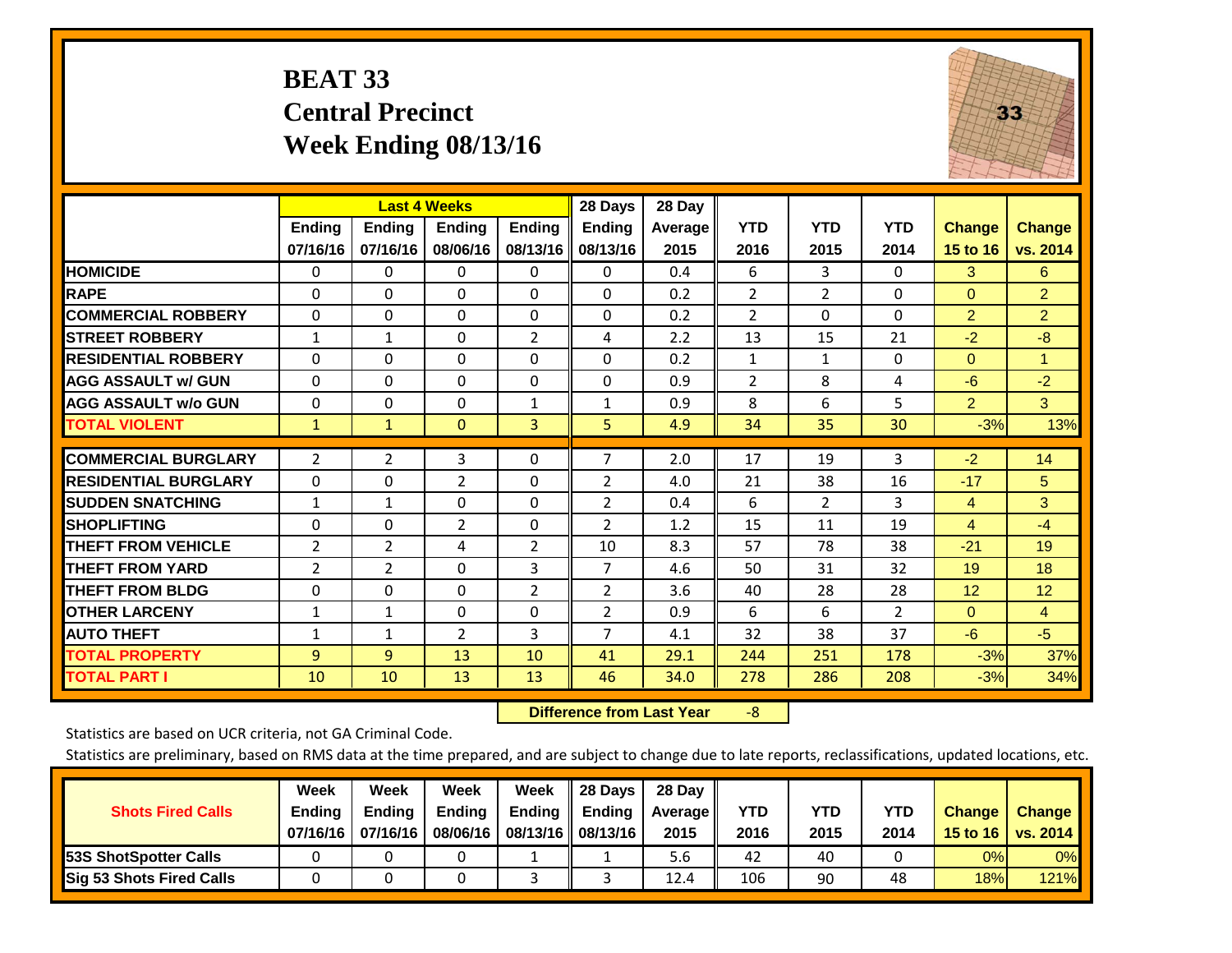## **BEAT 34 Central Precinct Week Ending 08/13/16**



|                             |                | <b>Last 4 Weeks</b> |                |                | 28 Days        | 28 Day  |              |                |                |                |                |
|-----------------------------|----------------|---------------------|----------------|----------------|----------------|---------|--------------|----------------|----------------|----------------|----------------|
|                             | Ending         | <b>Ending</b>       | <b>Ending</b>  | <b>Ending</b>  | <b>Ending</b>  | Average | <b>YTD</b>   | <b>YTD</b>     | <b>YTD</b>     | <b>Change</b>  | <b>Change</b>  |
|                             | 07/16/16       | 07/16/16            | 08/06/16       | 08/13/16       | 08/13/16       | 2015    | 2016         | 2015           | 2014           | 15 to 16       | vs. 2014       |
| <b>HOMICIDE</b>             | $\mathbf{0}$   | $\Omega$            | 0              | $\Omega$       | $\Omega$       | 0.1     | $\Omega$     | $\Omega$       | 2              | $\Omega$       | $-2$           |
| <b>RAPE</b>                 | $\Omega$       | $\Omega$            | $\Omega$       | 0              | $\Omega$       | 0.2     | 1            | 1              | $\mathbf{1}$   | $\Omega$       | $\Omega$       |
| <b>COMMERCIAL ROBBERY</b>   | $\mathbf{1}$   | $\mathbf{1}$        | $\Omega$       | 0              | $\overline{2}$ | 0.7     | 3            | 4              | 3              | $-1$           | $\mathbf{0}$   |
| <b>STREET ROBBERY</b>       | $\mathbf{1}$   | $\mathbf{1}$        | $\Omega$       | $\Omega$       | $\overline{2}$ | 0.5     | 3            | 7              | 3              | $-4$           | $\Omega$       |
| <b>RESIDENTIAL ROBBERY</b>  | 0              | $\Omega$            | $\Omega$       | $\Omega$       | $\Omega$       | 0.1     | $\mathbf{1}$ | 1              | $\mathbf{1}$   | $\Omega$       | $\mathbf{0}$   |
| <b>AGG ASSAULT w/ GUN</b>   | $\Omega$       | $\Omega$            | $\Omega$       | $\Omega$       | 0              | 0.8     | 3            | 5              | 3              | $-2$           | $\mathbf{0}$   |
| <b>AGG ASSAULT w/o GUN</b>  | $\Omega$       | $\Omega$            | $\Omega$       | $\Omega$       | $\Omega$       | 0.5     | 7            | $\overline{2}$ | $\overline{2}$ | 5 <sup>5</sup> | 5              |
| <b>TOTAL VIOLENT</b>        | $\overline{2}$ | $\overline{2}$      | $\mathbf{0}$   | $\mathbf{0}$   | 4              | 2.9     | 18           | 20             | 15             | $-10%$         | 20%            |
| <b>COMMERCIAL BURGLARY</b>  | $\mathbf 0$    | $\Omega$            | 1              | 0              | $\mathbf{1}$   | 0.9     | 7            | 8              | 3              | $-1$           | $\overline{4}$ |
| <b>RESIDENTIAL BURGLARY</b> | 3              | 3                   | 5              | 3              |                | 3.3     | 30           | 34             | 37             |                | $-7$           |
|                             |                |                     |                |                | 14             |         |              |                |                | $-4$           |                |
| <b>ISUDDEN SNATCHING</b>    | $\Omega$       | $\Omega$            | $\Omega$       | $\Omega$       | $\Omega$       | 0.1     | $\mathbf{1}$ | 0              | $\mathbf{1}$   | 1              | $\mathbf{0}$   |
| <b>SHOPLIFTING</b>          | $\Omega$       | $\Omega$            | $\Omega$       | $\mathbf{1}$   | $\mathbf{1}$   | 2.0     | 34           | 19             | 13             | 15             | 21             |
| <b>THEFT FROM VEHICLE</b>   | $\overline{2}$ | $\overline{2}$      | 2              | $\overline{2}$ | 8              | 9.0     | 52           | 81             | 45             | $-29$          | $\overline{7}$ |
| <b>THEFT FROM YARD</b>      | $\mathbf 0$    | $\Omega$            | $\overline{2}$ | $\mathbf{1}$   | 3              | 3.4     | 17           | 29             | 15             | $-12$          | $\overline{2}$ |
| <b>THEFT FROM BLDG</b>      | 3              | 3                   | $\Omega$       | $\mathbf{1}$   | $\overline{7}$ | 2.8     | 46           | 23             | 31             | 23             | 15             |
| <b>OTHER LARCENY</b>        | 0              | $\Omega$            | $\Omega$       | $\Omega$       | 0              | 0.7     | 3            | 4              | $\mathbf{1}$   | $-1$           | $\overline{2}$ |
| <b>AUTO THEFT</b>           | $\Omega$       | $\Omega$            | $\mathbf{1}$   | $\Omega$       | 1              | 3.4     | 27           | 27             | 27             | $\Omega$       | $\Omega$       |
| <b>TOTAL PROPERTY</b>       | 8              | 8                   | 11             | 8              | 35             | 25.5    | 217          | 225            | 173            | $-4%$          | 25%            |
| <b>TOTAL PART I</b>         | 10             | 10                  | 11             | 8              | 39             | 28.4    | 235          | 245            | 188            | $-4%$          | 25%            |

 **Difference from Last Year**r -10

Statistics are based on UCR criteria, not GA Criminal Code.

| <b>Shots Fired Calls</b>        | Week<br><b>Ending</b><br>07/16/16 l | Week<br><b>Endina</b><br>07/16/16 | Week<br>Ending<br>08/06/16 | Week<br>Ending | 28 Days<br><b>Ending</b><br>08/13/16    08/13/16 | 28 Day<br>Average II<br>2015 | YTD<br>2016 | YTD<br>2015 | YTD<br>2014 | <b>Change</b><br>15 to 16 $\vert$ | <b>Change</b><br>vs. 2014 |
|---------------------------------|-------------------------------------|-----------------------------------|----------------------------|----------------|--------------------------------------------------|------------------------------|-------------|-------------|-------------|-----------------------------------|---------------------------|
| <b>153S ShotSpotter Calls</b>   |                                     |                                   |                            |                |                                                  | 0.2                          |             |             |             | 0%                                | 0%                        |
| <b>Sig 53 Shots Fired Calls</b> |                                     |                                   |                            |                |                                                  | 10.1                         | 62          | 66          | 47          | $-6%$                             | 32%                       |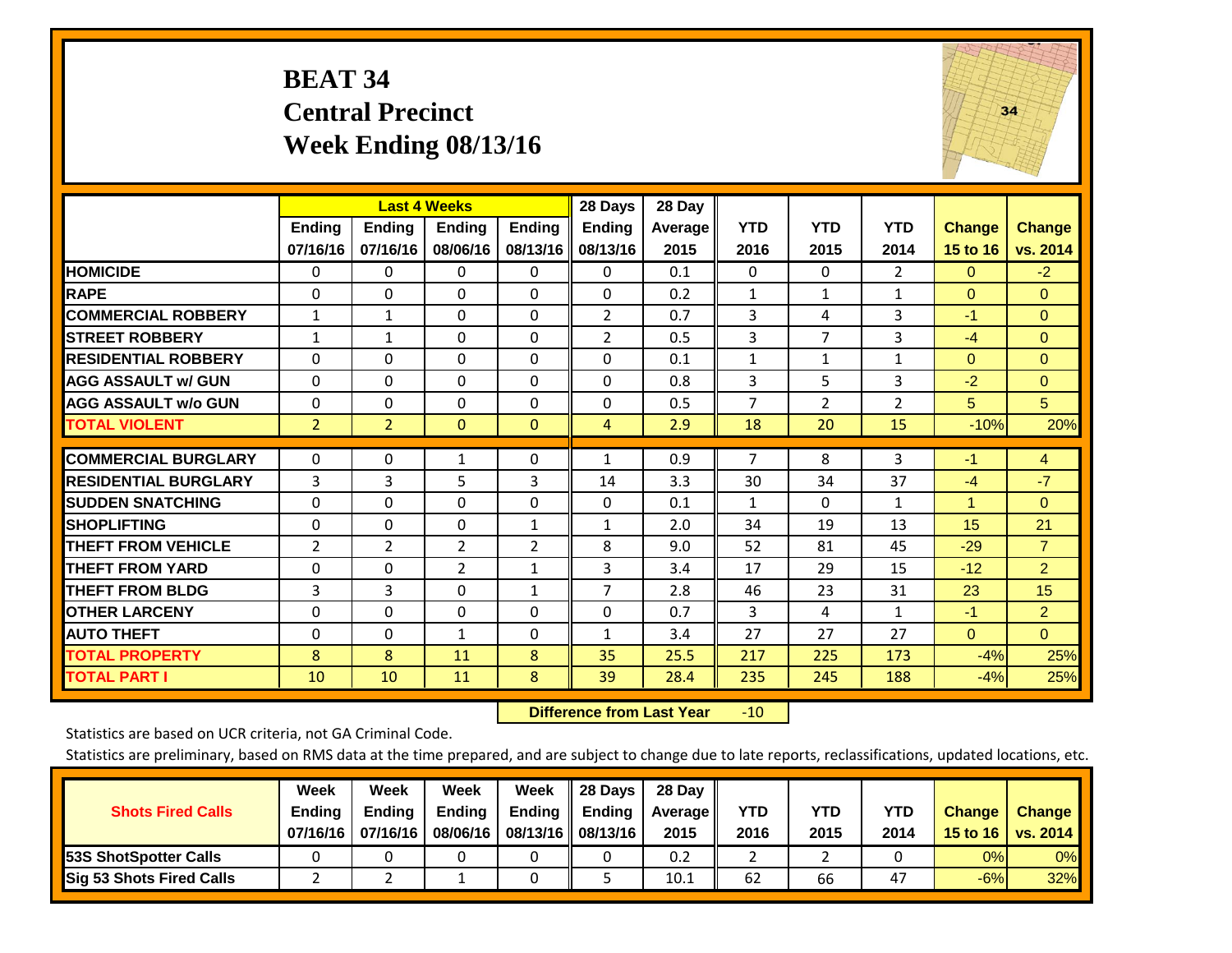## **BEAT 35 Central Precinct Week Ending 08/13/16**



|                             |                           | <b>Last 4 Weeks</b>       |                           |                           | 28 Days                   | 28 Day             |                    |                    |                    |                           |                           |
|-----------------------------|---------------------------|---------------------------|---------------------------|---------------------------|---------------------------|--------------------|--------------------|--------------------|--------------------|---------------------------|---------------------------|
|                             | <b>Ending</b><br>07/16/16 | <b>Ending</b><br>07/16/16 | <b>Ending</b><br>08/06/16 | <b>Endina</b><br>08/13/16 | <b>Ending</b><br>08/13/16 | Average II<br>2015 | <b>YTD</b><br>2016 | <b>YTD</b><br>2015 | <b>YTD</b><br>2014 | <b>Change</b><br>15 to 16 | <b>Change</b><br>vs. 2014 |
|                             |                           |                           |                           |                           |                           |                    |                    |                    |                    |                           |                           |
| <b>HOMICIDE</b>             | 0                         | $\mathbf{0}$              | $\Omega$                  | 0                         | 0                         | 0.4                | 5                  | 4                  | 4                  | 1                         | $\mathbf{1}$              |
| <b>RAPE</b>                 | 0                         | $\Omega$                  | $\Omega$                  | $\mathbf{0}$              | $\Omega$                  | 0.2                | $\overline{2}$     | 1                  | 5                  | 1                         | $-3$                      |
| <b>COMMERCIAL ROBBERY</b>   | $\Omega$                  | $\Omega$                  | $\Omega$                  | $\Omega$                  | $\Omega$                  | 0.2                | $\Omega$           | $\Omega$           | 3                  | $\Omega$                  | $-3$                      |
| <b>STREET ROBBERY</b>       | 0                         | $\Omega$                  | $\Omega$                  | 1                         | 1                         | 1.6                | 14                 | 10                 | 11                 | 4                         | 3                         |
| <b>RESIDENTIAL ROBBERY</b>  | $\Omega$                  | $\Omega$                  | $\Omega$                  | $\Omega$                  | $\Omega$                  | 0.2                | 3                  | $\overline{2}$     | $\mathbf{1}$       | $\blacktriangleleft$      | $\overline{2}$            |
| <b>AGG ASSAULT w/ GUN</b>   | $\Omega$                  | $\Omega$                  | $\Omega$                  | $\mathbf{1}$              | 1                         | 2.2                | $\overline{7}$     | 16                 | 15                 | $-9$                      | $-8$                      |
| <b>AGG ASSAULT w/o GUN</b>  | 1                         | $\overline{2}$            | $\Omega$                  | $\Omega$                  | 3                         | 1.0                | 8                  | 8                  | 9                  | $\Omega$                  | $-1$                      |
| <b>TOTAL VIOLENT</b>        | $\mathbf{1}$              | $\overline{2}$            | $\overline{0}$            | $\overline{2}$            | 5                         | 5.8                | 39                 | 41                 | 48                 | $-5%$                     | $-19%$                    |
| <b>COMMERCIAL BURGLARY</b>  | $\Omega$                  | 0                         | 0                         | $\overline{2}$            | 2                         | 0.5                | $\overline{7}$     | 4                  | 4                  | 3                         | 3 <sup>2</sup>            |
|                             |                           |                           |                           |                           |                           |                    |                    |                    |                    |                           |                           |
| <b>RESIDENTIAL BURGLARY</b> | 2                         | $\overline{2}$            | 3                         | 2                         | 9                         | 8.9                | 49                 | 82                 | 60                 | $-33$                     | $-11$                     |
| <b>SUDDEN SNATCHING</b>     | 0                         | 0                         | $\mathbf{1}$              | $\mathbf{0}$              | $\mathbf{1}$              | 0.0                | $\overline{2}$     | 0                  | 2                  | 2                         | $\Omega$                  |
| <b>SHOPLIFTING</b>          | 0                         | $\Omega$                  | $\Omega$                  | $\mathbf{1}$              | $\mathbf{1}$              | 0.4                | 3                  | 4                  | $\mathbf{1}$       | -1                        | $\overline{2}$            |
| <b>THEFT FROM VEHICLE</b>   | $\mathbf{1}$              | $\mathbf{1}$              | 4                         | 1                         | $\overline{7}$            | 4.8                | 47                 | 41                 | 29                 | 6                         | 18                        |
| <b>THEFT FROM YARD</b>      | $\mathbf{1}$              | $\mathbf{1}$              | $\Omega$                  | $\mathbf{1}$              | 3                         | 2.8                | 16                 | 18                 | 23                 | $-2$                      | $-7$                      |
| <b>THEFT FROM BLDG</b>      | 2                         | 2                         | 1                         | $\mathbf{0}$              | 5                         | 3.2                | 32                 | 30                 | 23                 | $\overline{2}$            | 9                         |
| <b>OTHER LARCENY</b>        | 0                         | $\Omega$                  | $\overline{2}$            | 1                         | 3                         | 0.3                | 4                  | $\overline{2}$     | $\overline{2}$     | $\overline{2}$            | $\overline{2}$            |
| <b>AUTO THEFT</b>           | 3                         | 3                         | 4                         | $\overline{2}$            | 12                        | 3.9                | 33                 | 35                 | 24                 | $-2$                      | 9 <sup>°</sup>            |
| <b>TOTAL PROPERTY</b>       | 9                         | $\overline{9}$            | 15                        | 10                        | 43                        | 24.8               | 193                | 216                | 168                | $-11%$                    | 15%                       |
| <b>TOTAL PART I</b>         | 10                        | 11                        | 15                        | 12                        | 48                        | 30.5               | 232                | 257                | 216                | $-10%$                    | 7%                        |

 **Difference from Last Year**‐25

Statistics are based on UCR criteria, not GA Criminal Code.

|                                 | Week          | Week          | Week     | Week                 | 28 Days       | 28 Day            |      |      |            |               |               |
|---------------------------------|---------------|---------------|----------|----------------------|---------------|-------------------|------|------|------------|---------------|---------------|
| <b>Shots Fired Calls</b>        | <b>Ending</b> | <b>Endina</b> | Ending   | Ending               | <b>Ending</b> | <b>Average</b> II | YTD  | YTD  | <b>YTD</b> | <b>Change</b> | <b>Change</b> |
|                                 | 07/16/16 l    | 07/16/16      | 08/06/16 | 08/13/16    08/13/16 |               | 2015              | 2016 | 2015 | 2014       | 15 to 16      | vs. 2014      |
| <b>153S ShotSpotter Calls</b>   |               |               |          |                      |               | 22.5              | 199  | 124  |            | 0%            | 0%            |
| <b>Sig 53 Shots Fired Calls</b> |               |               |          |                      | 15            | 19.8              | 165  | 132  | 107        | 25%           | <b>54%</b>    |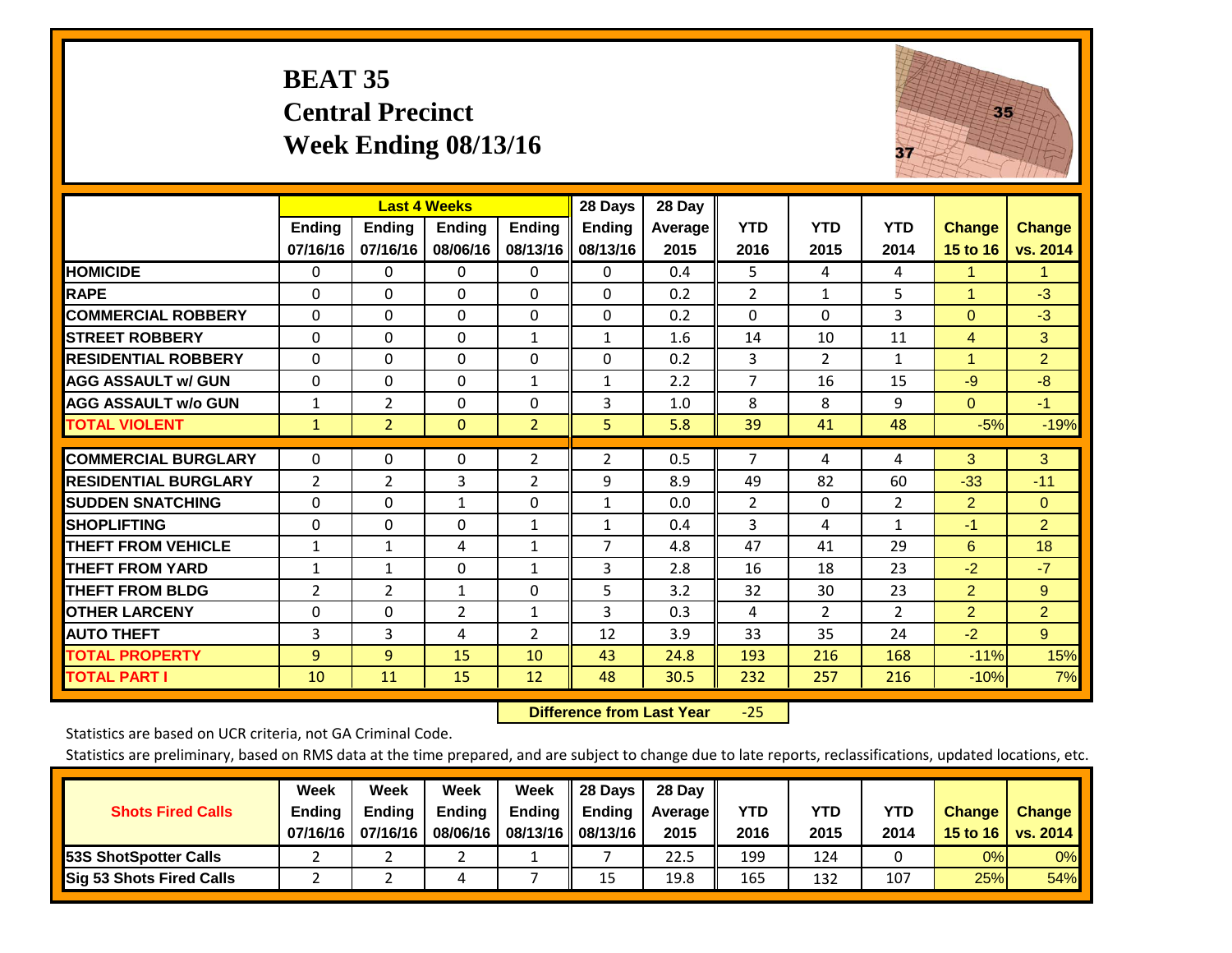|                             | <b>BEAT 37</b>            | <b>Central Precinct</b>   | Week Ending 08/13/16                      |                           |                                      |                           |                    |                    | 37                 |                           |                           |
|-----------------------------|---------------------------|---------------------------|-------------------------------------------|---------------------------|--------------------------------------|---------------------------|--------------------|--------------------|--------------------|---------------------------|---------------------------|
|                             | <b>Ending</b><br>07/16/16 | <b>Ending</b><br>07/16/16 | <b>Last 4 Weeks</b><br>Ending<br>08/06/16 | <b>Ending</b><br>08/13/16 | 28 Days<br><b>Ending</b><br>08/13/16 | 28 Day<br>Average<br>2015 | <b>YTD</b><br>2016 | <b>YTD</b><br>2015 | <b>YTD</b><br>2014 | <b>Change</b><br>15 to 16 | <b>Change</b><br>vs. 2014 |
| <b>HOMICIDE</b>             | 0                         | 0                         | $\mathbf 0$                               | 0                         | $\mathbf{0}$                         | 0.2                       | $\Omega$           | 0                  | $\mathbf{1}$       | $\mathbf{0}$              | $-1$                      |
| <b>RAPE</b>                 | $\Omega$                  | $\Omega$                  | $\overline{0}$                            | $\Omega$                  | $\Omega$                             | 0.0                       | $\mathbf{1}$       | $\Omega$           | $\Omega$           | $\mathbf{1}$              | $\mathbf{1}$              |
| <b>COMMERCIAL ROBBERY</b>   | $\Omega$                  | $\Omega$                  | $\Omega$                                  | $\Omega$                  | 0                                    | 0.2                       | $\mathbf{1}$       | $\overline{2}$     | $\Omega$           | $-1$                      | $\mathbf{1}$              |
| <b>STREET ROBBERY</b>       | $\Omega$                  | 0                         | $\Omega$                                  | $\Omega$                  | $\Omega$                             | 1.7                       | 8                  | $\overline{7}$     | $\overline{7}$     | $\mathbf{1}$              | $\mathbf{1}$              |
| <b>RESIDENTIAL ROBBERY</b>  | $\Omega$                  | $\Omega$                  | $\Omega$                                  | $\Omega$                  | $\Omega$                             | 0.1                       | $\Omega$           | $\Omega$           | $\Omega$           | $\mathbf{0}$              | $\Omega$                  |
| <b>AGG ASSAULT w/ GUN</b>   | $\mathbf{0}$              | $\Omega$                  | $\Omega$                                  | $\Omega$                  | 0                                    | 0.2                       | 6                  | $\overline{2}$     | 4                  | 4                         | $\overline{2}$            |
| <b>AGG ASSAULT w/o GUN</b>  | $\Omega$                  | $\Omega$                  | $\Omega$                                  | 0                         | $\Omega$                             | 0.5                       | $\overline{2}$     | 5                  | $\overline{2}$     | $-3$                      | $\overline{0}$            |
| <b>TOTAL VIOLENT</b>        | $\overline{0}$            | $\Omega$                  | $\mathbf{0}$                              | $\Omega$                  | $\Omega$                             | 2.8                       | 18                 | 16                 | 14                 | 13%                       | 29%                       |
| <b>COMMERCIAL BURGLARY</b>  | 0                         | 0                         | $\mathbf{0}$                              | 1                         | $\mathbf{1}$                         | 0.6                       | 9                  | 3                  | 3                  | 6                         | 6                         |
| <b>RESIDENTIAL BURGLARY</b> | $\overline{2}$            | $\overline{2}$            | 4                                         | $\Omega$                  | 8                                    | 4.6                       | 24                 | 33                 | 16                 | $-9$                      | 8                         |
| <b>SUDDEN SNATCHING</b>     | $\Omega$                  | $\Omega$                  | $\mathbf{1}$                              | 0                         | $\mathbf{1}$                         | 0.3                       | $\overline{2}$     | 3                  | $\overline{2}$     | $-1$                      | $\overline{0}$            |
| <b>SHOPLIFTING</b>          | 0                         | 0                         | $\mathbf 0$                               | $\overline{2}$            | $\overline{2}$                       | 2.5                       | 17                 | 10                 | 14                 | $\overline{7}$            | 3                         |
| <b>THEFT FROM VEHICLE</b>   | $\overline{2}$            | $\overline{2}$            | 3                                         | 3                         | 10                                   | 12.3                      | 56                 | 119                | 74                 | $-63$                     | $-18$                     |
| <b>THEFT FROM YARD</b>      | 2                         | $\overline{2}$            | $\mathbf 0$                               | 0                         | 4                                    | 2.5                       | 21                 | 19                 | 33                 | $\overline{2}$            | $-12$                     |
| <b>THEFT FROM BLDG</b>      | $\mathbf{1}$              | $\mathbf{1}$              | $\overline{2}$                            | $\Omega$                  | 4                                    | 2.6                       | 16                 | 25                 | 17                 | $-9$                      | $-1$                      |
| <b>OTHER LARCENY</b>        | $\Omega$                  | $\Omega$                  | $\overline{2}$                            | $\Omega$                  | $\overline{2}$                       | 0.9                       | 3                  | $\overline{7}$     | $\mathbf{1}$       | $-4$                      | $\overline{2}$            |
| <b>AUTO THEFT</b>           | 0                         | 0                         | $\mathbf{1}$                              | $\Omega$                  | $\mathbf{1}$                         | 2.9                       | 13                 | 32                 | 20                 | $-19$                     | $-7$                      |
| <b>TOTAL PROPERTY</b>       | $\overline{7}$            | $\overline{7}$            | 13                                        | 6                         | 33                                   | 29.2                      | 161                | 251                | 180                | $-36%$                    | $-11%$                    |
| <b>TOTAL PART I</b>         | $\overline{7}$            | 7 <sup>1</sup>            | 13                                        | 6                         | 33                                   | 32.1                      | 179                | 267                | 194                | $-33%$                    | $-8%$                     |

 **Difference from Last Year**‐88 The state of the state of the state

Statistics are based on UCR criteria, not GA Criminal Code.

| <b>Shots Fired Calls</b>        | Week<br><b>Ending</b><br>07/16/16 l | Week<br><b>Endina</b><br>07/16/16 | Week<br>Ending<br>08/06/16 | Week<br>Ending | 28 Days<br><b>Ending</b><br>08/13/16    08/13/16 | 28 Day<br>Average II<br>2015 | YTD<br>2016 | YTD<br>2015 | YTD<br>2014 | <b>Change</b><br>15 to $16$ | <b>Change</b><br>vs. 2014 |
|---------------------------------|-------------------------------------|-----------------------------------|----------------------------|----------------|--------------------------------------------------|------------------------------|-------------|-------------|-------------|-----------------------------|---------------------------|
| <b>153S ShotSpotter Calls</b>   |                                     |                                   |                            |                | a                                                | 2.8                          | 35          | 22          |             | 0%                          | 0%                        |
| <b>Sig 53 Shots Fired Calls</b> |                                     |                                   |                            |                |                                                  | 13.4                         | 98          | 89          | 32          | 10%                         | 206%                      |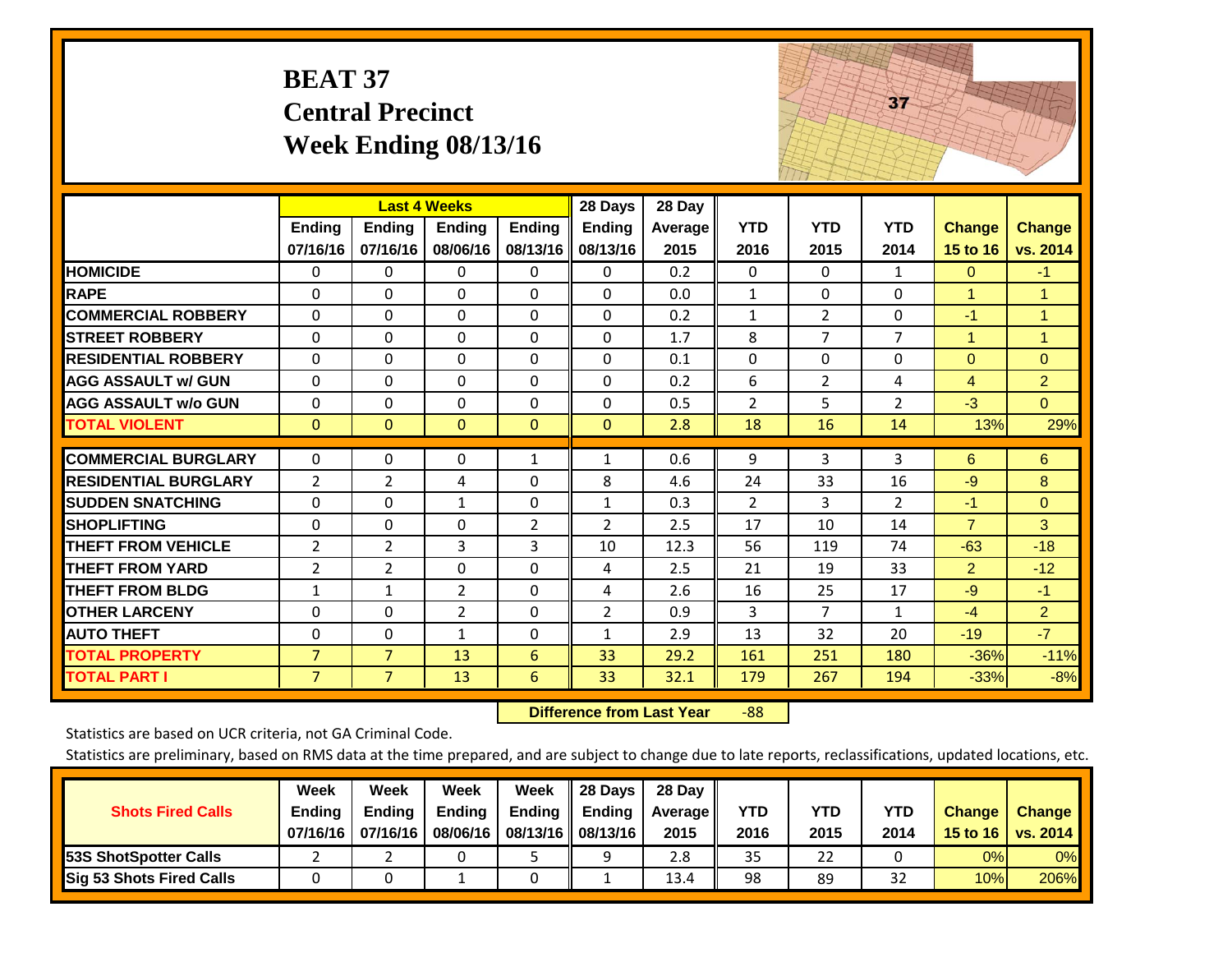

#### **COMPSTATSOUTHSIDE PRECINCT** CAPT. LENNY GUNTHER **Week Ending 08/13/16**

**PRECINCT COMMANDER:**



|                             | Week<br><b>Ending</b><br>08/13/16 | Week<br><b>Ending</b><br>08/06/16 | <b>Weekly</b><br>Avg<br>2015 | $28 - Day$<br>Ending<br>08/13/16 | $28 - Day$<br><b>Ending</b><br>07/16/16 | Avg<br>28-Day<br>2015 | <b>YTD</b><br>2016 | <b>YTD</b><br>2015 | <b>YTD</b><br>2014 | <b>Change</b><br><b>15 to 16</b> | <b>Change</b><br>vs. 2014 |
|-----------------------------|-----------------------------------|-----------------------------------|------------------------------|----------------------------------|-----------------------------------------|-----------------------|--------------------|--------------------|--------------------|----------------------------------|---------------------------|
| <b>HOMICIDE</b>             | 0                                 | 0                                 | $\Omega$                     | 0                                | 1                                       |                       | 4                  | 4                  |                    | $\Omega$                         | 3                         |
| <b>RAPE</b>                 |                                   | 0                                 | $\mathbf 0$                  | 1                                | 0                                       |                       | 8                  | 6                  | 5                  | $\overline{2}$                   | 3                         |
| <b>COMMERCIAL ROBBERY</b>   | 0                                 | $\Omega$                          | $\Omega$                     | $\mathbf{2}$                     | 2                                       | $\overline{2}$        | 19                 | $\overline{7}$     | 13                 | 12                               | 6                         |
| <b>STREET ROBBERY</b>       | 0                                 |                                   |                              | 3                                | 1                                       | 3                     | 17                 | 27                 | 37                 | $-10$                            | $-20$                     |
| <b>RESIDENTIAL ROBBERY</b>  | 0                                 | 0                                 | 0                            | $\bf{0}$                         | 1                                       |                       | $\overline{2}$     | 10                 | 8                  | -8                               | $-6$                      |
| <b>AGG ASSAULT w/ GUN</b>   |                                   | $\Omega$                          |                              | 3                                | 3                                       | 2                     | 14                 | 16                 | 5                  | $-2$                             | 9                         |
| <b>AGG ASSAULT w/o GUN</b>  |                                   | $\overline{2}$                    |                              | 8                                | 1                                       | 2                     | 31                 | 17                 | 11                 | 14                               | 20                        |
| <b>TOTAL VIOLENT</b>        | 3                                 | 3                                 | 3                            | 17                               | 9                                       | 12                    | 95                 | 87                 | 80                 | 9%                               | 19%                       |
|                             |                                   |                                   |                              |                                  |                                         |                       |                    |                    |                    |                                  |                           |
| <b>COMMERCIAL BURGLARY</b>  |                                   | 0                                 |                              | 3                                | 5                                       | 4                     | 31                 | 30                 | 25                 |                                  | 6                         |
| <b>RESIDENTIAL BURGLARY</b> | 3                                 | 4                                 | 6                            | 35                               | 22                                      | 24                    | 138                | 203                | 136                | $-65$                            | $\overline{2}$            |
| <b>ISUDDEN SNATCHING</b>    | 0                                 | $\Omega$                          | $\Omega$                     | $\bf{0}$                         | 3                                       |                       | 7                  | 11                 | 9                  | $-4$                             | $-2$                      |
| <b>ISHOPLIFTING</b>         | 8                                 | 10                                | 15                           | 38                               | 37                                      | 59                    | 388                | 432                | 414                | $-44$                            | $-26$                     |
| <b>THEFT FROM VEHICLE</b>   | 4                                 | 4                                 | 8                            | 26                               | 13                                      | 32                    | 171                | 257                | 210                | $-86$                            | $-39$                     |
| <b>THEFT FROM YARD</b>      | $\mathbf{2}$                      | 5                                 | $\overline{2}$               | 13                               | 8                                       | 10                    | 71                 | 82                 | 76                 | $-11$                            | $-5$                      |
| <b>THEFT FROM BLDG</b>      | 5                                 | 4                                 | 5                            | 13                               | 14                                      | 19                    | 113                | 156                | 131                | $-43$                            | $-18$                     |
| <b>OTHER LARCENY</b>        | 0                                 |                                   | 0                            | 7                                | $\overline{2}$                          | 2                     | 16                 | 15                 | 21                 |                                  | $-5$                      |
| <b>AUTO THEFT</b>           | $\bf{0}$                          | 3                                 | 4                            | 11                               | 9                                       | 15                    | 74                 | 120                | 57                 | $-46$                            | 17                        |
| <b>TOTAL PROPERTY</b>       | 23                                | 31                                | 41                           | 146                              | 113                                     | 165                   | 1009               | 1306               | 1079               | $-23%$                           | $-6%$                     |
| <b>TOTAL PART I</b>         | 26                                | 34                                | 44                           | 163                              | 122                                     | 177                   | 1104               | 1393               | 1159               | $-21%$                           | $-5%$                     |

Statistics are based on UCR criteria, not GA Criminal Code. **Difference from Last Year** -289

| <b>Citizen Initiated Calls</b>  | Week<br><b>Ending</b><br>08/13/16 | Week<br><b>Ending</b><br>08/06/16 | <b>Weekly</b><br>Avg<br>2015 | 28-Dav<br><b>Endina</b><br>08/13/16 | $28-Day$<br><b>Ending</b><br>07/16/16 | Avg<br>$28$ -Dav<br>2015 | <b>YTD</b><br>2016 | <b>YTD</b><br>2015 | YTD.<br>2014 | <b>Change</b><br>15 to 16 | <b>Change</b><br>vs. 2014 |
|---------------------------------|-----------------------------------|-----------------------------------|------------------------------|-------------------------------------|---------------------------------------|--------------------------|--------------------|--------------------|--------------|---------------------------|---------------------------|
| <b>Midnight Shift</b>           | 75                                | 92                                | 100                          | 339                                 | 399                                   | 399                      | 2984               | 3270               | 3056         | $-286$                    | $-72$                     |
| Day Shift                       | 262                               | 268                               | 273                          | 1044                                | 970                                   | 1090                     | 8369               | 8911               | 8494         | $-542$                    | $-125$                    |
| <b>Afternoon Shift</b>          | 234                               | 268                               | 269                          | 1004                                | 1088                                  | 1077                     | 8211               | 8654               | 8344         | $-443$                    | $-133$                    |
| <b>TOTAL CITIZEN CFS</b>        | 571                               | 628                               | 641                          | 2387                                | 2457                                  | 2566                     | 19564              | 20835              | 19894        | $-6.1%$                   | $-1.7%$                   |
| <b>53S ShotSpotter Calls</b>    | 13                                |                                   |                              | 13                                  |                                       |                          |                    |                    |              |                           |                           |
| <b>Sig 53 Shots Fired Calls</b> |                                   |                                   | 10                           | 39                                  | 51                                    | 38                       | 289                | 241                | 163          | 48                        | 126                       |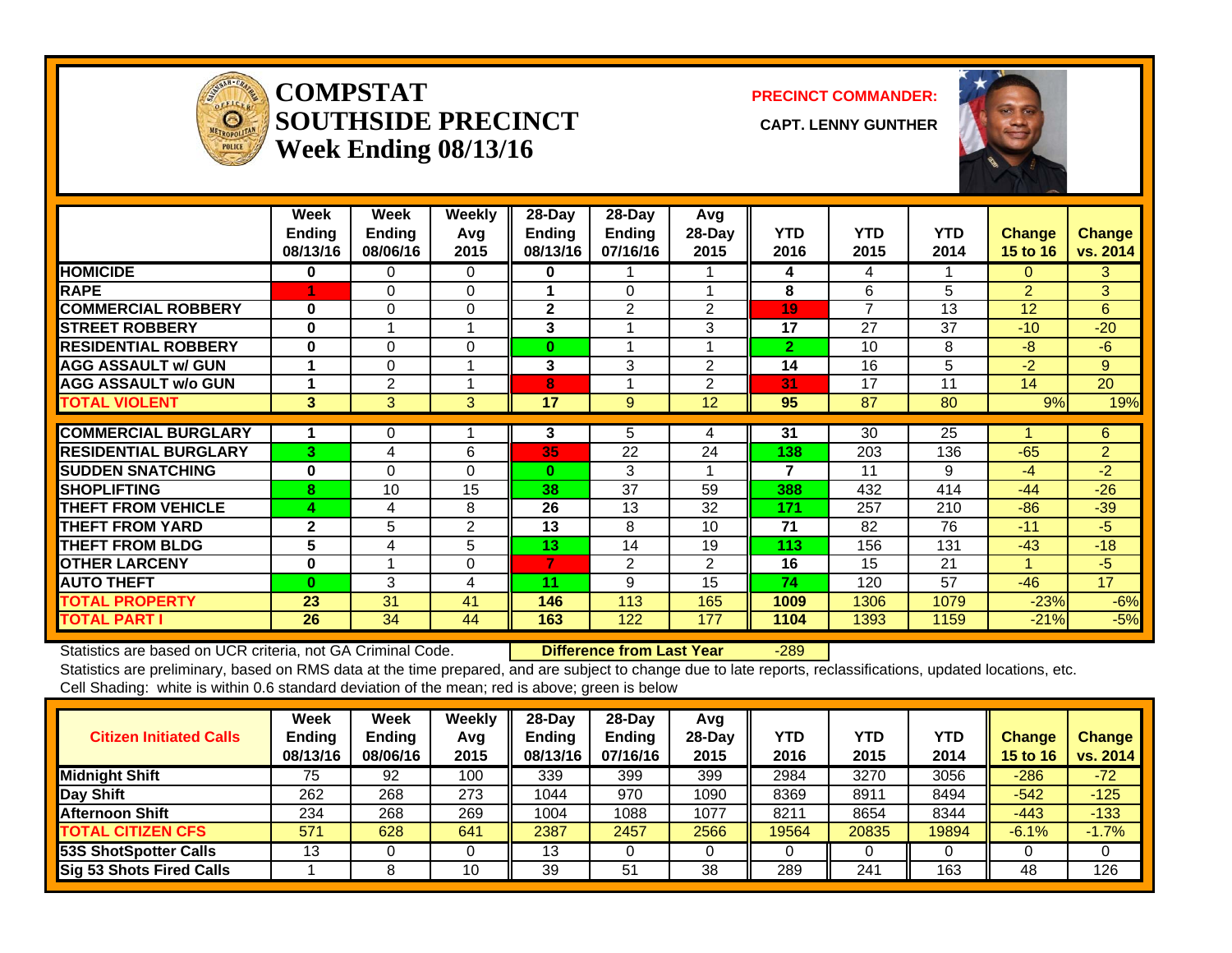## **BEAT 41 Southside Precinct Week Ending 08/13/16**



|                             |              | <b>Last 4 Weeks</b> |               |                | 28 Days        | 28 Day  |              |                |                |               |                      |
|-----------------------------|--------------|---------------------|---------------|----------------|----------------|---------|--------------|----------------|----------------|---------------|----------------------|
|                             | Ending       | Ending              | <b>Ending</b> | <b>Ending</b>  | <b>Ending</b>  | Average | <b>YTD</b>   | <b>YTD</b>     | <b>YTD</b>     | <b>Change</b> | <b>Change</b>        |
|                             | 07/16/16     | 07/16/16            | 08/06/16      | 08/13/16       | 08/13/16       | 2015    | 2016         | 2015           | 2014           | 15 to 16      | vs. 2014             |
| <b>HOMICIDE</b>             | 0            | $\Omega$            | $\mathbf 0$   | 0              | 0              | 0.1     | $\Omega$     | 1              | 0              | $-1$          | $\overline{0}$       |
| <b>RAPE</b>                 | $\Omega$     | 0                   | $\Omega$      | 0              | $\Omega$       | 0.0     | 3            | $\Omega$       | $\mathbf{1}$   | 3             | $\overline{2}$       |
| <b>COMMERCIAL ROBBERY</b>   | $\mathbf{1}$ | $\mathbf{1}$        | $\Omega$      | $\Omega$       | $\overline{2}$ | 0.4     | 5            | $\overline{2}$ | 3              | 3             | $\overline{2}$       |
| <b>STREET ROBBERY</b>       | $\mathbf 0$  | $\Omega$            | $\Omega$      | $\Omega$       | $\Omega$       | 0.5     | 3            | 3              | 3              | $\mathbf{0}$  | $\mathbf{0}$         |
| <b>IRESIDENTIAL ROBBERY</b> | $\Omega$     | $\Omega$            | $\mathbf{0}$  | $\Omega$       | $\Omega$       | 0.2     | $\mathbf{0}$ | $\overline{2}$ | $\mathbf{1}$   | $-2$          | $-1$                 |
| <b>AGG ASSAULT w/ GUN</b>   | $\Omega$     | $\Omega$            | $\mathbf{0}$  | $\mathbf{1}$   | $\mathbf{1}$   | 0.0     | 3            | $\Omega$       | $\mathbf{1}$   | 3             | $\overline{2}$       |
| <b>AGG ASSAULT w/o GUN</b>  | 0            | $\Omega$            | $\Omega$      | 1              | $\mathbf{1}$   | 0.1     | 5            | $\mathbf{0}$   | 0              | 5             | 5 <sup>5</sup>       |
| <b>TOTAL VIOLENT</b>        | $\mathbf{1}$ | 1                   | $\mathbf{0}$  | $\overline{2}$ | 4              | 1.3     | 19           | 8              | 9              | 138%          | 111%                 |
|                             |              |                     |               |                |                |         |              |                |                |               |                      |
| <b>COMMERCIAL BURGLARY</b>  | $\mathbf{1}$ | 1                   | $\mathbf{0}$  | $\Omega$       | $\overline{2}$ | 0.8     | 16           | 5              | 4              | 11            | 12                   |
| <b>RESIDENTIAL BURGLARY</b> | 2            | 2                   | 1             | $\Omega$       | 5              | 0.8     | 12           | 7              | 5              | 5             | $\overline{7}$       |
| <b>SUDDEN SNATCHING</b>     | $\Omega$     | $\Omega$            | $\Omega$      | $\Omega$       | $\Omega$       | 0.2     | $\mathbf{0}$ | 1              | 1              | $-1$          | -1                   |
| <b>SHOPLIFTING</b>          | $\Omega$     | $\Omega$            | $\Omega$      | $\overline{2}$ | $\overline{2}$ | 1.6     | 11           | 11             | 12             | $\Omega$      | $-1$                 |
| <b>THEFT FROM VEHICLE</b>   | $\Omega$     | $\Omega$            | $\mathbf{1}$  | $\Omega$       | $\mathbf{1}$   | 5.9     | 38           | 51             | 54             | $-13$         | $-16$                |
| <b>THEFT FROM YARD</b>      | $\mathbf{1}$ | $\mathbf{1}$        | $\mathbf{1}$  | $\Omega$       | 3              | 3.0     | 12           | 29             | 11             | $-17$         | $\blacktriangleleft$ |
| <b>THEFT FROM BLDG</b>      | 1            | 1                   | $\mathbf{1}$  | $\mathbf{1}$   | 4              | 4.4     | 17           | 42             | 18             | $-25$         | $-1$                 |
| <b>OTHER LARCENY</b>        | $\Omega$     | $\Omega$            | $\mathbf{1}$  | 0              | $\mathbf{1}$   | 0.3     | $\mathbf{1}$ | 3              | $\overline{2}$ | $-2$          | $-1$                 |
| <b>AUTO THEFT</b>           | $\Omega$     | $\Omega$            | $\mathbf{1}$  | $\Omega$       | $\mathbf{1}$   | 2.3     | 12           | 21             | 6              | $-9$          | 6                    |
| <b>TOTAL PROPERTY</b>       | 5            | 5                   | 6             | 3              | 19             | 19.4    | 119          | 170            | 113            | $-30%$        | 5%                   |
| <b>TOTAL PART I</b>         | 6            | 6                   | 6             | 5              | 23             | 20.7    | 138          | 178            | 122            | $-22%$        | 13%                  |

 **Difference from Last Year**r -40

Statistics are based on UCR criteria, not GA Criminal Code.

| <b>Shots Fired Calls</b>        | Week<br><b>Ending</b><br>07/16/16 l | Week<br><b>Endina</b><br>07/16/16 | <b>Week</b><br>Ending<br>08/06/16 | Week<br>Ending | 28 Days<br><b>Ending</b><br>08/13/16    08/13/16 | 28 Day<br><b>Average II</b><br>2015 | YTD<br>2016 | YTD<br>2015 | <b>YTD</b><br>2014 | <b>Change</b><br>15 to 16 $\vert$ | <b>Change</b><br>vs. 2014 |
|---------------------------------|-------------------------------------|-----------------------------------|-----------------------------------|----------------|--------------------------------------------------|-------------------------------------|-------------|-------------|--------------------|-----------------------------------|---------------------------|
| 53S ShotSpotter Calls           |                                     |                                   |                                   |                |                                                  | 0.0                                 |             |             |                    | 0%                                | 0%                        |
| <b>Sig 53 Shots Fired Calls</b> |                                     |                                   |                                   |                |                                                  | 1.8                                 | 14          | 13          |                    | 8%                                | 56%                       |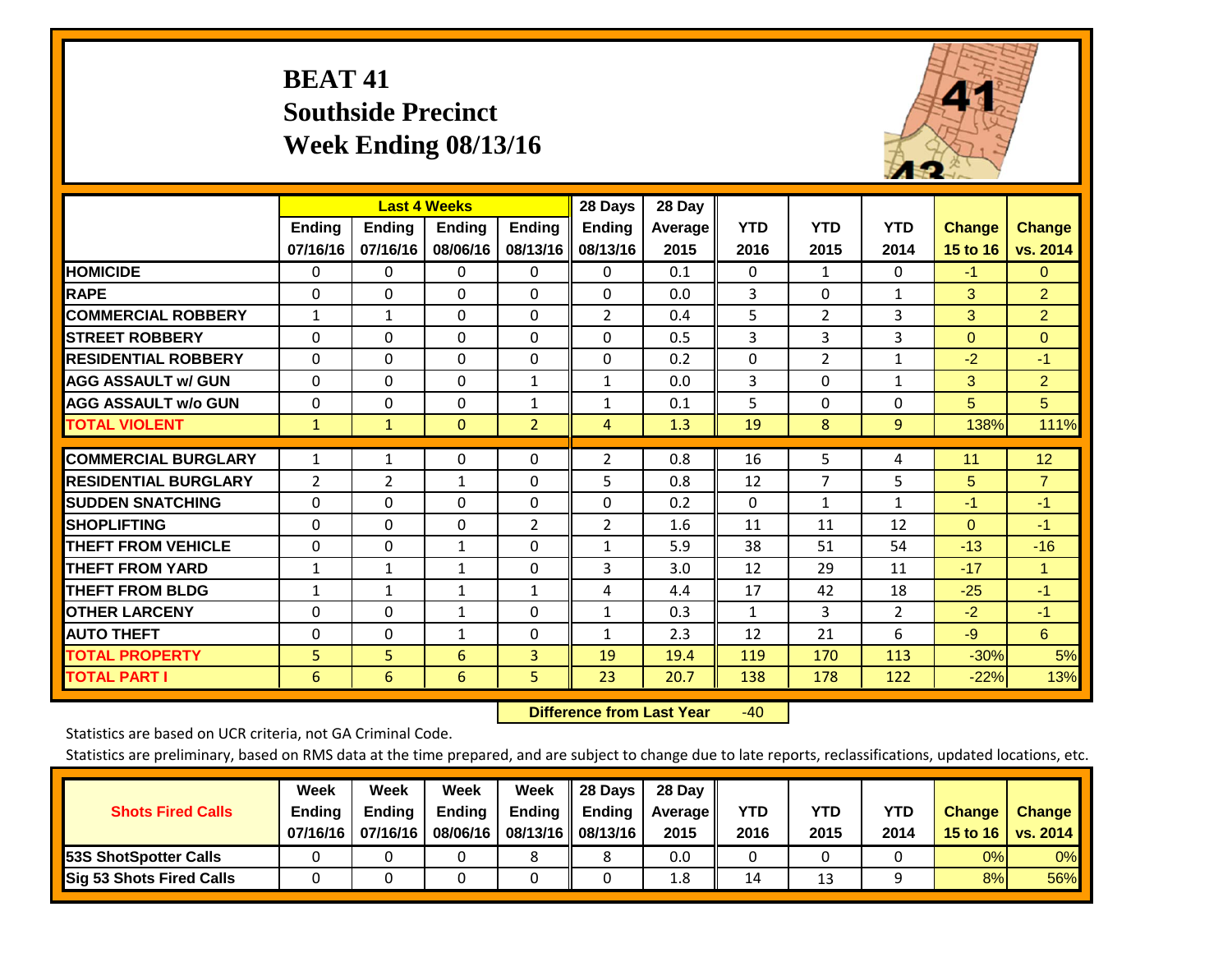# **BEAT 42 Southside Precinct Week Ending 08/13/16**



|                             |               | <b>Last 4 Weeks</b> |                |               | 28 Days        | 28 Day  |                |              |                |                      |                 |
|-----------------------------|---------------|---------------------|----------------|---------------|----------------|---------|----------------|--------------|----------------|----------------------|-----------------|
|                             | <b>Ending</b> | <b>Ending</b>       | <b>Endina</b>  | <b>Ending</b> | <b>Ending</b>  | Average | <b>YTD</b>     | <b>YTD</b>   | <b>YTD</b>     | <b>Change</b>        | <b>Change</b>   |
|                             | 07/16/16      | 07/16/16            | 08/06/16       | 08/13/16      | 08/13/16       | 2015    | 2016           | 2015         | 2014           | 15 to 16             | vs. 2014        |
| <b>HOMICIDE</b>             | 0             | 0                   | 0              | 0             | $\mathbf{0}$   | 0.1     | 0              | $\mathbf{0}$ | $\mathbf{1}$   | $\mathbf{0}$         | $-1$            |
| <b>RAPE</b>                 | 0             | $\Omega$            | $\Omega$       | $\mathbf{0}$  | 0              | 0.0     | $\Omega$       | $\Omega$     | 2              | $\mathbf{0}$         | $-2$            |
| <b>COMMERCIAL ROBBERY</b>   | $\Omega$      | 0                   | $\mathbf{0}$   | $\Omega$      | 0              | 0.6     | 4              | $\mathbf{1}$ | 4              | 3                    | $\Omega$        |
| <b>STREET ROBBERY</b>       | 0             | 0                   | $\mathbf{1}$   | 0             | $\mathbf{1}$   | 1.0     | 6              | 9            | 12             | $-3$                 | $-6$            |
| <b>RESIDENTIAL ROBBERY</b>  | $\Omega$      | 0                   | $\mathbf{0}$   | $\Omega$      | $\Omega$       | 0.5     | $\overline{2}$ | 3            | 4              | $-1$                 | $-2$            |
| <b>AGG ASSAULT w/ GUN</b>   | $\Omega$      | $\Omega$            | $\Omega$       | $\Omega$      | $\Omega$       | 0.9     | 5              | 5            | 1              | $\mathbf{0}$         | $\overline{4}$  |
| <b>AGG ASSAULT w/o GUN</b>  | $\Omega$      | 1                   | $\Omega$       | $\Omega$      | 1              | 0.8     | 8              | 9            | $\overline{2}$ | $-1$                 | $6^{\circ}$     |
| <b>TOTAL VIOLENT</b>        | $\mathbf{0}$  | $\mathbf{1}$        | $\mathbf{1}$   | $\mathbf{0}$  | $\overline{2}$ | 3.8     | 25             | 27           | 26             | $-7%$                | $-4%$           |
| <b>COMMERCIAL BURGLARY</b>  | $\mathbf 0$   | 0                   | 0              | 0             | $\Omega$       | 1.2     | 5              | 10           | 9              | $-5$                 | $-4$            |
| <b>RESIDENTIAL BURGLARY</b> | 3             | 3                   | $\Omega$       | 1             | 7              | 5.9     | 38             | 46           | 39             | $-8$                 | -1              |
| <b>SUDDEN SNATCHING</b>     | $\Omega$      | 0                   | $\mathbf{0}$   | $\mathbf{0}$  | 0              | 0.3     | $\mathbf{0}$   | 3            | 1              | -3                   | $-1$            |
| <b>SHOPLIFTING</b>          | 2             | $\overline{2}$      | $\mathbf{1}$   | $\Omega$      | 5.             | 13.7    | 58             | 111          | 68             | $-53$                | $-10$           |
| <b>THEFT FROM VEHICLE</b>   | 6             | 6                   | 3              | $\Omega$      | 15             | 9.6     | 48             | 73           | 52             | $-25$                | $-4$            |
| <b>THEFT FROM YARD</b>      | $\mathbf{1}$  | $\mathbf{1}$        | $\mathbf{1}$   | 0             | 3              | 2.3     | 17             | 17           | 19             | $\mathbf{0}$         | $-2$            |
| <b>THEFT FROM BLDG</b>      | $\Omega$      | 0                   | $\overline{2}$ | $\mathbf{0}$  | $\overline{2}$ | 4.3     | 22             | 34           | 28             | $-12$                | $-6$            |
| <b>OTHER LARCENY</b>        | 1             | 1                   | $\Omega$       | 0             | $\overline{2}$ | 0.4     | 4              | 3            | 5.             | $\blacktriangleleft$ | $-1$            |
| <b>AUTO THEFT</b>           | $\mathbf{1}$  | $\mathbf{1}$        | $\mathbf{1}$   | 0             | 3              | 5.1     | 22             | 40           | 12             | $-18$                | 10 <sup>°</sup> |
| <b>TOTAL PROPERTY</b>       | 14            | 14                  | 8              | $\mathbf{1}$  | 37             | 42.7    | 214            | 337          | 233            | $-36%$               | $-8%$           |
| <b>TOTAL PART I</b>         | 14            | 15                  | 9              | $\mathbf{1}$  | 39             | 46.5    | 239            | 364          | 259            | $-34%$               | $-8%$           |

 **Difference from Last Year**‐125

Statistics are based on UCR criteria, not GA Criminal Code.

| <b>Shots Fired Calls</b>        | Week<br><b>Ending</b><br>07/16/16 l | Week<br><b>Endina</b><br>07/16/16 | <b>Week</b><br>Ending<br>08/06/16 | Week<br>Ending | 28 Days<br><b>Ending</b><br>08/13/16    08/13/16 | 28 Day<br><b>Average II</b><br>2015 | YTD<br>2016 | YTD<br>2015 | <b>YTD</b><br>2014 | <b>Change</b><br>15 to 16 $\vert$ | <b>Change</b><br>vs. 2014 |
|---------------------------------|-------------------------------------|-----------------------------------|-----------------------------------|----------------|--------------------------------------------------|-------------------------------------|-------------|-------------|--------------------|-----------------------------------|---------------------------|
| 53S ShotSpotter Calls           |                                     |                                   |                                   |                |                                                  | 0.0                                 |             |             |                    | 0%                                | 0%                        |
| <b>Sig 53 Shots Fired Calls</b> |                                     |                                   |                                   |                | 4                                                | ש.                                  | 57          | 53          | 29                 | 8%                                | 97%                       |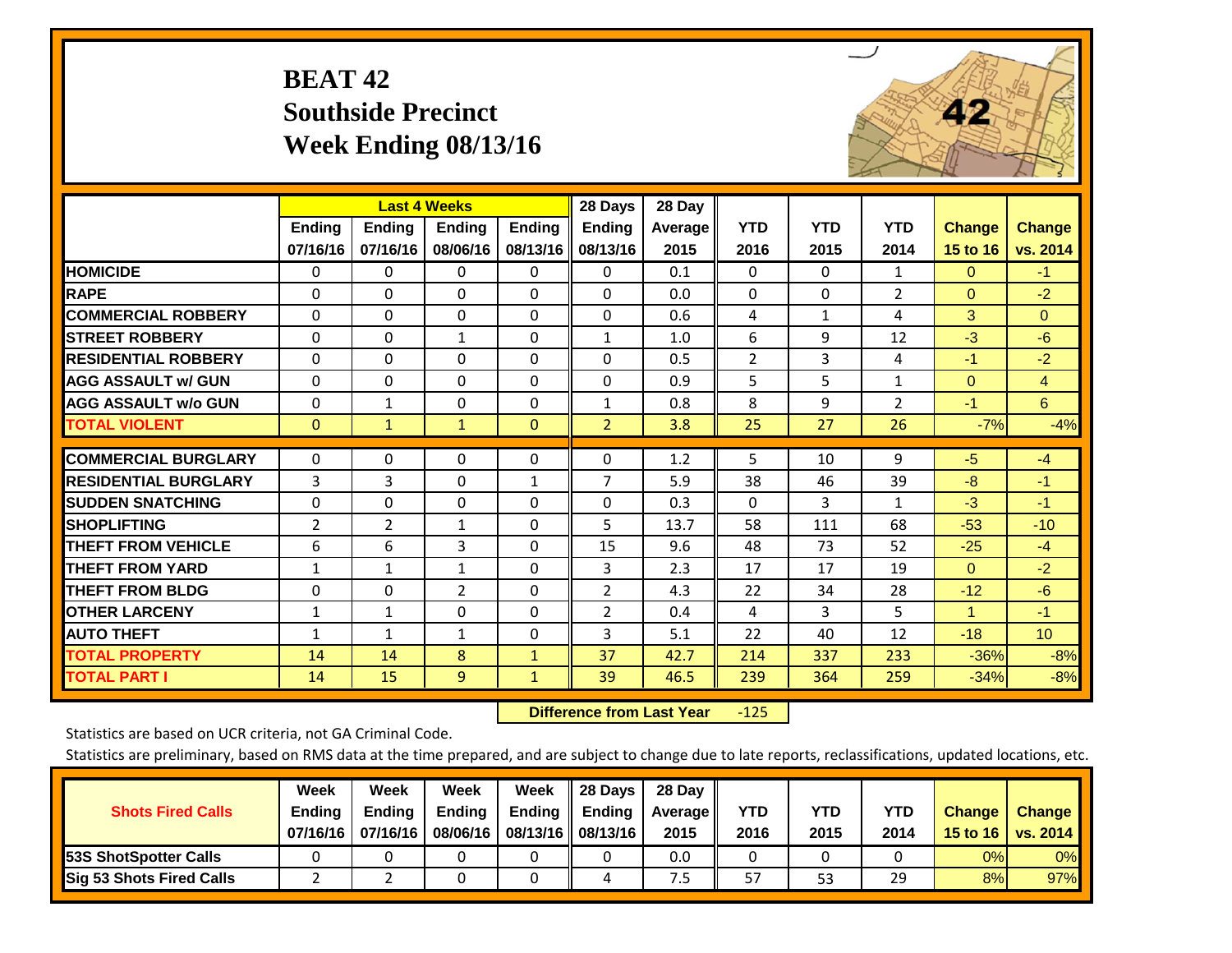## **BEAT 43 Southside Precinct Week Ending 08/13/16**



|                             |               |               | <b>Last 4 Weeks</b> |               | 28 Days        | 28 Day  |                |                |              |                |               |
|-----------------------------|---------------|---------------|---------------------|---------------|----------------|---------|----------------|----------------|--------------|----------------|---------------|
|                             | <b>Ending</b> | <b>Ending</b> | <b>Ending</b>       | <b>Endina</b> | <b>Ending</b>  | Average | <b>YTD</b>     | <b>YTD</b>     | <b>YTD</b>   | <b>Change</b>  | <b>Change</b> |
|                             | 07/16/16      | 07/16/16      | 08/06/16            | 08/13/16      | 08/13/16       | 2015    | 2016           | 2015           | 2014         | 15 to 16       | vs. 2014      |
| <b>HOMICIDE</b>             | 0             | 0             | 0                   | 0             | 0              | 0.2     | 3              | $\mathbf{1}$   | $\Omega$     | $\overline{2}$ | 3             |
| <b>RAPE</b>                 | $\Omega$      | 0             | $\Omega$            | $\mathbf{1}$  | $\mathbf{1}$   | 0.0     | $\mathbf{1}$   | 0              | $\Omega$     | 1              | $\mathbf{1}$  |
| <b>COMMERCIAL ROBBERY</b>   | $\Omega$      | 0             | $\Omega$            | $\Omega$      | $\Omega$       | 0.5     | 6              | 4              | 3            | $\overline{2}$ | 3             |
| <b>STREET ROBBERY</b>       | $\mathbf{1}$  | 1             | 0                   | $\Omega$      | $\overline{2}$ | 0.8     | 4              | 8              | 6            | $-4$           | $-2$          |
| <b>RESIDENTIAL ROBBERY</b>  | $\Omega$      | $\Omega$      | $\mathbf{0}$        | $\Omega$      | $\Omega$       | 0.1     | $\mathbf{0}$   | $\mathbf{1}$   | $\mathbf{1}$ | $-1$           | $-1$          |
| <b>AGG ASSAULT w/ GUN</b>   | $\Omega$      | $\Omega$      | $\Omega$            | $\Omega$      | $\Omega$       | 0.6     | $\mathbf{1}$   | 4              | $\Omega$     | $-3$           | $\mathbf{1}$  |
| <b>AGG ASSAULT w/o GUN</b>  | $\Omega$      | 0             | $\overline{2}$      | $\Omega$      | $\overline{2}$ | 0.3     | $\overline{7}$ | $\overline{2}$ | $\mathbf{1}$ | 5              | 6             |
| <b>TOTAL VIOLENT</b>        | $\mathbf{1}$  | $\mathbf{1}$  | $\overline{2}$      | $\mathbf{1}$  | 5              | 2.4     | 22             | 20             | 11           | 10%            | 100%          |
| <b>COMMERCIAL BURGLARY</b>  | 0             | $\Omega$      | $\mathbf 0$         | 0             | $\Omega$       | 1.2     | 7              | 10             | 9            | $-3$           | $-2$          |
|                             |               |               |                     |               |                |         |                |                |              |                |               |
| <b>RESIDENTIAL BURGLARY</b> | 3             | 3             | $\mathbf{0}$        | $\Omega$      | 6              | 2.3     | 18             | 19             | 23           | $-1$           | $-5$          |
| <b>ISUDDEN SNATCHING</b>    | $\Omega$      | 0             | $\mathbf{0}$        | $\Omega$      | $\Omega$       | 0.2     | $\overline{2}$ | $\overline{2}$ | 3            | $\mathbf{0}$   | $-1$          |
| <b>SHOPLIFTING</b>          | 6             | 6             | 5                   | 3             | 20             | 28.4    | 223            | 216            | 243          | $\overline{7}$ | $-20$         |
| <b>THEFT FROM VEHICLE</b>   | $\Omega$      | 0             | $\mathbf 0$         | $\Omega$      | $\Omega$       | 4.0     | 18             | 35             | 40           | $-17$          | $-22$         |
| <b>THEFT FROM YARD</b>      | $\Omega$      | $\Omega$      | $\Omega$            | $\mathbf{1}$  | $\mathbf{1}$   | 1.2     | 14             | 11             | 13           | 3              | $\mathbf{1}$  |
| <b>THEFT FROM BLDG</b>      | $\mathbf{1}$  | 1             | $\mathbf{0}$        | $\mathbf{1}$  | 3              | 2.9     | 24             | 26             | 19           | $-2$           | 5             |
| <b>OTHER LARCENY</b>        | $\Omega$      | $\Omega$      | $\Omega$            | $\Omega$      | $\Omega$       | 0.4     | $\overline{2}$ | $\mathbf{1}$   | 4            | $\mathbf{1}$   | $-2$          |
| <b>AUTO THEFT</b>           | $\mathbf{1}$  | $\mathbf{1}$  | $\Omega$            | $\Omega$      | 2              | 2.3     | 10             | 17             | 10           | $-7$           | $\Omega$      |
| <b>TOTAL PROPERTY</b>       | 11            | 11            | 5                   | 5             | 32             | 42.9    | 318            | 337            | 364          | $-6%$          | $-13%$        |
| <b>TOTAL PART I</b>         | 12            | 12            | $\overline{7}$      | 6             | 37             | 45.3    | 340            | 357            | 375          | $-5%$          | $-9%$         |

 **Difference from Last Year**r -17

Statistics are based on UCR criteria, not GA Criminal Code.

| <b>Shots Fired Calls</b>        | Week<br><b>Ending</b><br>07/16/16 | Week<br><b>Endina</b><br>07/16/16 | Week<br>Ending<br>08/06/16 | Week<br>Ending | 28 Days<br><b>Ending</b><br>08/13/16    08/13/16 | 28 Day<br>Average II<br>2015 | YTD<br>2016 | YTD<br>2015 | YTD<br>2014 | <b>Change</b><br>15 to 16 $\vert$ | <b>Change</b><br>vs. 2014 |
|---------------------------------|-----------------------------------|-----------------------------------|----------------------------|----------------|--------------------------------------------------|------------------------------|-------------|-------------|-------------|-----------------------------------|---------------------------|
| <b>153S ShotSpotter Calls</b>   |                                   |                                   |                            |                |                                                  | 0.1                          |             |             |             | 0%                                | 0%                        |
| <b>Sig 53 Shots Fired Calls</b> |                                   |                                   |                            |                |                                                  | 5.6                          | 40          | 33          | 40          | 21%                               | 0%                        |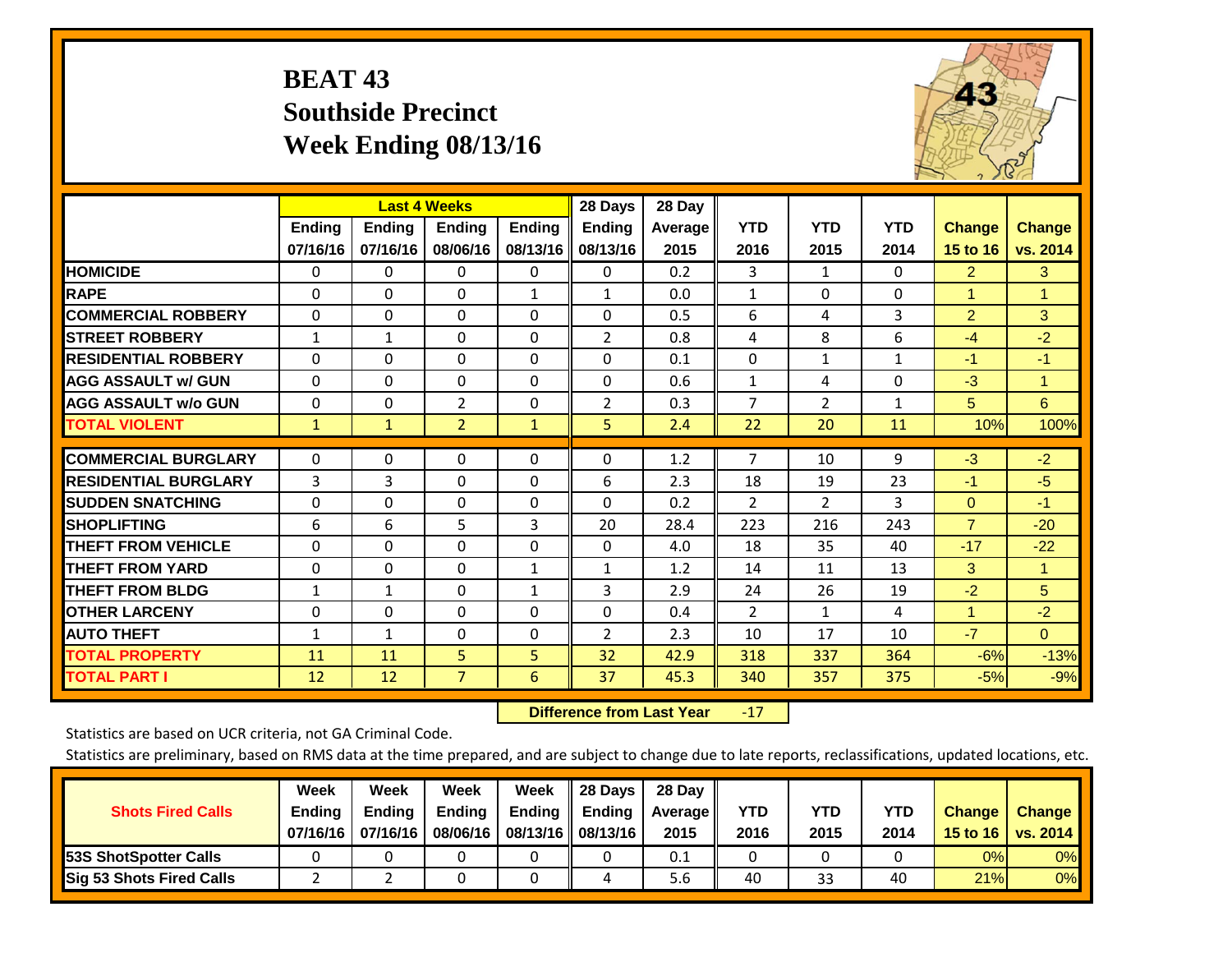## **BEAT 44 Southside Precinct Week Ending 08/13/16**



|                             |                | <b>Last 4 Weeks</b> |                |                | 28 Days        | 28 Day  |                |                |                |                      |                |
|-----------------------------|----------------|---------------------|----------------|----------------|----------------|---------|----------------|----------------|----------------|----------------------|----------------|
|                             | Ending         | <b>Ending</b>       | Ending         | <b>Ending</b>  | <b>Ending</b>  | Average | <b>YTD</b>     | <b>YTD</b>     | <b>YTD</b>     | <b>Change</b>        | <b>Change</b>  |
|                             | 07/16/16       | 07/16/16            | 08/06/16       | 08/13/16       | 08/13/16       | 2015    | 2016           | 2015           | 2014           | 15 to 16             | vs. 2014       |
| <b>HOMICIDE</b>             | $\Omega$       | 0                   | 0              | $\Omega$       | 0              | 0.1     | $\Omega$       | $\mathbf{1}$   | 0              | $-1$                 | $\mathbf{0}$   |
| <b>RAPE</b>                 | $\Omega$       | $\Omega$            | $\Omega$       | $\Omega$       | $\Omega$       | 0.3     | 3              | $\overline{2}$ | $\overline{2}$ | $\blacktriangleleft$ | $\mathbf{1}$   |
| <b>COMMERCIAL ROBBERY</b>   | $\Omega$       | 0                   | $\Omega$       | 0              | 0              | 0.4     | $\overline{2}$ | $\Omega$       | $\overline{2}$ | $\overline{2}$       | $\mathbf{0}$   |
| <b>STREET ROBBERY</b>       | $\Omega$       | $\Omega$            | $\Omega$       | $\Omega$       | $\Omega$       | 0.6     | $\mathbf{1}$   | 3              | $\overline{7}$ | $-2$                 | $-6$           |
| <b>RESIDENTIAL ROBBERY</b>  | $\Omega$       | $\Omega$            | $\Omega$       | $\mathbf{0}$   | $\Omega$       | 0.2     | $\mathbf{0}$   | 3              | $\overline{2}$ | $-3$                 | $-2$           |
| <b>AGG ASSAULT w/ GUN</b>   | $\Omega$       | $\Omega$            | $\Omega$       | $\Omega$       | $\Omega$       | 0.5     | 4              | 5.             | 0              | $-1$                 | $\overline{4}$ |
| <b>AGG ASSAULT w/o GUN</b>  | $\mathbf{1}$   | 1                   | $\Omega$       | $\Omega$       | $\overline{2}$ | 0.5     | 8              | 4              | 6              | $\overline{4}$       | $\overline{2}$ |
| <b>TOTAL VIOLENT</b>        | $\mathbf{1}$   | $\mathbf{1}$        | $\Omega$       | $\mathbf{0}$   | $\overline{2}$ | 2.7     | 18             | 18             | 19             | 0%                   | $-5%$          |
|                             |                |                     |                |                |                |         |                |                |                |                      |                |
| <b>COMMERCIAL BURGLARY</b>  | 0              | $\Omega$            | 0              | 0              | 0              | 0.4     | 2              | 3              | $\overline{2}$ | $-1$                 | $\mathbf{0}$   |
| <b>RESIDENTIAL BURGLARY</b> | 3              | 3                   | $\mathbf 1$    | $\mathbf{1}$   | 8              | 8.1     | 23             | 73             | 34             | $-50$                | $-11$          |
| <b>ISUDDEN SNATCHING</b>    | 0              | 0                   | $\Omega$       | $\mathbf{0}$   | $\Omega$       | 0.2     | 2              | $\overline{2}$ | $\mathbf{1}$   | $\Omega$             | 1              |
| <b>SHOPLIFTING</b>          | $\Omega$       | $\Omega$            | $\Omega$       | $\Omega$       | $\Omega$       | 0.7     | 9              | 6              | 13             | 3                    | $-4$           |
| <b>THEFT FROM VEHICLE</b>   | $\mathbf{1}$   | $\mathbf{1}$        | $\Omega$       | $\overline{2}$ | 4              | 5.6     | 26             | 51             | 36             | $-25$                | $-10$          |
| <b>THEFT FROM YARD</b>      | $\mathbf{1}$   | $\mathbf{1}$        | $\mathbf{1}$   | $\mathbf{0}$   | 3              | 1.4     | 13             | 10             | 17             | 3                    | $-4$           |
| <b>THEFT FROM BLDG</b>      | 0              | 0                   | $\Omega$       | 1              | 1              | 3.0     | 22             | 23             | 25             | $-1$                 | $-3$           |
| <b>OTHER LARCENY</b>        | $\mathbf{1}$   | 1                   | $\Omega$       | $\Omega$       | $\overline{2}$ | 0.5     | 3              | 5.             | 3              | $-2$                 | $\mathbf{0}$   |
| <b>AUTO THEFT</b>           | $\Omega$       | 0                   | $\Omega$       | $\mathbf{0}$   | 0              | 3.1     | 16             | 29             | 15             | $-13$                | $\mathbf{1}$   |
| <b>TOTAL PROPERTY</b>       | 6              | 6                   | $\overline{2}$ | 4              | 18             | 22.9    | 116            | 202            | 146            | $-43%$               | $-21%$         |
| <b>TOTAL PART I</b>         | $\overline{7}$ | $\overline{7}$      | $\overline{2}$ | 4              | 20             | 25.6    | 134            | 220            | 165            | $-39%$               | $-19%$         |

 **Difference from Last Year**r -86

Statistics are based on UCR criteria, not GA Criminal Code.

|                                 | Week          | Week          | Week          | Week                 | 28 Days                   | 28 Day     |            |            |            |               |               |
|---------------------------------|---------------|---------------|---------------|----------------------|---------------------------|------------|------------|------------|------------|---------------|---------------|
| <b>Shots Fired Calls</b>        | <b>Ending</b> | <b>Endina</b> | <b>Ending</b> |                      | Ending $\parallel$ Ending | Average II | <b>YTD</b> | <b>YTD</b> | <b>YTD</b> | <b>Change</b> | <b>Change</b> |
|                                 | 07/16/16      | 07/16/16      | 08/06/16      | 08/13/16    08/13/16 |                           | 2015       | 2016       | 2015       | 2014       | 15 to 16      | vs. 2014      |
| <b>153S ShotSpotter Calls</b>   |               |               |               |                      |                           | 0.0        |            |            |            | 0%            | $0\%$         |
| <b>Sig 53 Shots Fired Calls</b> |               |               |               |                      |                           | 8.0        | 59         | 52         | 28         | 13%           | $111\%$       |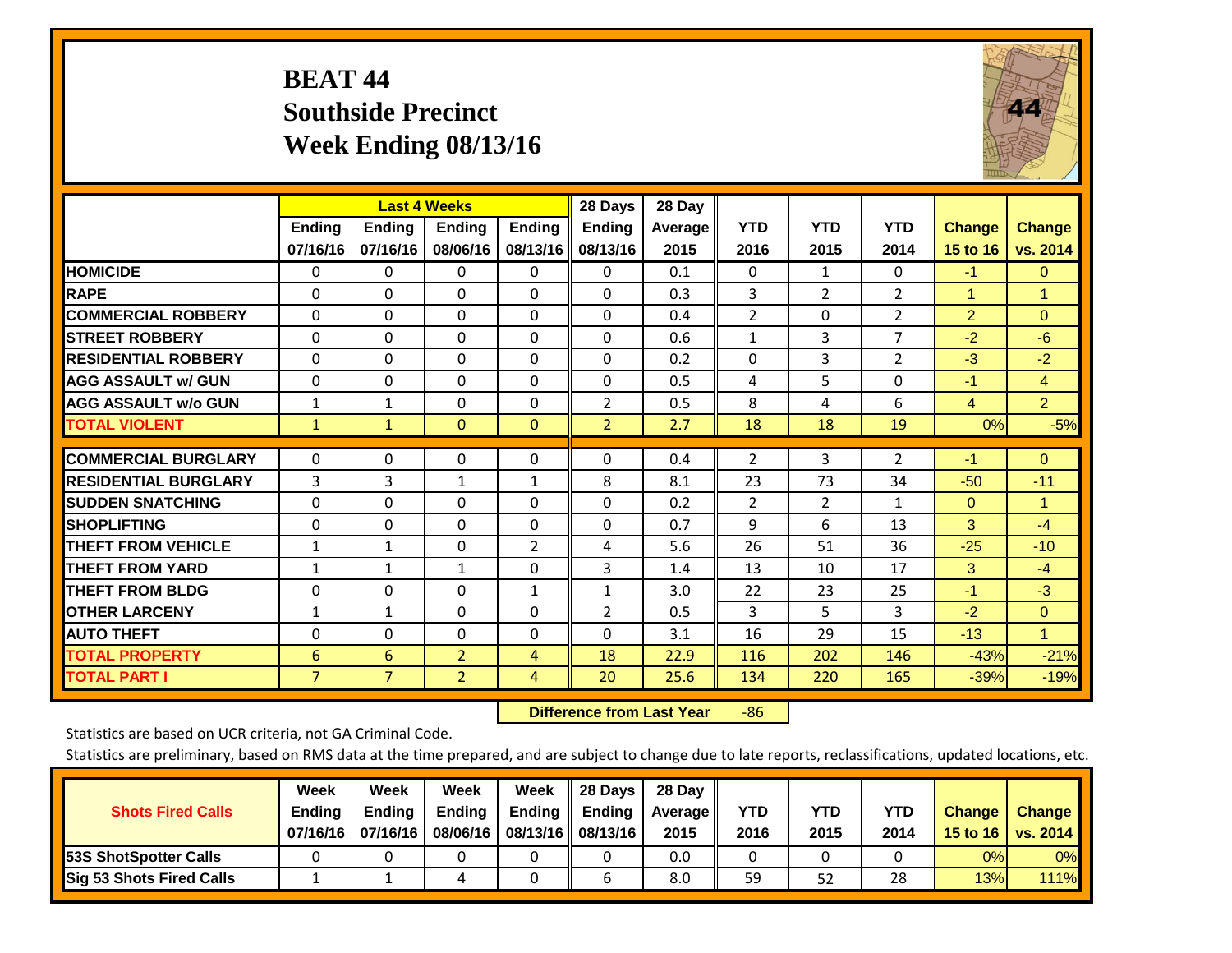# **BEAT 45 Southside Precinct Week Ending 08/13/16**



|                             |                | <b>Last 4 Weeks</b> |               |               | 28 Days        | 28 Day  |                |                |              |                |                |
|-----------------------------|----------------|---------------------|---------------|---------------|----------------|---------|----------------|----------------|--------------|----------------|----------------|
|                             | Ending         | Ending              | <b>Ending</b> | <b>Ending</b> | <b>Ending</b>  | Average | <b>YTD</b>     | <b>YTD</b>     | <b>YTD</b>   | <b>Change</b>  | <b>Change</b>  |
|                             | 07/16/16       | 07/16/16            | 08/06/16      | 08/13/16      | 08/13/16       | 2015    | 2016           | 2015           | 2014         | 15 to 16       | vs. 2014       |
| <b>HOMICIDE</b>             | 0              | 0                   | 0             | $\Omega$      | $\Omega$       | 0.1     | 1              | 0              | 0            | 1.             | 1.             |
| <b>RAPE</b>                 | $\Omega$       | 0                   | $\Omega$      | 0             | 0              | 0.2     | $\Omega$       | 3              | 0            | $-3$           | $\Omega$       |
| <b>COMMERCIAL ROBBERY</b>   | $\Omega$       | $\Omega$            | $\mathbf{0}$  | $\Omega$      | $\Omega$       | 0.0     | $\Omega$       | $\Omega$       | $\Omega$     | $\Omega$       | $\Omega$       |
| <b>STREET ROBBERY</b>       | $\Omega$       | $\Omega$            | $\Omega$      | $\Omega$      | 0              | 0.2     | $\mathbf{0}$   | $\overline{2}$ | 4            | $-2$           | $-4$           |
| <b>RESIDENTIAL ROBBERY</b>  | $\Omega$       | $\Omega$            | $\Omega$      | $\Omega$      | $\Omega$       | 0.1     | $\mathbf{0}$   | 1              | 0            | $-1$           | $\Omega$       |
| <b>AGG ASSAULT w/ GUN</b>   | 0              | 0                   | $\Omega$      | $\Omega$      | 0              | 0.2     | $\Omega$       | 0              | 1            | $\mathbf{0}$   | $-1$           |
| <b>AGG ASSAULT w/o GUN</b>  | $\mathbf{1}$   | 1                   | 0             | 0             | 2              | 0.2     | 3              | 1              | $\mathbf{1}$ | $\overline{2}$ | $\overline{2}$ |
| <b>TOTAL VIOLENT</b>        | $\mathbf{1}$   | 1                   | $\mathbf{0}$  | $\mathbf{0}$  | $\overline{2}$ | 0.8     | 4              | $\overline{7}$ | 6            | $-43%$         | $-33%$         |
|                             |                |                     |               |               |                |         |                |                |              |                |                |
| <b>COMMERCIAL BURGLARY</b>  | $\Omega$       | 0                   | $\mathbf{0}$  | 1             | 1              | 0.2     | 1              | $\overline{2}$ | 0            | $-1$           | $\mathbf{1}$   |
| <b>RESIDENTIAL BURGLARY</b> | $\mathbf{1}$   | $\mathbf{1}$        | 1             | 0             | 3              | 5.2     | 30             | 45             | 18           | $-15$          | 12             |
| <b>SUDDEN SNATCHING</b>     | $\Omega$       | 0                   | $\Omega$      | 0             | $\Omega$       | 0.1     | 1              | 1              | 1            | $\mathbf{0}$   | $\Omega$       |
| <b>SHOPLIFTING</b>          | $\Omega$       | $\Omega$            | $\Omega$      | $\Omega$      | 0              | 0.1     | 3              | $\Omega$       | 0            | 3              | 3              |
| <b>THEFT FROM VEHICLE</b>   | $\overline{2}$ | $\overline{2}$      | $\Omega$      | $\mathbf{1}$  | 5              | 2.9     | 27             | 16             | 9            | 11             | 18             |
| <b>THEFT FROM YARD</b>      | $\Omega$       | $\Omega$            | 1             | 1             | 2              | 1.2     | 8              | 12             | 13           | $-4$           | $-5$           |
| <b>THEFT FROM BLDG</b>      | 0              | 0                   | 1             | 0             | $\mathbf{1}$   | 2.7     | 16             | 19             | 21           | $-3$           | $-5$           |
| <b>OTHER LARCENY</b>        | 1              | 1                   | $\Omega$      | 0             | 2              | 0.2     | 3              | $\overline{2}$ | 3            | $\mathbf{1}$   | $\Omega$       |
| <b>AUTO THEFT</b>           | 2              | $\overline{2}$      | $\Omega$      | $\Omega$      | 4              | 0.6     | $\overline{7}$ | 4              | 6            | 3              | $\mathbf{1}$   |
| <b>TOTAL PROPERTY</b>       | 6              | 6                   | 3             | 3             | 18             | 13.1    | 96             | 101            | 71           | $-5%$          | 35%            |
| <b>TOTAL PART I</b>         | $\overline{7}$ | $\overline{7}$      | 3             | 3             | 20             | 14.0    | 100            | 108            | 77           | $-7%$          | 30%            |

 **Difference from Last Year**‐8

Statistics are based on UCR criteria, not GA Criminal Code.

| <b>Shots Fired Calls</b>        | Week<br><b>Ending</b><br>07/16/16 l | Week<br><b>Endina</b><br>07/16/16 | Week<br>Ending<br>08/06/16 | Week<br>Ending | 28 Days<br><b>Ending</b><br>08/13/16    08/13/16 | 28 Day<br>Average II<br>2015 | YTD<br>2016 | YTD<br>2015 | YTD<br>2014 | <b>Change</b><br>15 to 16 $\vert$ | <b>Change</b><br>vs. 2014 |
|---------------------------------|-------------------------------------|-----------------------------------|----------------------------|----------------|--------------------------------------------------|------------------------------|-------------|-------------|-------------|-----------------------------------|---------------------------|
| <b>153S ShotSpotter Calls</b>   |                                     |                                   |                            |                |                                                  | 0.0                          |             |             |             | 0%                                | 0%                        |
| <b>Sig 53 Shots Fired Calls</b> |                                     |                                   |                            |                | 16                                               | 7.9                          | 52          | 48          | 30          | 8%                                | <b>73%</b>                |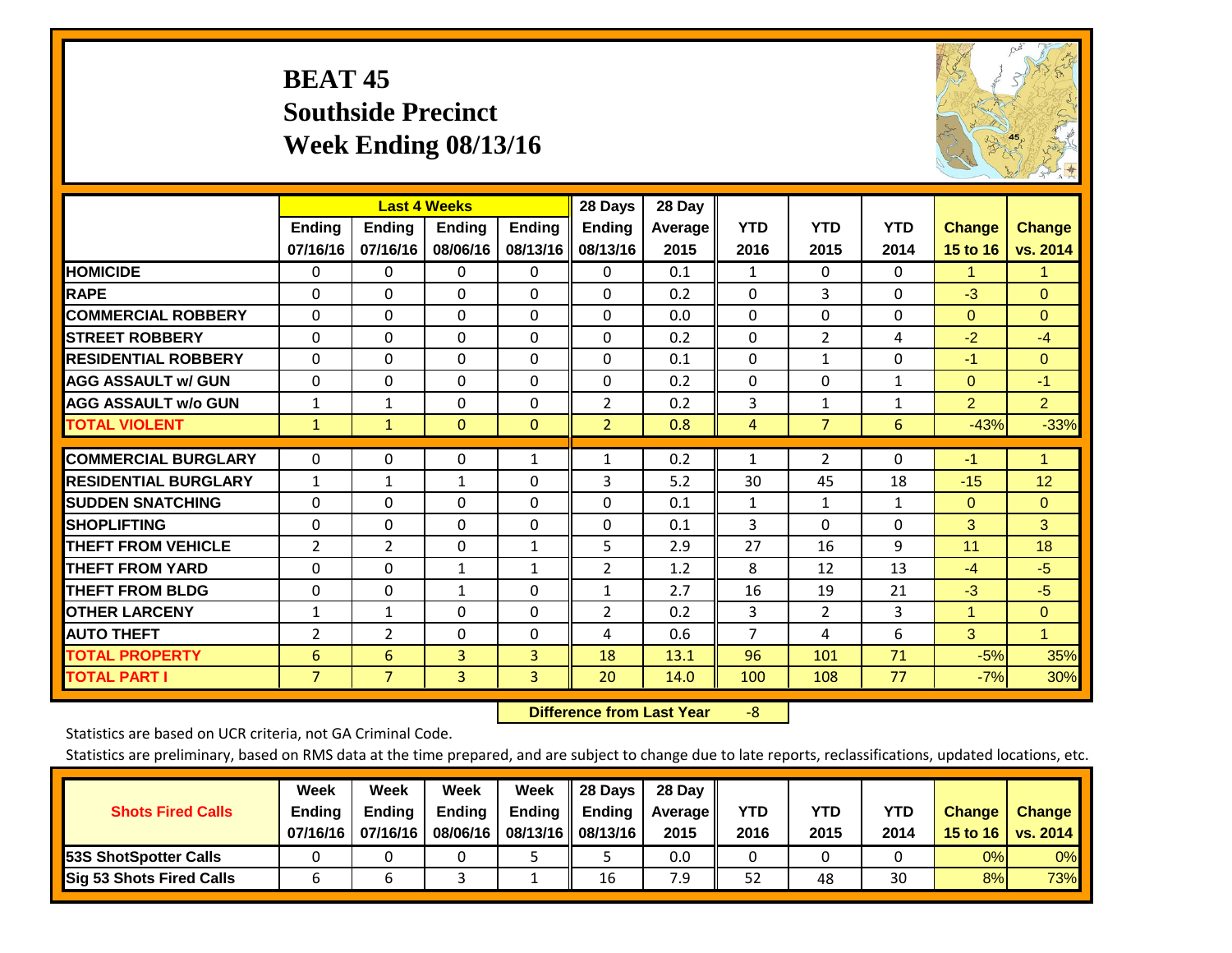## **BEAT 46 Southside Precinct Week Ending 08/13/16**



|                             |                    | <b>Last 4 Weeks</b>       |                    |                           | 28 Days                   | 28 Day             |                    |                    |                    |                           |                           |
|-----------------------------|--------------------|---------------------------|--------------------|---------------------------|---------------------------|--------------------|--------------------|--------------------|--------------------|---------------------------|---------------------------|
|                             | Ending<br>07/16/16 | <b>Ending</b><br>07/16/16 | Ending<br>08/06/16 | <b>Ending</b><br>08/13/16 | <b>Ending</b><br>08/13/16 | Average   <br>2015 | <b>YTD</b><br>2016 | <b>YTD</b><br>2015 | <b>YTD</b><br>2014 | <b>Change</b><br>15 to 16 | <b>Change</b><br>vs. 2014 |
| <b>HOMICIDE</b>             | 0                  | 0                         | 0                  | $\Omega$                  | 0                         | 0.1                | $\Omega$           | $\mathbf{1}$       | 0                  | $-1$                      | $\Omega$                  |
| <b>RAPE</b>                 | $\Omega$           | $\Omega$                  | $\Omega$           | $\Omega$                  | $\Omega$                  | 0.1                | $\mathbf{1}$       | 1                  | $\Omega$           | $\Omega$                  | $\mathbf{1}$              |
| <b>COMMERCIAL ROBBERY</b>   | $\mathbf{0}$       | 0                         | $\Omega$           | $\mathbf{0}$              | $\Omega$                  | 0.2                | 2                  | $\Omega$           | $\mathbf{1}$       | $\overline{2}$            | $\mathbf{1}$              |
| <b>STREET ROBBERY</b>       | $\mathbf{0}$       | $\Omega$                  | $\Omega$           | $\mathbf{0}$              | $\Omega$                  | 0.2                | 3                  | $\overline{2}$     | 5                  | $\blacktriangleleft$      | $-2$                      |
| <b>RESIDENTIAL ROBBERY</b>  | $\Omega$           | 0                         | $\Omega$           | $\mathbf{0}$              | $\Omega$                  | 0.0                | $\Omega$           | $\Omega$           | 0                  | $\mathbf{0}$              | $\Omega$                  |
| <b>AGG ASSAULT w/ GUN</b>   | $\mathbf{1}$       | $\mathbf{1}$              | $\Omega$           | $\mathbf{0}$              | $\overline{2}$            | 0.2                | $\mathbf{1}$       | $\overline{2}$     | $\overline{2}$     | $-1$                      | $-1$                      |
| <b>AGG ASSAULT w/o GUN</b>  | 0                  | 0                         | $\Omega$           | 0                         | $\Omega$                  | 0.2                | 0                  | $\mathbf{1}$       | $\mathbf{1}$       | $-1$                      | $-1$                      |
| <b>TOTAL VIOLENT</b>        | $\mathbf{1}$       | $\mathbf{1}$              | $\mathbf{0}$       | $\mathbf{0}$              | $\overline{2}$            | 1.0                | $\overline{7}$     | $\overline{7}$     | 9                  | 0%                        | $-22%$                    |
| <b>COMMERCIAL BURGLARY</b>  | $\mathbf{0}$       | $\Omega$                  | $\Omega$           | $\mathbf{0}$              | $\Omega$                  | 0.0                | $\mathbf{0}$       | $\Omega$           | $\mathbf{1}$       | $\mathbf{0}$              | $-1$                      |
| <b>RESIDENTIAL BURGLARY</b> | $\overline{2}$     |                           |                    |                           | 6                         | 1.8                |                    |                    | 17                 |                           | $\Omega$                  |
|                             |                    | 2                         | 1                  | 1                         |                           |                    | 17                 | 13                 |                    | $\overline{4}$            |                           |
| <b>SUDDEN SNATCHING</b>     | 0                  | $\Omega$                  | $\Omega$           | $\Omega$                  | $\Omega$                  | 0.2                | 2                  | $\overline{2}$     | 2                  | $\Omega$                  | $\Omega$                  |
| <b>SHOPLIFTING</b>          | 2                  | 2                         | 4                  | 3                         | 11                        | 14.6               | 84                 | 88                 | 78                 | $-4$                      | 6                         |
| <b>THEFT FROM VEHICLE</b>   | $\Omega$           | $\Omega$                  | $\Omega$           | $\mathbf{1}$              | 1                         | 3.6                | 14                 | 31                 | 19                 | $-17$                     | $-5$                      |
| <b>THEFT FROM YARD</b>      | $\Omega$           | $\Omega$                  | $\mathbf{1}$       | $\mathbf{0}$              | 1                         | 0.6                | $\overline{7}$     | 3                  | 3                  | $\overline{4}$            | 4                         |
| <b>THEFT FROM BLDG</b>      | $\Omega$           | 0                         | $\Omega$           | 2                         | $\overline{2}$            | 1.8                | 12                 | 12                 | 20                 | $\mathbf{0}$              | $-8$                      |
| <b>OTHER LARCENY</b>        | $\Omega$           | $\Omega$                  | $\Omega$           | $\mathbf{0}$              | $\Omega$                  | 0.2                | 3                  | $\mathbf{1}$       | 4                  | $\overline{2}$            | $-1$                      |
| <b>AUTO THEFT</b>           | $\Omega$           | $\Omega$                  | $\mathbf{1}$       | $\Omega$                  | $\mathbf{1}$              | 1.5                | $\overline{7}$     | 9                  | 8                  | $-2$                      | $-1$                      |
| <b>TOTAL PROPERTY</b>       | 4                  | 4                         | $\overline{7}$     | $\overline{7}$            | 22                        | 24.2               | 146                | 159                | 152                | $-8%$                     | $-4%$                     |
| <b>TOTAL PART I</b>         | 5                  | 5                         | $\overline{7}$     | $\overline{7}$            | 24                        | 25.2               | 153                | 166                | 161                | $-8%$                     | $-5%$                     |

 **Difference from Last Year**r -13

Statistics are based on UCR criteria, not GA Criminal Code.

| <b>Shots Fired Calls</b>        | Week<br><b>Ending</b><br>07/16/16 l | Week<br><b>Endina</b><br>07/16/16 | Week<br>Ending<br>08/06/16 | Week<br>Ending | 28 Days<br><b>Ending</b><br>08/13/16    08/13/16 | 28 Day<br>Average II<br>2015 | YTD<br>2016 | YTD<br>2015 | YTD<br>2014 | <b>Change</b><br>15 to 16 $\vert$ | <b>Change</b><br>vs. 2014 |
|---------------------------------|-------------------------------------|-----------------------------------|----------------------------|----------------|--------------------------------------------------|------------------------------|-------------|-------------|-------------|-----------------------------------|---------------------------|
| <b>153S ShotSpotter Calls</b>   |                                     |                                   |                            |                |                                                  | 0.0                          |             |             |             | 0%                                | 0%                        |
| <b>Sig 53 Shots Fired Calls</b> |                                     |                                   |                            |                |                                                  | 7.3                          | 67          | 42          | --          | 60%                               | 148%                      |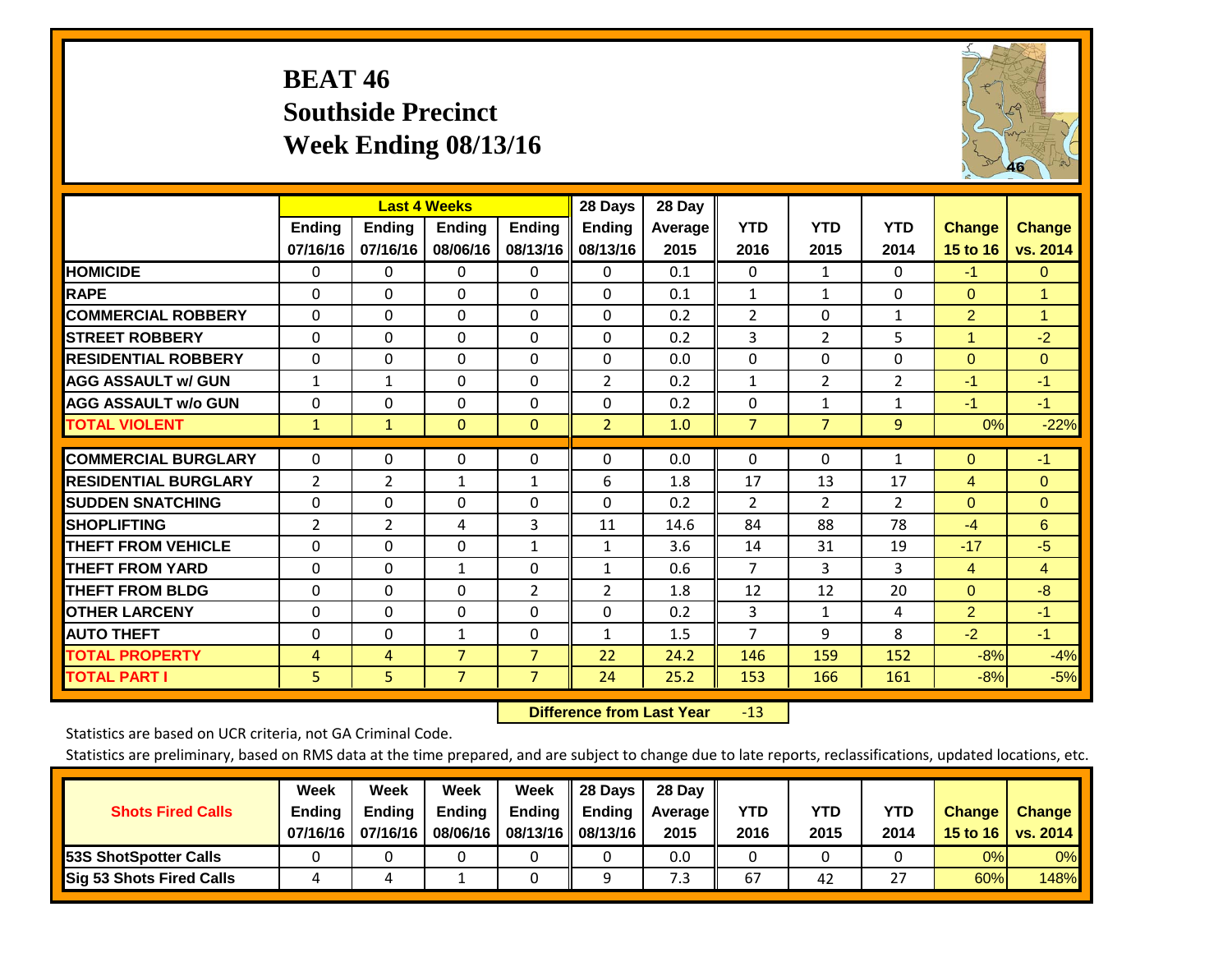

### **COMPSTATISLANDS PRECINCT** CAPT. DEVONN ADAMS **Week Ending 08/13/16**

**PRECINCT COMMANDER:**



|                             | Week<br>Ending<br>08/13/16 | Week<br><b>Ending</b><br>08/06/16 | Weekly<br>Avg<br>2015 | $28$ -Day<br><b>Ending</b><br>08/13/16 | $28$ -Day<br><b>Ending</b><br>07/16/16 | Avg<br>28-Day<br>2015 | <b>YTD</b><br>2016 | <b>YTD</b><br>2015 | <b>YTD</b><br>2014 | <b>Change</b><br><b>15 to 16</b> | <b>Change</b><br>vs. 2014 |
|-----------------------------|----------------------------|-----------------------------------|-----------------------|----------------------------------------|----------------------------------------|-----------------------|--------------------|--------------------|--------------------|----------------------------------|---------------------------|
| <b>HOMICIDE</b>             | 0                          | $\Omega$                          | $\Omega$              | 0                                      | 0                                      |                       | 8                  | 8                  | 3                  | 0                                | 5.                        |
| <b>RAPE</b>                 | $\bf{0}$                   | $\Omega$                          | $\Omega$              | 0                                      | 0                                      |                       | 4                  | 7                  | 11                 | $-3$                             | $-7$                      |
| <b>COMMERCIAL ROBBERY</b>   | $\bf{0}$                   | 0                                 |                       | $\bf{0}$                               |                                        | 3                     | 7                  | 16                 | 5                  | $-9$                             | $\overline{2}$            |
| <b>STREET ROBBERY</b>       |                            | 3                                 |                       | 4                                      | 3                                      | 5                     | 34                 | 29                 | 24                 | 5                                | 10                        |
| <b>RESIDENTIAL ROBBERY</b>  | $\bf{0}$                   | 2                                 | $\Omega$              | $\overline{2}$                         |                                        |                       | 5                  | 6                  | 4                  | $-1$                             | 4                         |
| <b>AGG ASSAULT w/ GUN</b>   | $\bf{0}$                   | $\mathbf 0$                       |                       | 6                                      | 5                                      | 6                     | 49                 | 45                 | 25                 | 4                                | 24                        |
| <b>AGG ASSAULT w/o GUN</b>  | $\overline{2}$             | 0                                 |                       | 3                                      | 3                                      | 4                     | 32                 | 29                 | 26                 | 3                                | 6                         |
| <b>TOTAL VIOLENT</b>        | 3                          | 5                                 | 5                     | 15                                     | 13                                     | 20                    | 139                | 140                | 98                 | $-1%$                            | 42%                       |
| <b>COMMERCIAL BURGLARY</b>  | $\mathbf{2}$               | 0                                 |                       | $\mathbf{2}$                           | $\overline{2}$                         | 2                     | 30                 | 17                 | 24                 | 13                               | 6                         |
| <b>RESIDENTIAL BURGLARY</b> | 13                         | 10                                | 7                     | 53                                     | 25                                     | 30                    | 277                | 207                | 228                | 70                               | 49                        |
| <b>SUDDEN SNATCHING</b>     | $\bf{0}$                   |                                   | 0                     |                                        |                                        |                       | 8                  | 6                  | 10                 | $\overline{2}$                   | $-2$                      |
| <b>SHOPLIFTING</b>          | 7                          | 6                                 | 9                     | 31                                     | 27                                     | 36                    | 237                | 290                | 285                | $-53$                            | $-48$                     |
| <b>THEFT FROM VEHICLE</b>   | 7                          | 8                                 | 7                     | 29                                     | 29                                     | 29                    | 203                | 225                | 185                | $-22$                            | 18                        |
| <b>THEFT FROM YARD</b>      | $\mathbf{2}$               | 6                                 | 3                     | 12                                     | 16                                     | 13                    | 74                 | 110                | 97                 | $-36$                            | $-23$                     |
| <b>THEFT FROM BLDG</b>      | 8                          | 6                                 | 5                     | 24                                     | 24                                     | 19                    | 161                | 151                | 149                | 10 <sup>°</sup>                  | 12                        |
| <b>OTHER LARCENY</b>        |                            |                                   | $\Omega$              | $\mathbf{2}$                           | 4                                      | 2                     | 24                 | 16                 | 21                 | 8                                | 3                         |
| <b>AUTO THEFT</b>           | 4                          | 4                                 | 4                     | 18                                     | 16                                     | 14                    | 120                | 112                | 75                 | 8                                | 45                        |
| <b>TOTAL PROPERTY</b>       | 44                         | 42                                | 37                    | 172                                    | 144                                    | 146                   | 1134               | 1134               | 1074               | 0%                               | 6%                        |
| <b>TOTAL PART I</b>         | 47                         | 47                                | 42                    | 187                                    | 157                                    | 167                   | 1273               | 1274               | 1172               | 0%                               | 9%                        |

Statistics are based on UCR criteria, not GA Criminal Code. **Difference from Last Year** -1

| <b>Citizen Initiated Calls</b> | Week<br><b>Ending</b><br>08/13/16 | Week<br><b>Ending</b><br>08/06/16 | Weekly<br>Avg<br>2015 | $28$ -Day<br><b>Ending</b><br>08/13/16 | 28-Dav<br><b>Ending</b><br>07/16/16 | Avg<br>$28-Dav$<br>2015 | YTD<br>2016 | <b>YTD</b><br>2015 | YTD<br>2014 | Change<br><b>15 to 16</b> | <b>Change</b><br>vs. 2014 |
|--------------------------------|-----------------------------------|-----------------------------------|-----------------------|----------------------------------------|-------------------------------------|-------------------------|-------------|--------------------|-------------|---------------------------|---------------------------|
| <b>Midnight Shift</b>          | 114                               | 119                               | 108                   | 459                                    | 445                                 | 432                     | 3298        | 3452               | 3327        | -154                      | $-29/$                    |
| Day Shift                      | 301                               | 268                               | 265                   | 1161                                   | 1090                                | 1060                    | 8586        | 8542               | 8532        | 44                        | 54                        |
| <b>Afternoon Shift</b>         | 318                               | 283                               | 297                   | 1204                                   | 1167                                | 1188                    | 9508        | 9491               | 9416        |                           | 92                        |
| <b>TOTAL CITIZEN CFS</b>       | 733                               | 670                               | 670                   | 2824                                   | 2702                                | 2680                    | 21392       | 21485              | 21275       | $-0.4%$                   | 0.6%                      |
| 53S ShotSpotter Calls          |                                   |                                   |                       |                                        | 17                                  |                         | 102         | 53                 |             | 49                        | 102                       |
| Sig 53 Shots Fired Calls       |                                   |                                   | 20                    | 45                                     | 61                                  | 81                      | 593         | 481                | 356         | 112                       | 237                       |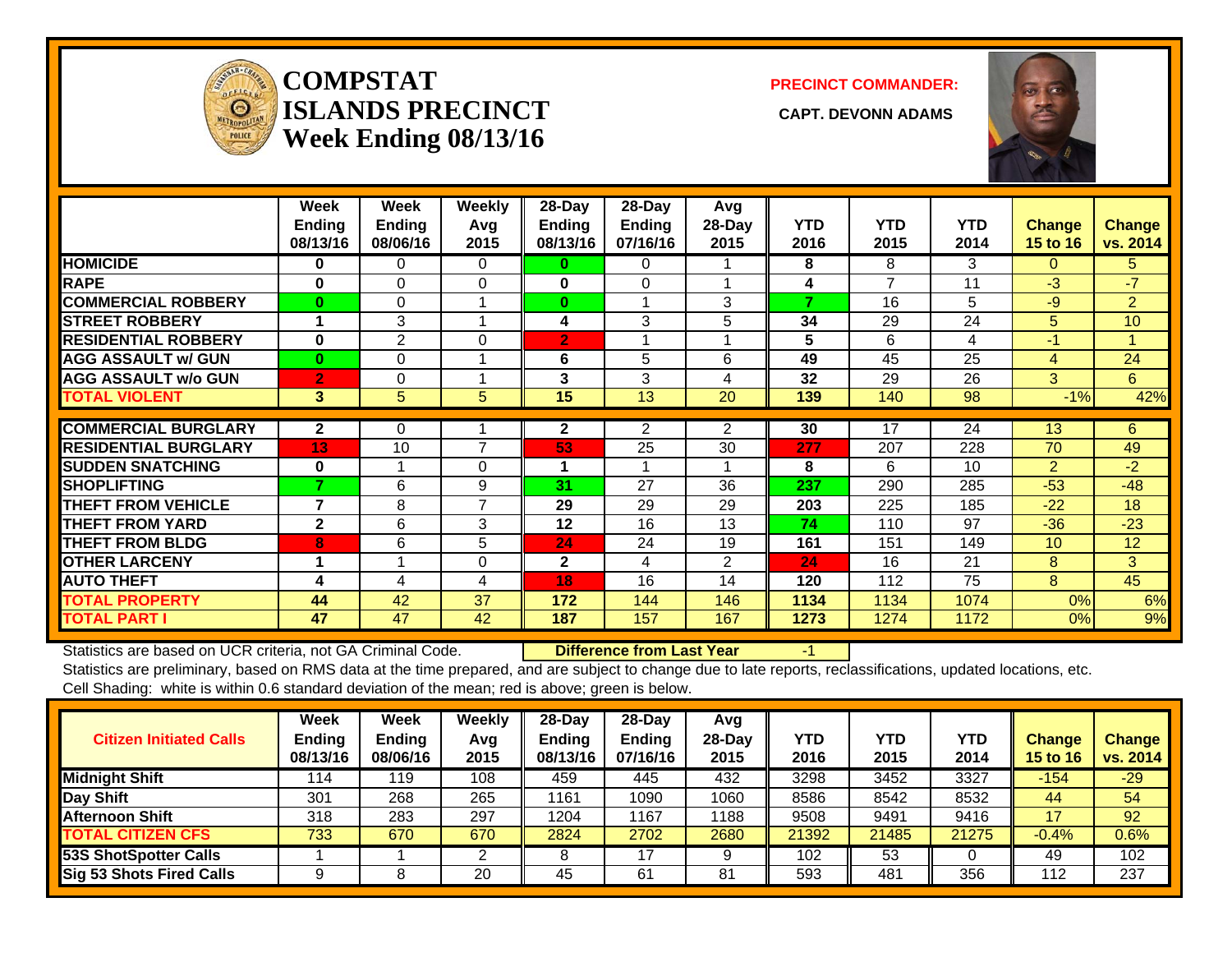## **BEAT 51 Islands Precinct Week Ending 08/13/16**



|                             |                | <b>Last 4 Weeks</b> |                |                | 28 Days        | 28 Day  |                |              |                |                      |                |
|-----------------------------|----------------|---------------------|----------------|----------------|----------------|---------|----------------|--------------|----------------|----------------------|----------------|
|                             | <b>Ending</b>  | <b>Ending</b>       | <b>Endina</b>  | <b>Ending</b>  | <b>Ending</b>  | Average | <b>YTD</b>     | <b>YTD</b>   | <b>YTD</b>     | <b>Change</b>        | <b>Change</b>  |
|                             | 07/16/16       | 07/16/16            | 08/06/16       | 08/13/16       | 08/13/16       | 2015    | 2016           | 2015         | 2014           | 15 to 16             | vs. 2014       |
| <b>HOMICIDE</b>             | 0              | 0                   | $\Omega$       | $\Omega$       | 0              | 0.2     | $\overline{2}$ | $\mathbf{0}$ | 1              | $\overline{2}$       | 1.             |
| <b>RAPE</b>                 | 0              | $\Omega$            | $\Omega$       | $\Omega$       | 0              | 0.1     | $\Omega$       | $\Omega$     | $\Omega$       | $\Omega$             | $\Omega$       |
| <b>COMMERCIAL ROBBERY</b>   | $\Omega$       | $\Omega$            | $\Omega$       | $\Omega$       | 0              | 0.7     | 1              | 6            | $\Omega$       | $-5$                 | $\mathbf{1}$   |
| <b>ISTREET ROBBERY</b>      | $\Omega$       | $\Omega$            | $\mathbf{1}$   | $\mathbf{1}$   | $\overline{2}$ | 2.2     | 16             | 11           | 8              | 5                    | 8              |
| <b>RESIDENTIAL ROBBERY</b>  | $\Omega$       | $\Omega$            | $\Omega$       | $\Omega$       | $\Omega$       | 0.2     | 3              | 2            | $\Omega$       | $\blacktriangleleft$ | 3              |
| <b>AGG ASSAULT w/ GUN</b>   | $\Omega$       | $\Omega$            | $\Omega$       | $\mathbf{0}$   | $\Omega$       | 1.5     | 17             | 10           | 5              | $\overline{7}$       | 12             |
| <b>AGG ASSAULT w/o GUN</b>  | $\Omega$       | 0                   | $\Omega$       | 1              | $\mathbf{1}$   | 0.8     | 4              | 6            | 5              | $-2$                 | $-1$           |
| <b>TOTAL VIOLENT</b>        | $\mathbf{0}$   | $\Omega$            | $\mathbf{1}$   | $\overline{2}$ | 3              | 5.6     | 43             | 35           | 19             | 23%                  | 126%           |
|                             |                |                     |                |                |                |         |                |              |                |                      |                |
| <b>COMMERCIAL BURGLARY</b>  | $\Omega$       | $\Omega$            | $\Omega$       | 1              | 1              | 0.9     | 12             | 5            | 5              | $\overline{7}$       | $\overline{7}$ |
| <b>RESIDENTIAL BURGLARY</b> | $\mathbf{1}$   | 1                   | 3              | $\overline{2}$ | 7              | 6.1     | 56             | 33           | 42             | 23                   | 14             |
| <b>SUDDEN SNATCHING</b>     | 0              | 0                   | $\Omega$       | $\Omega$       | 0              | 0.4     | $\Omega$       | $\mathbf{1}$ | 1              | $-1$                 | $-1$           |
| <b>SHOPLIFTING</b>          | 7              | $\overline{7}$      | 4              | 3              | 21             | 17.9    | 106            | 132          | 86             | $-26$                | 20             |
| <b>THEFT FROM VEHICLE</b>   | $\overline{2}$ | $\overline{2}$      | $\overline{2}$ | 2              | 8              | 6.9     | 47             | 55           | 38             | $-8$                 | 9              |
| <b>THEFT FROM YARD</b>      | 0              | $\Omega$            | $\overline{2}$ | $\mathbf 0$    | $\overline{2}$ | 2.9     | 15             | 23           | 24             | $-8$                 | $-9$           |
| <b>THEFT FROM BLDG</b>      | $\overline{2}$ | $\overline{2}$      | $\Omega$       | $\mathbf{0}$   | 4              | 5.2     | 30             | 35           | 32             | $-5$                 | $-2$           |
| <b>OTHER LARCENY</b>        | $\Omega$       | 0                   | $\mathbf{0}$   | 1              | $\mathbf{1}$   | 0.3     | 5              | 3            | $\overline{7}$ | $\overline{2}$       | $-2$           |
| <b>AUTO THEFT</b>           | $\mathbf{1}$   | $\mathbf{1}$        | $\overline{2}$ | $\mathbf{1}$   | 5              | 3.8     | 26             | 31           | 10             | $-5$                 | 16             |
| <b>TOTAL PROPERTY</b>       | 13             | 13                  | 13             | 10             | 49             | 44.4    | 297            | 318          | 245            | $-7%$                | 21%            |
| <b>TOTAL PART I</b>         | 13             | 13                  | 14             | 12             | 52             | 50.0    | 340            | 353          | 264            | $-4%$                | 29%            |

 **Difference from Last Year**r -13

Statistics are based on UCR criteria, not GA Criminal Code.

| <b>Shots Fired Calls</b>        | Week<br><b>Ending</b><br>07/16/16 l | Week<br><b>Endina</b><br>07/16/16 | Week<br>Ending<br>08/06/16 | Week<br>Ending | 28 Days<br><b>Ending</b><br>08/13/16    08/13/16 | 28 Day<br>Average II<br>2015 | YTD<br>2016 | YTD<br>2015 | YTD<br>2014 | <b>Change</b><br>15 to 16 | <b>Change</b><br>vs. 2014 |
|---------------------------------|-------------------------------------|-----------------------------------|----------------------------|----------------|--------------------------------------------------|------------------------------|-------------|-------------|-------------|---------------------------|---------------------------|
| <b>153S ShotSpotter Calls</b>   |                                     |                                   |                            |                |                                                  | 7.8                          | 96          | 44          |             | 0%                        | 0%                        |
| <b>Sig 53 Shots Fired Calls</b> |                                     |                                   |                            |                | 11                                               | 19.9                         | 183         | 115         | 100         | 59%                       | 83%                       |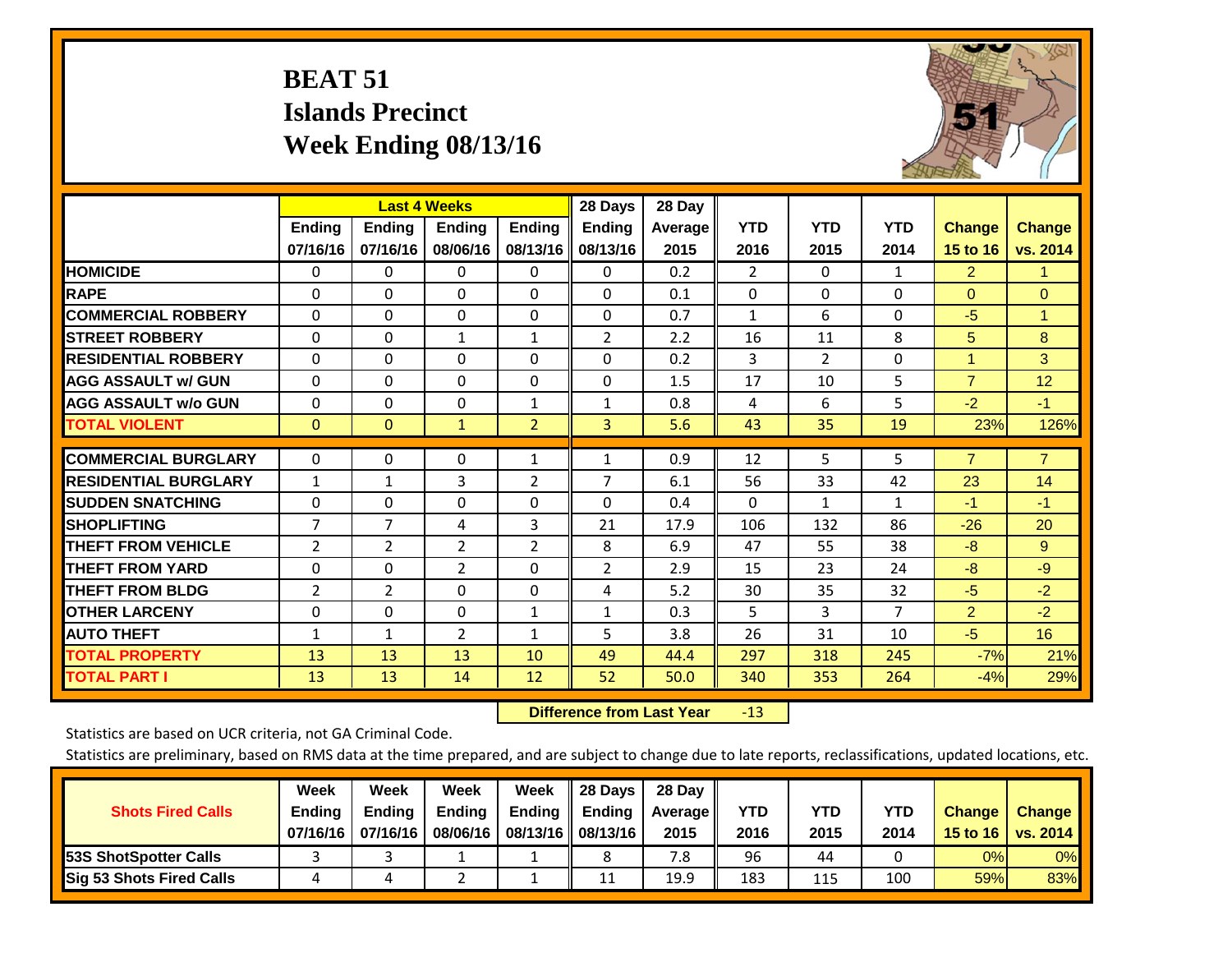## **BEAT 52 Islands Precinct Week Ending 08/13/16**



|                             |                    | <b>Last 4 Weeks</b>       |                           |                           | 28 Days                   | 28 Day          |                    |                    |                    |                                  |                           |
|-----------------------------|--------------------|---------------------------|---------------------------|---------------------------|---------------------------|-----------------|--------------------|--------------------|--------------------|----------------------------------|---------------------------|
|                             | Ending<br>07/16/16 | <b>Endina</b><br>07/16/16 | <b>Endina</b><br>08/06/16 | <b>Endina</b><br>08/13/16 | <b>Endina</b><br>08/13/16 | Average<br>2015 | <b>YTD</b><br>2016 | <b>YTD</b><br>2015 | <b>YTD</b><br>2014 | <b>Change</b><br><b>15 to 16</b> | <b>Change</b><br>vs. 2014 |
| <b>HOMICIDE</b>             | 0                  | 0                         | 0                         | 0                         | 0                         | 0.0             | 4                  | $\Omega$           | 0                  | 4                                | $\overline{4}$            |
| <b>RAPE</b>                 | 0                  | 0                         | $\Omega$                  | $\Omega$                  | $\Omega$                  | 0.2             | 1                  | $\overline{2}$     | 5                  | $-1$                             | $-4$                      |
| <b>COMMERCIAL ROBBERY</b>   | $\Omega$           | 0                         | $\Omega$                  | $\Omega$                  | $\Omega$                  | 0.2             | $\overline{2}$     | $\mathbf{1}$       | $\overline{2}$     | 1                                | $\Omega$                  |
| <b>STREET ROBBERY</b>       | $\Omega$           | $\Omega$                  | 0                         | $\mathbf{0}$              | $\Omega$                  | 0.3             | $\overline{7}$     | $\overline{2}$     | 5                  | 5                                | $\overline{2}$            |
| <b>RESIDENTIAL ROBBERY</b>  | $\Omega$           | 0                         | 1                         | $\Omega$                  | $\mathbf{1}$              | 0.1             | 1                  | $\Omega$           | 1                  | 4                                | $\Omega$                  |
| <b>AGG ASSAULT w/ GUN</b>   | $\Omega$           | $\Omega$                  | $\Omega$                  | $\Omega$                  | $\Omega$                  | 1.7             | 4                  | 16                 | $\overline{7}$     | $-12$                            | $-3$                      |
| <b>AGG ASSAULT w/o GUN</b>  | $\mathbf{1}$       | 0                         | 0                         | $\Omega$                  | $\mathbf{1}$              | 1.2             | 5                  | 8                  | $\overline{7}$     | $-3$                             | $-2$                      |
| <b>TOTAL VIOLENT</b>        | $\mathbf{1}$       | $\mathbf{0}$              | $\mathbf{1}$              | $\mathbf{0}$              | $\overline{2}$            | 3.6             | 24                 | 29                 | 27                 | $-17%$                           | $-11%$                    |
| <b>COMMERCIAL BURGLARY</b>  | $\Omega$           | $\Omega$                  | 0                         | $\mathbf{0}$              | $\Omega$                  | 0.3             | 5                  | $\overline{2}$     | 5                  | 3                                | $\Omega$                  |
| <b>RESIDENTIAL BURGLARY</b> | $\mathbf{1}$       | 1                         | $\overline{2}$            | 2                         | 6                         | 5.3             | 66                 | 42                 | 45                 | 24                               | 21                        |
| <b>ISUDDEN SNATCHING</b>    | $\Omega$           | 0                         | $\Omega$                  | $\Omega$                  | $\mathbf{0}$              | 0.2             | $\overline{2}$     | $\overline{2}$     | 3                  | $\Omega$                         | $-1$                      |
| <b>SHOPLIFTING</b>          | $\Omega$           | $\Omega$                  | $\Omega$                  | $\Omega$                  | $\Omega$                  | 0.4             | 4                  | 3                  | 8                  | 1                                | $-4$                      |
| <b>THEFT FROM VEHICLE</b>   | 3                  | 3                         | $\Omega$                  | 3                         | 9                         | 6.0             | 30                 | 40                 | 48                 | $-10$                            | $-18$                     |
| <b>THEFT FROM YARD</b>      | $\mathbf{1}$       | 1                         | $\Omega$                  | $\Omega$                  | $\overline{2}$            | 2.4             | 11                 | 20                 | 23                 | $-9$                             | $-12$                     |
| <b>THEFT FROM BLDG</b>      | 1                  | 1                         | $\Omega$                  | $\overline{2}$            | 4                         | 4.1             | 45                 | 26                 | 45                 | 19                               | $\Omega$                  |
| <b>OTHER LARCENY</b>        | 0                  | 0                         | $\Omega$                  | $\Omega$                  | $\Omega$                  | 0.1             | 1                  | $\mathbf{1}$       | 5.                 | $\Omega$                         | $-4$                      |
| <b>AUTO THEFT</b>           | $\mathbf{1}$       | 1                         | 0                         | 1                         | 3                         | 2.6             | 24                 | 21                 | 12                 | 3                                | 12                        |
| <b>TOTAL PROPERTY</b>       | $\overline{7}$     | $\overline{7}$            | $\overline{2}$            | 8                         | 24                        | 21.2            | 188                | 157                | 194                | 20%                              | $-3%$                     |
| <b>TOTAL PART I</b>         | 8                  | $\overline{7}$            | 3                         | 8                         | 26                        | 24.9            | 212                | 186                | 221                | 14%                              | $-4%$                     |

 **Difference from Last Year**r 26

Statistics are based on UCR criteria, not GA Criminal Code.

| <b>Shots Fired Calls</b>        | Week<br><b>Ending</b><br>07/16/16 | Week<br><b>Endina</b><br>07/16/16 | Week<br>Ending<br>08/06/16 | Week<br>Ending | 28 Days<br><b>Ending</b><br>08/13/16    08/13/16 | 28 Day<br>Average II<br>2015 | YTD<br>2016 | YTD<br>2015 | <b>YTD</b><br>2014 | <b>Change</b><br>15 to $16$ | <b>Change</b><br>vs. 2014 |
|---------------------------------|-----------------------------------|-----------------------------------|----------------------------|----------------|--------------------------------------------------|------------------------------|-------------|-------------|--------------------|-----------------------------|---------------------------|
| <b>153S ShotSpotter Calls</b>   |                                   |                                   |                            |                |                                                  | 0.0                          |             |             |                    | 0%                          | 0%                        |
| <b>Sig 53 Shots Fired Calls</b> |                                   |                                   |                            |                |                                                  | 15.4                         | 98          | 84          | 64                 | 17%                         | 53%                       |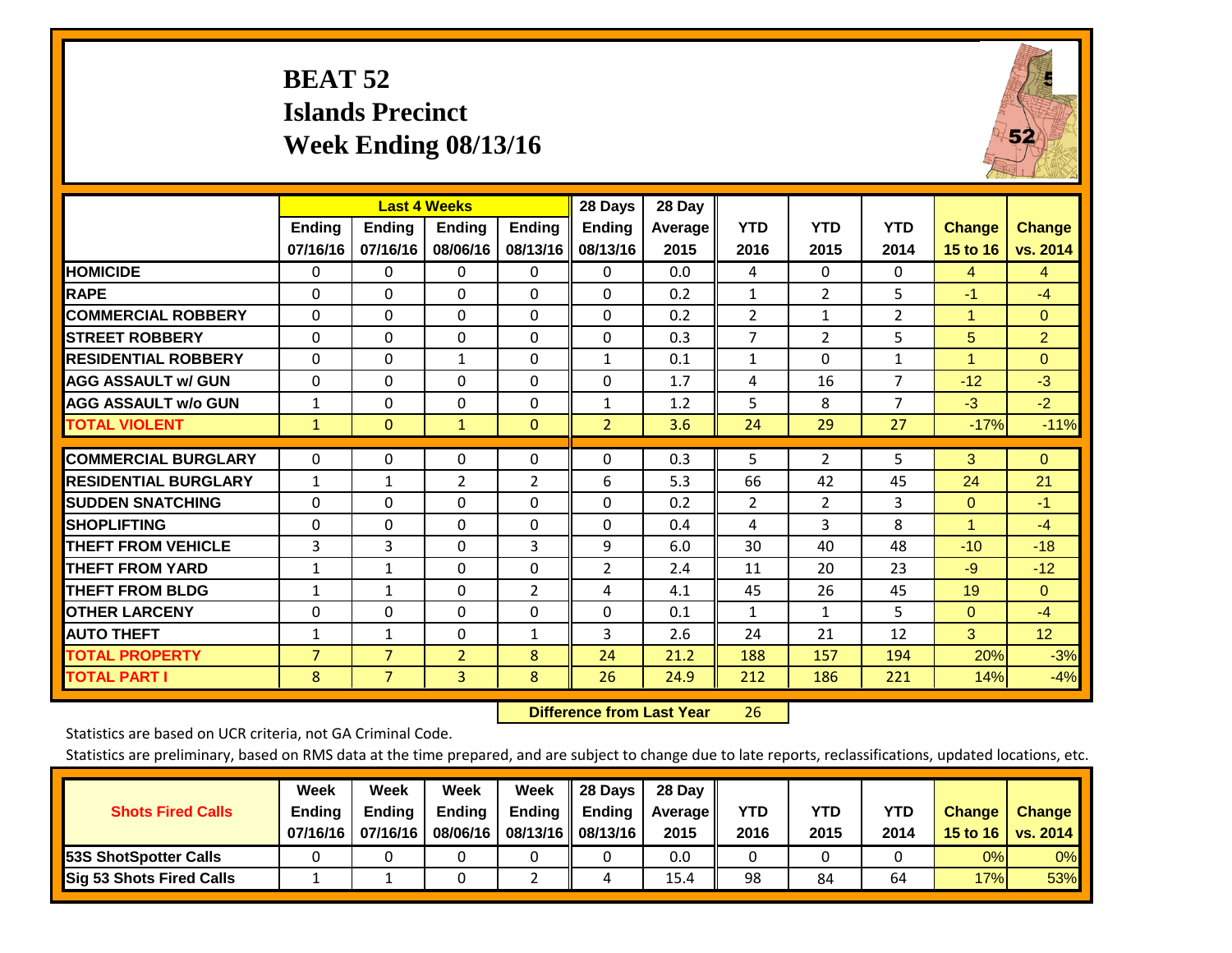# **BEAT 53 Islands Precinct Week Ending 08/13/16**



|                             |                |                | <b>Last 4 Weeks</b> |                | 28 Days        | 28 Day         |                |                |                |                |                |
|-----------------------------|----------------|----------------|---------------------|----------------|----------------|----------------|----------------|----------------|----------------|----------------|----------------|
|                             | Ending         | <b>Ending</b>  | <b>Endina</b>       | <b>Ending</b>  | <b>Ending</b>  | <b>Average</b> | <b>YTD</b>     | <b>YTD</b>     | <b>YTD</b>     | <b>Change</b>  | <b>Change</b>  |
|                             | 07/16/16       | 07/16/16       | 08/06/16            | 08/13/16       | 08/13/16       | 2015           | 2016           | 2015           | 2014           | 15 to 16       | vs. 2014       |
| <b>HOMICIDE</b>             | 0              | 0              | 0                   | 0              | 0              | 0.2            | $\mathbf{1}$   | $\mathbf{1}$   | 1              | $\Omega$       | $\mathbf{0}$   |
| <b>RAPE</b>                 | $\Omega$       | 0              | $\mathbf{0}$        | $\Omega$       | $\Omega$       | 0.2            | 0              | $\overline{2}$ | $\overline{2}$ | $-2$           | $-2$           |
| <b>COMMERCIAL ROBBERY</b>   | $\Omega$       | 0              | 0                   | $\Omega$       | $\Omega$       | 0.2            | 1              | 1              | $\Omega$       | $\Omega$       | $\mathbf{1}$   |
| <b>STREET ROBBERY</b>       | 0              | $\Omega$       | $\mathbf{1}$        | 0              | $\mathbf{1}$   | 0.4            | 3              | 2              | 3              | $\overline{1}$ | $\overline{0}$ |
| <b>RESIDENTIAL ROBBERY</b>  | $\Omega$       | 0              | $\mathbf 0$         | $\Omega$       | $\Omega$       | 0.1            | $\mathbf{0}$   | $\Omega$       | $\overline{2}$ | $\Omega$       | $-2$           |
| <b>AGG ASSAULT w/ GUN</b>   | $\mathbf{1}$   | 1              | 0                   | $\Omega$       | $\overline{2}$ | 0.9            | 10             | 5              | 6              | 5              | $\overline{4}$ |
| <b>AGG ASSAULT w/o GUN</b>  | $\Omega$       | 0              | $\mathbf 0$         | $\Omega$       | $\Omega$       | 1.2            | 8              | 8              | 3              | $\Omega$       | 5 <sup>5</sup> |
| <b>TOTAL VIOLENT</b>        | $\mathbf{1}$   | $\mathbf{1}$   | $\mathbf{1}$        | $\mathbf{0}$   | 3              | 3.1            | 23             | 19             | 17             | 21%            | 35%            |
| <b>COMMERCIAL BURGLARY</b>  | 0              | 0              | $\mathbf 0$         | 0              | $\Omega$       | 0.2            | 1              | $\Omega$       | 6              | 1              | $-5$           |
|                             |                |                |                     |                |                |                |                |                |                |                |                |
| <b>RESIDENTIAL BURGLARY</b> | 4              | 4              | $\mathbf{0}$        | $\Omega$       | 8              | 2.9            | 20             | 21             | 30             | $-1$           | $-10$          |
| <b>SUDDEN SNATCHING</b>     | $\Omega$       | 0              | $\mathbf{0}$        | $\Omega$       | $\Omega$       | 0.2            | $\mathbf{0}$   | 1              | $\mathbf{1}$   | $-1$           | $-1$           |
| <b>SHOPLIFTING</b>          | 1              | 1              | $\mathbf{0}$        | $\Omega$       | $\overline{2}$ | 0.5            | 5              | 3              | 4              | $\overline{2}$ | $\mathbf{1}$   |
| <b>THEFT FROM VEHICLE</b>   | $\Omega$       | 0              | $\mathbf{1}$        | $\mathbf{1}$   | $\overline{2}$ | 1.9            | 22             | 17             | 11             | 5              | 11             |
| <b>THEFT FROM YARD</b>      | 0              | $\Omega$       | $\overline{2}$      | 1              | 3              | 1.8            | 15             | 16             | 11             | $-1$           | $\overline{4}$ |
| <b>THEFT FROM BLDG</b>      | 0              | 0              | $\overline{2}$      | $\Omega$       | $\overline{2}$ | 1.6            | 23             | 16             | 16             | $\overline{7}$ | $\overline{7}$ |
| <b>OTHER LARCENY</b>        | 0              | 0              | $\mathbf{0}$        | $\Omega$       | $\Omega$       | 0.1            | $\overline{2}$ | 0              | 1              | $\overline{2}$ | $\mathbf{1}$   |
| <b>AUTO THEFT</b>           | $\mathbf{1}$   | $\mathbf{1}$   | $\mathbf{1}$        | 0              | 3              | 1.7            | 14             | 12             | 17             | $\overline{2}$ | $-3$           |
| <b>TOTAL PROPERTY</b>       | 6              | 6              | 6                   | $\overline{2}$ | 20             | 10.8           | 102            | 86             | 97             | 19%            | 5%             |
| <b>TOTAL PART I</b>         | $\overline{7}$ | $\overline{7}$ | $\overline{7}$      | $\overline{2}$ | 23             | 14.0           | 125            | 105            | 114            | 19%            | 10%            |

 **Difference from Last Year**r 20

Statistics are based on UCR criteria, not GA Criminal Code.

| <b>Shots Fired Calls</b>        | Week<br><b>Ending</b><br>07/16/16 | Week<br><b>Endina</b><br>07/16/16 | Week<br>Ending<br>08/06/16 | Week<br>Ending | 28 Days<br><b>Ending</b><br>08/13/16    08/13/16 | 28 Day<br>Average II<br>2015 | YTD<br>2016 | YTD<br>2015 | YTD<br>2014 | <b>Change</b><br>15 to 16 $\vert$ | <b>Change</b><br>vs. 2014 |
|---------------------------------|-----------------------------------|-----------------------------------|----------------------------|----------------|--------------------------------------------------|------------------------------|-------------|-------------|-------------|-----------------------------------|---------------------------|
| <b>153S ShotSpotter Calls</b>   |                                   |                                   |                            |                |                                                  | 1.0                          |             |             |             | 0%                                | 0%                        |
| <b>Sig 53 Shots Fired Calls</b> |                                   |                                   |                            |                | 18                                               | 15.0                         | 117         | 92          |             | 27%                               | 63%                       |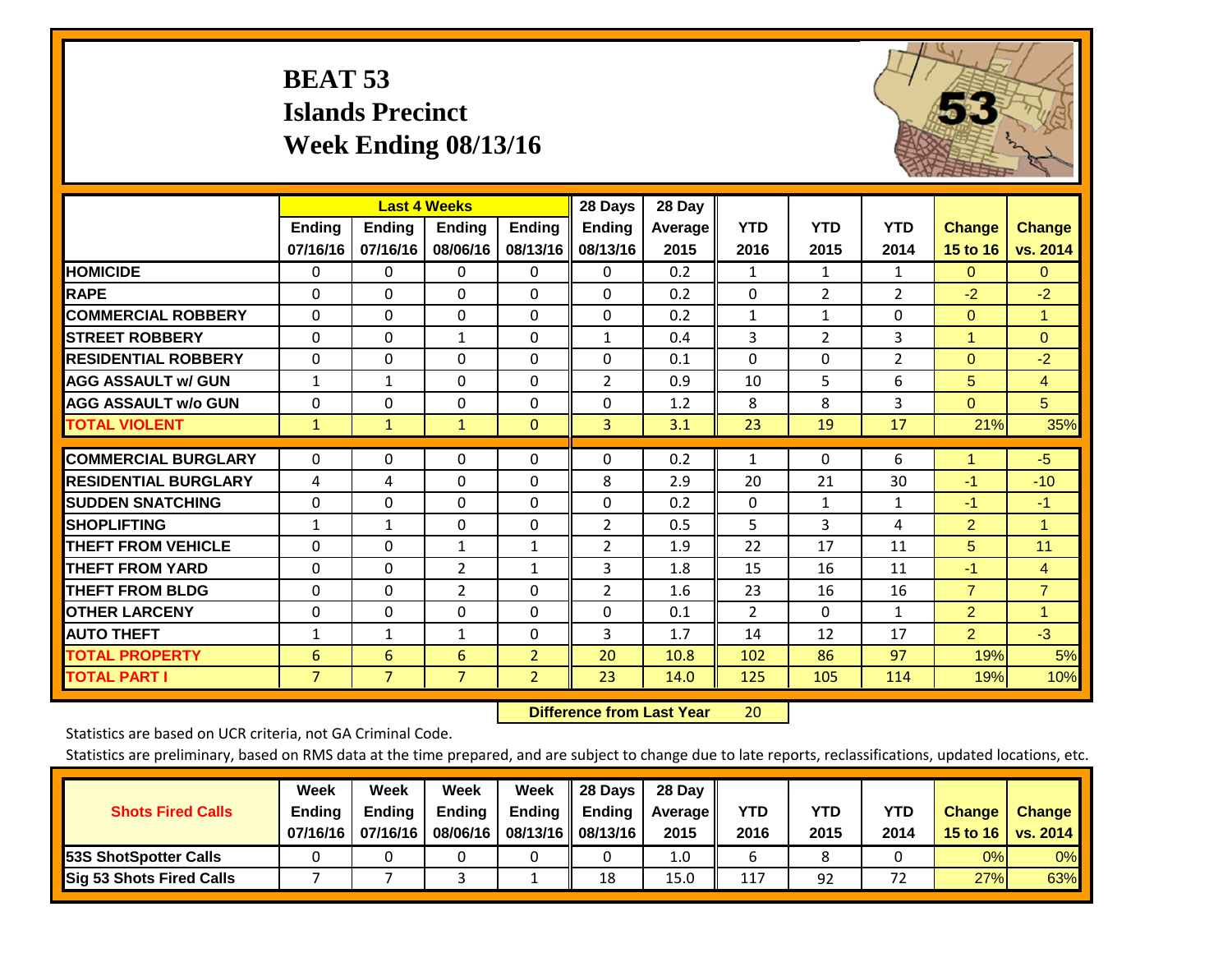## **BEAT 54 Islands Precinct Week Ending 08/13/16**



|                             |               | <b>Last 4 Weeks</b> |                |                | 28 Days        | 28 Day         |              |                |              |                |                |
|-----------------------------|---------------|---------------------|----------------|----------------|----------------|----------------|--------------|----------------|--------------|----------------|----------------|
|                             | <b>Ending</b> | <b>Ending</b>       | <b>Ending</b>  | <b>Endina</b>  | <b>Ending</b>  | <b>Average</b> | <b>YTD</b>   | <b>YTD</b>     | <b>YTD</b>   | <b>Change</b>  | <b>Change</b>  |
|                             | 07/16/16      | 07/16/16            | 08/06/16       | 08/13/16       | 08/13/16       | 2015           | 2016         | 2015           | 2014         | 15 to 16       | vs. 2014       |
| <b>HOMICIDE</b>             | 0             | 0                   | 0              | $\Omega$       | 0              | 0.3            | 1            | 4              | 0            | $-3$           | $\mathbf{1}$   |
| <b>RAPE</b>                 | $\Omega$      | $\Omega$            | $\Omega$       | $\Omega$       | $\Omega$       | 0.1            | 1            | $\mathbf{1}$   | 2            | $\mathbf{0}$   | $-1$           |
| <b>COMMERCIAL ROBBERY</b>   | $\Omega$      | $\Omega$            | $\Omega$       | $\Omega$       | $\Omega$       | 0.7            | $\mathbf{1}$ | 5              | 3            | $-4$           | $-2$           |
| <b>STREET ROBBERY</b>       | 0             | $\Omega$            | 0              | 0              | $\Omega$       | 0.8            | 6            | 8              | 3            | $-2$           | 3              |
| <b>RESIDENTIAL ROBBERY</b>  | $\Omega$      | $\Omega$            | $\Omega$       | 0              | $\Omega$       | 0.0            | $\Omega$     | 0              | $\mathbf{1}$ | $\mathbf{0}$   | $-1$           |
| <b>AGG ASSAULT w/ GUN</b>   | $\mathbf{1}$  | $\mathbf{1}$        | $\Omega$       | 0              | $\overline{2}$ | 1.0            | 6            | 8              | 5            | $-2$           | $\mathbf{1}$   |
| <b>AGG ASSAULT w/o GUN</b>  | $\Omega$      | $\Omega$            | $\Omega$       | $\Omega$       | $\Omega$       | 0.4            | 6            | $\overline{2}$ | 5            | $\overline{4}$ | $\mathbf{1}$   |
| <b>TOTAL VIOLENT</b>        | $\mathbf{1}$  | $\mathbf{1}$        | $\overline{0}$ | $\overline{0}$ | $\overline{2}$ | 3.3            | 21           | 28             | 19           | $-25%$         | 11%            |
| <b>COMMERCIAL BURGLARY</b>  | 0             | $\Omega$            | $\Omega$       | 1              | 1              | 0.4            | 2            | 5              | 1            | $-3$           | 1              |
|                             |               |                     |                |                |                |                |              |                |              |                |                |
| <b>RESIDENTIAL BURGLARY</b> | 2             | $\overline{2}$      | $\Omega$       | $\overline{2}$ | 6              | 3.1            | 39           | 21             | 34           | 18             | 5              |
| <b>SUDDEN SNATCHING</b>     | $\Omega$      | $\Omega$            | $\mathbf{0}$   | 0              | $\Omega$       | 0.1            | $\mathbf{0}$ | 1              | 3            | $-1$           | $-3$           |
| <b>SHOPLIFTING</b>          | $\Omega$      | $\Omega$            | $\Omega$       | 0              | $\Omega$       | 1.2            | 13           | 9              | 11           | $\overline{4}$ | $\overline{2}$ |
| <b>THEFT FROM VEHICLE</b>   | $\mathbf{1}$  | 1                   | 3              | 0              | 5              | 5.0            | 44           | 45             | 22           | $-1$           | 22             |
| <b>THEFT FROM YARD</b>      | $\mathbf 0$   | $\Omega$            | $\Omega$       | $\Omega$       | $\Omega$       | 1.5            | 5            | 13             | 11           | $-8$           | $-6$           |
| <b>THEFT FROM BLDG</b>      | 1             | $\mathbf{1}$        | 2              | 3              | 7              | 1.9            | 20           | 17             | 13           | 3              | $\overline{7}$ |
| <b>OTHER LARCENY</b>        | $\Omega$      | $\Omega$            | $\Omega$       | $\Omega$       | $\Omega$       | 0.4            | 1            | 3              | 3            | $-2$           | $-2$           |
| <b>AUTO THEFT</b>           | $\mathbf{1}$  | $\mathbf{1}$        | $\Omega$       | $\mathbf{1}$   | 3              | 2.5            | 26           | 20             | 18           | 6              | 8              |
| <b>TOTAL PROPERTY</b>       | 5             | 5                   | 5              | $\overline{7}$ | 22             | 16.0           | 150          | 134            | 116          | 12%            | 29%            |
| <b>TOTAL PART I</b>         | 6             | 6                   | 5              | $\overline{7}$ | 24             | 19.3           | 171          | 162            | 135          | 6%             | 27%            |

 **Difference from Last Year**r 9

Statistics are based on UCR criteria, not GA Criminal Code.

| <b>Shots Fired Calls</b>        | Week<br><b>Ending</b><br>07/16/16 l | Week<br><b>Endina</b><br>07/16/16 | Week<br>Ending<br>08/06/16 | Week<br>Ending | 28 Days<br><b>Ending</b><br>08/13/16    08/13/16 | 28 Day<br>Average II<br>2015 | YTD<br>2016 | YTD<br>2015 | YTD<br>2014 | <b>Change</b><br>15 to 16 $\vert$ | <b>Change</b><br>vs. 2014 |
|---------------------------------|-------------------------------------|-----------------------------------|----------------------------|----------------|--------------------------------------------------|------------------------------|-------------|-------------|-------------|-----------------------------------|---------------------------|
| <b>153S ShotSpotter Calls</b>   |                                     |                                   |                            |                |                                                  | 0.1                          |             |             |             | 0%                                | 0%                        |
| <b>Sig 53 Shots Fired Calls</b> |                                     |                                   |                            |                |                                                  | 14.7                         | 74          | 86          | 50          | $-14%$                            | 48%                       |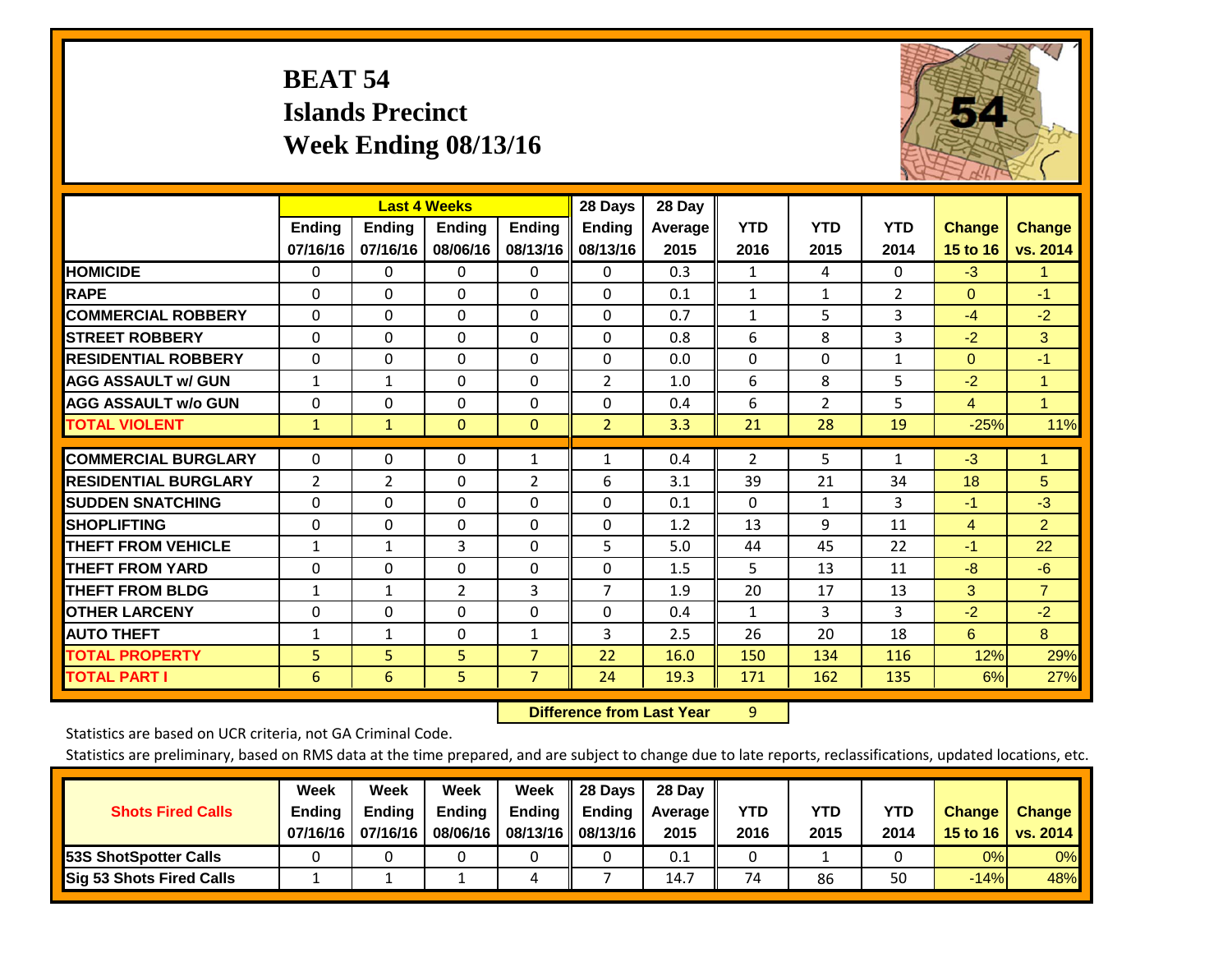## **BEAT 55 Islands Precinct Week Ending 08/13/16**



|                             |                | <b>Last 4 Weeks</b> |                |                | 28 Days        | 28 Day  |                |              |                |                |                      |
|-----------------------------|----------------|---------------------|----------------|----------------|----------------|---------|----------------|--------------|----------------|----------------|----------------------|
|                             | Ending         | <b>Ending</b>       | <b>Ending</b>  | <b>Ending</b>  | <b>Ending</b>  | Average | <b>YTD</b>     | <b>YTD</b>   | <b>YTD</b>     | <b>Change</b>  | <b>Change</b>        |
|                             | 07/16/16       | 07/16/16            | 08/06/16       | 08/13/16       | 08/13/16       | 2015    | 2016           | 2015         | 2014           | 15 to 16       | vs. 2014             |
| <b>HOMICIDE</b>             | $\mathbf{0}$   | $\Omega$            | 0              | $\Omega$       | $\Omega$       | 0.1     | $\Omega$       | $\mathbf{1}$ | $\mathbf{1}$   | $-1$           | $-1$                 |
| <b>RAPE</b>                 | $\Omega$       | $\Omega$            | $\Omega$       | 0              | $\Omega$       | 0.2     | 1              | 1            | $\mathbf{1}$   | $\Omega$       | $\Omega$             |
| <b>COMMERCIAL ROBBERY</b>   | $\Omega$       | $\Omega$            | $\Omega$       | $\Omega$       | $\Omega$       | 0.2     | $\mathbf{1}$   | $\Omega$     | $\Omega$       | $\overline{1}$ | $\blacktriangleleft$ |
| <b>STREET ROBBERY</b>       | $\Omega$       | $\Omega$            | $\Omega$       | $\Omega$       | $\Omega$       | 0.4     | $\mathbf{1}$   | 3            | $\mathbf{1}$   | $-2$           | $\Omega$             |
| <b>RESIDENTIAL ROBBERY</b>  | 0              | $\Omega$            | $\Omega$       | $\Omega$       | $\Omega$       | 0.2     | $\mathbf{0}$   | $\mathbf{1}$ | 0              | $-1$           | $\Omega$             |
| <b>AGG ASSAULT w/ GUN</b>   | $\mathbf{1}$   | 1                   | $\Omega$       | $\Omega$       | $\overline{2}$ | 0.1     | 1              | 1            | 0              | $\mathbf{0}$   | $\mathbf{1}$         |
| <b>AGG ASSAULT w/o GUN</b>  | $\Omega$       | $\Omega$            | $\Omega$       | $\Omega$       | $\Omega$       | 0.2     | 3              | $\mathbf{1}$ | 0              | $\overline{2}$ | 3                    |
| <b>TOTAL VIOLENT</b>        | 1              | $\mathbf{1}$        | $\mathbf{0}$   | $\mathbf{0}$   | $\overline{2}$ | 1.2     | $\overline{7}$ | 8            | 3              | $-13%$         | 133%                 |
| <b>COMMERCIAL BURGLARY</b>  |                | $\Omega$            |                |                | $\Omega$       |         |                |              |                |                | $-1$                 |
|                             | $\mathbf 0$    |                     | 0              | 0              |                | 0.4     | $\overline{2}$ | 2            | 3              | $\mathbf{0}$   |                      |
| <b>RESIDENTIAL BURGLARY</b> | 4              | 4                   | 1              | 5.             | 14             | 4.9     | 39             | 33           | 29             | 6              | 10 <sup>°</sup>      |
| <b>ISUDDEN SNATCHING</b>    | $\Omega$       | $\Omega$            | $\Omega$       | $\Omega$       | $\Omega$       | 0.0     | 4              | 0            | 0              | $\overline{4}$ | 4                    |
| <b>SHOPLIFTING</b>          | $\Omega$       | $\Omega$            | $\mathbf{1}$   | $\overline{2}$ | 3              | 3.4     | 45             | 30           | 50             | 15             | $-5$                 |
| <b>THEFT FROM VEHICLE</b>   | $\Omega$       | $\Omega$            | $\mathbf{1}$   | $\Omega$       | $\mathbf{1}$   | 5.1     | 25             | 31           | 41             | $-6$           | $-16$                |
| <b>THEFT FROM YARD</b>      | $\mathbf 0$    | $\Omega$            | $\overline{2}$ | $\mathbf{1}$   | 3              | 2.8     | 15             | 26           | 20             | $-11$          | $-5$                 |
| <b>THEFT FROM BLDG</b>      | $\mathbf{1}$   | $\mathbf{1}$        | 1              | 3              | 6              | 3.3     | 25             | 32           | 27             | $-7$           | $-2$                 |
| <b>OTHER LARCENY</b>        | 0              | $\Omega$            | $\mathbf{1}$   | $\Omega$       | $\mathbf{1}$   | 0.5     | 11             | 5.           | 3              | 6              | 8                    |
| <b>AUTO THEFT</b>           | $\mathbf{1}$   | 1                   | $\Omega$       | $\Omega$       | $\overline{2}$ | 1.3     | 12             | 6            | $\overline{2}$ | 6              | 10 <sub>1</sub>      |
| <b>TOTAL PROPERTY</b>       | 6              | 6                   | $\overline{7}$ | 11             | 30             | 21.6    | 178            | 165          | 175            | 8%             | 2%                   |
| <b>TOTAL PART I</b>         | $\overline{7}$ | $\overline{7}$      | $\overline{7}$ | 11             | 32             | 22.8    | 185            | 173          | 178            | 7%             | 4%                   |

 **Difference from Last Year**r 12

Statistics are based on UCR criteria, not GA Criminal Code.

| <b>Shots Fired Calls</b>        | Week<br><b>Ending</b><br>07/16/16 l | Week<br><b>Endina</b><br>07/16/16 | Week<br>Ending<br>08/06/16 | Week<br>Ending | 28 Days<br><b>Ending</b><br>08/13/16    08/13/16 | 28 Day<br>Average II<br>2015 | YTD<br>2016 | YTD<br>2015 | YTD<br>2014 | <b>Change</b><br>15 to 16 $\vert$ | <b>Change</b><br>vs. 2014 |
|---------------------------------|-------------------------------------|-----------------------------------|----------------------------|----------------|--------------------------------------------------|------------------------------|-------------|-------------|-------------|-----------------------------------|---------------------------|
| <b>153S ShotSpotter Calls</b>   |                                     |                                   |                            |                |                                                  | 0.0                          |             |             |             | 0%                                | 0%                        |
| <b>Sig 53 Shots Fired Calls</b> |                                     |                                   |                            |                |                                                  | 4.8                          | 37          | 36          | 26          | 3%                                | 42%                       |